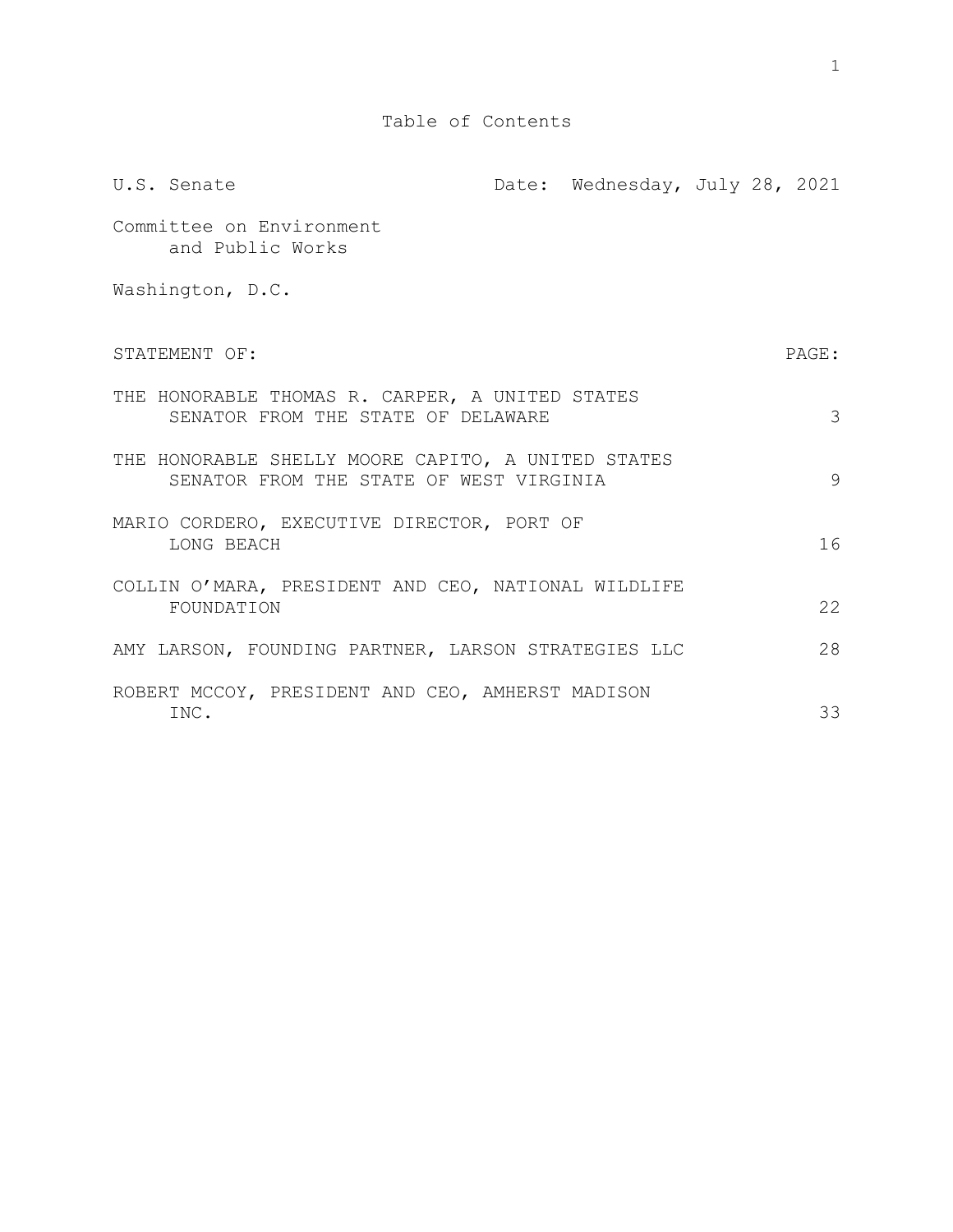EXAMINING THE BENEFITS OF INVESTING IN USACE WATER

INFRASTRUCTURE PROJECTS

Wednesday, July 28, 2021

United States Senate

Committee on Environment and Public Works

Washington, D.C.

The committee, met, pursuant to notice, at 10:05 a.m., in room 406, Dirksen Senate Office Building, the Honorable Thomas R. Carper [chairman of the committee] presiding.

Present: Senators Carper, Capito, Cardin, Whitehouse, Duckworth, Kelly, Padilla, Inhofe, Cramer, Boozman, Wicker, Sullivan, Ernst.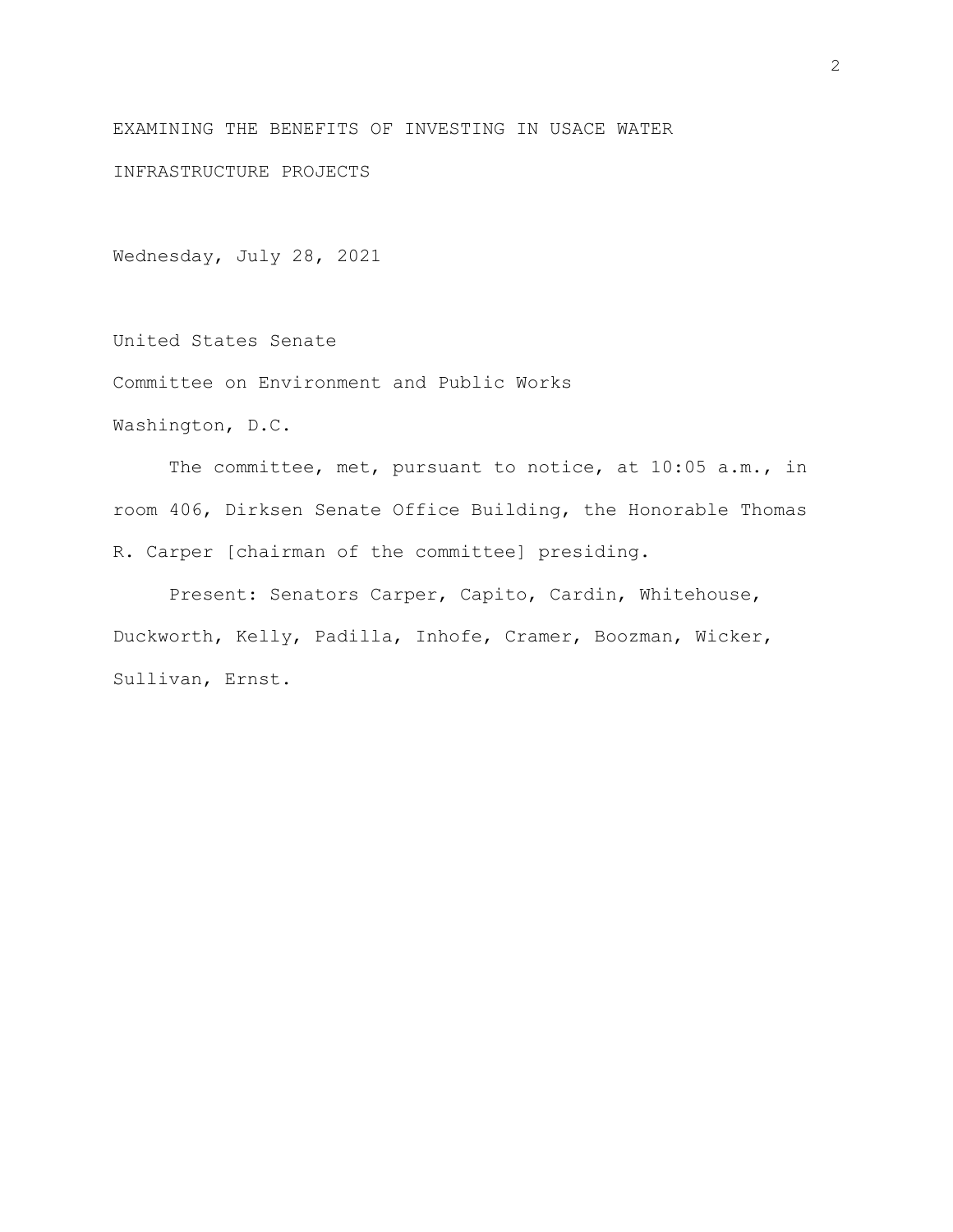STATEMENT OF THE HONORABLE THOMAS R. CARPER, A UNITED STATES SENATOR FROM THE STATE OF DELAWARE

Senator Carper. Good morning, everyone. I am pleased to call this hearing to order.

I want to start by taking a moment to thank Ranking Member Senator Capito and her staff and other members of our committee here today for joining us to kick off this discussion for the development of the next Water Resources Development Act, affectionately known as WRDA.

I am very proud of our successful bipartisan work on water infrastructure so far this Congress, including passage of our Drinking Water and Clean Water Bill by a margin of 89 to 2 in the Senate. Negotiations, I think, continue with respect to a bipartisan infrastructure package. Color me more hopeful today that I have been in a while, so we will see how that works out.

I am grateful for the opportunity that WRDA affords us to review the Army Corps' operations every two years. This is an agency facing an extraordinarily important and difficult task with a list of worthy projects far outstripping the resources that are available to it.

Indeed, due to a rampant underfunding for a number of years, the backlog of authorized but not completed projects has grown to over \$100 billion. I think the number is \$109 billion,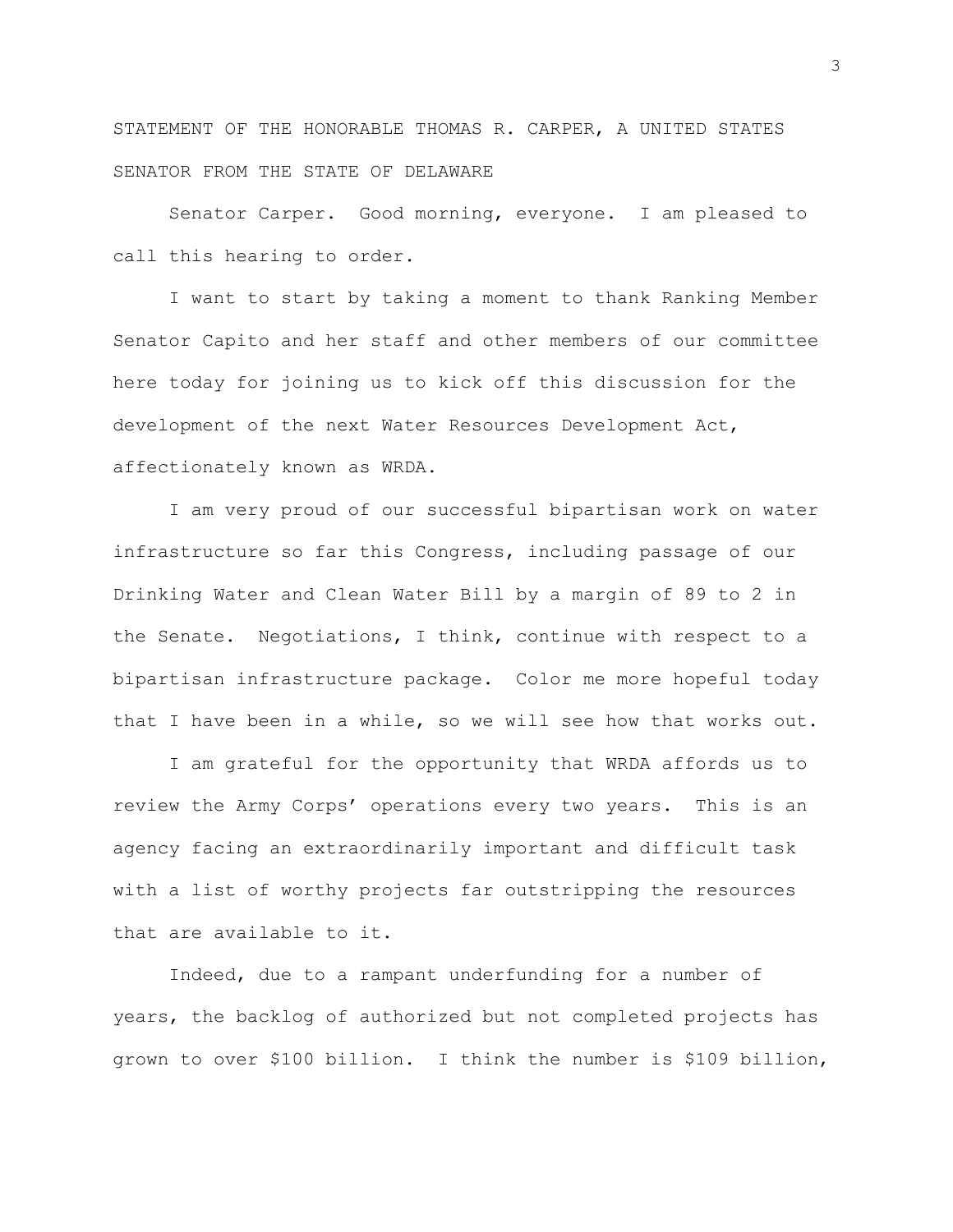and that is more than 15 times the agency's annual operating budget, which should be of concern to all of us.

Clearly, there is something wrong with this picture, and when demand for projects so outstrips the supply of resources, the Corps is placed in an untenable position. Moreover, its decision-making process is growing far more difficult as we all struggle to address the needs of small, rural, and often disadvantaged communities, as well as the infrastructurestraining impacts of sea level rise, more intense storms, pervasive droughts, and other climate change consequences.

My hope is that today's hearing will provide us with important insights into all of these challenges as we begin to work on the next WRDA Bill. I look forward to hearing testimony, we look forward to hearing testimony from our stakeholders today about their experiences with the Corps to inform us as we set priorities for the next authorization bill.

Understanding that our concerns with the adequacy of Corps funding are universal and will be a key focus of negotiations with the Administration and our colleagues on the Appropriations Committee, I would like to focus today on the upcoming challenges presented by small, worthwhile, but oftentimes overlooked projects and the magnifying problems associated with changing climate.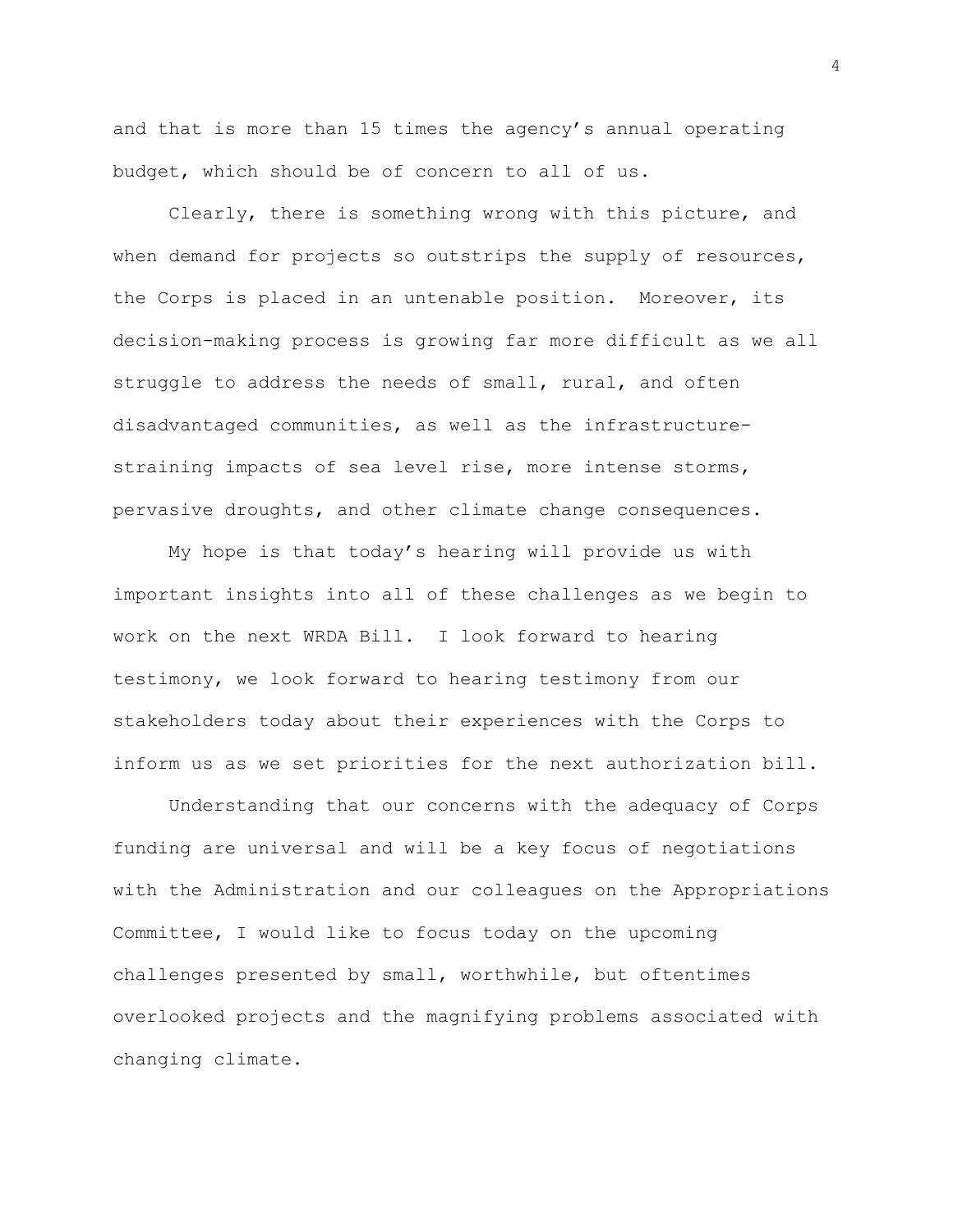For some time, I have spoken about how the current process for evaluating benefits and costs of the Corps projects shortchanges our abilities to address the critical needs in smaller, economically disadvantaged communities, including those in rural and tribal areas, sometimes referred to as "the least of these."

Because the benefit-to-cost ratio, affectionately referred to as BCR, does not account for the regional and local economic benefits of a project, a number of communities that need federal investment the most are the last to receive it because the benefits associated with the construction of projects in these areas are not great enough to register as significant on a national scale.

Thus, from the perspective of the White House Office of Management and Budget, these projects oftentimes don't make the cut.

In the 2020 WRDA law, our committee provided the Corps with flexibility and the authority to partner with rural and economically disadvantaged communities; however, those 2020 provisions were just the tip of the iceberg of what is needed. We need to do more for communities that depend on federal investments for essential flood and storm protection.

Along with a number of other States, Delaware and West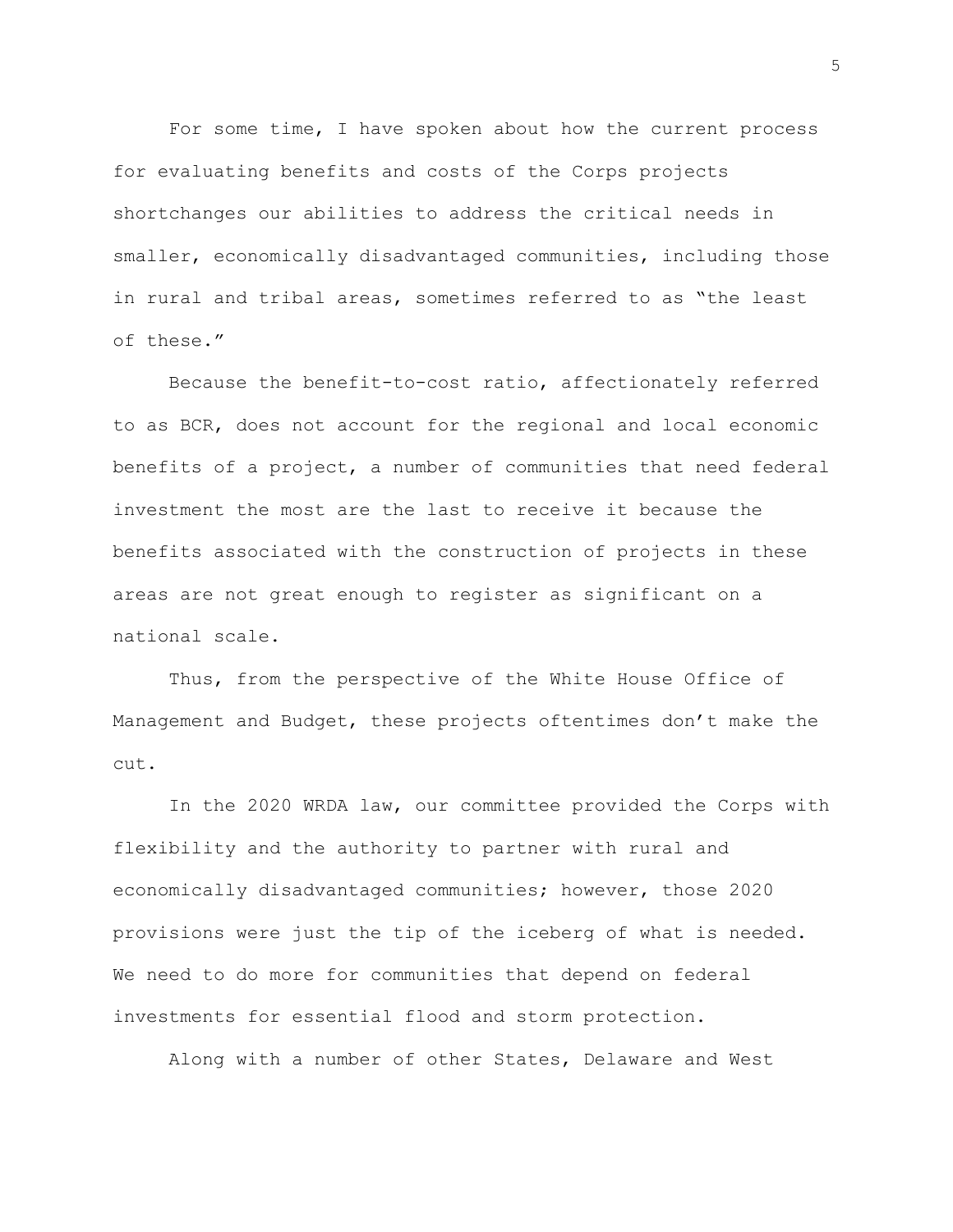Virginia and Rhode Island have oftentimes ended up on the short end of the stick when it comes to federal investments in Corps projects, Corps infrastructure. We will continue to explore ways to expand the Corps' programs to better reach the small, rural communities in States that all of us represent.

We witness on an almost daily basis how the States of all of us on this dais are being increasingly hammered by increasingly powerful storms, more devastating floods, encroaching sea levels, and seemingly endless droughts. The Corps has been thrust into the position of prime defender against these all too frequent and increasingly costly disasters.

To be better able to respond to climate change, the Corps needs to update its economic assessments as well as its engineering standards to ensure the Nation's infrastructure is resilient to these impacts of climate change. In short, the Corps needs to take a longer view with climate consequences in clear focus.

As my colleagues frequently hear me say, maybe too frequently hear me say, the State of Delaware is the lowestlying State in the Nation, as Collin knows. Our highest point of land is a bridge, and we are acutely aware of the need to develop solutions that not only work today, but also will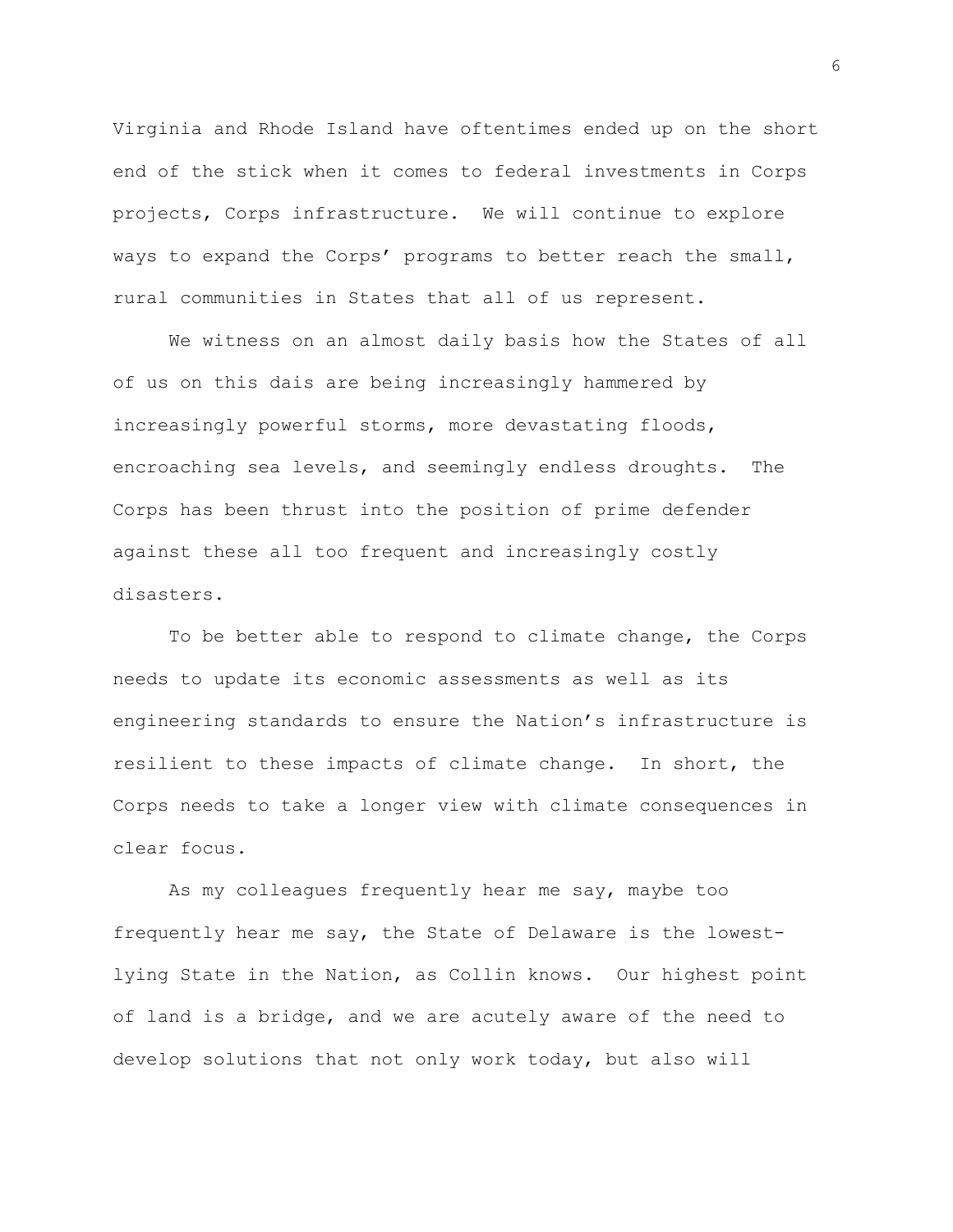protect us well into the future.

Incorporating natural infrastructure into our resilience efforts in Delaware has proven a critical element of those longterm solutions. We would like to see the Corps embrace and use natural infrastructure solutions more broadly as a tool to respond to climate change.

We also need for the Corps to plan for the new climate reality that we face. Failure to do so is extremely costly. From 1990 through 2019, the Corps received \$53.9 billion, that is \$53.9 billion in supplemental appropriations. The majority of that money was for flood risk projects, typically in response to flooding disasters and severe storms.

Over the last decade, these funds have more than doubled the Corps' construction program for flood risk reduction projects. We shouldn't be waiting for the storms to address these projects; we should be addressing these initiatives before the storms ever arrive. The trick is to prevent these massive losses in the first place.

So, let's begin our work on WRDA this year with equity and climate goals more in mind than before.

With that, I want to turn over to Senator Capito for her opening remarks, and say how much we look forward to working on this legislative project together with her and members of this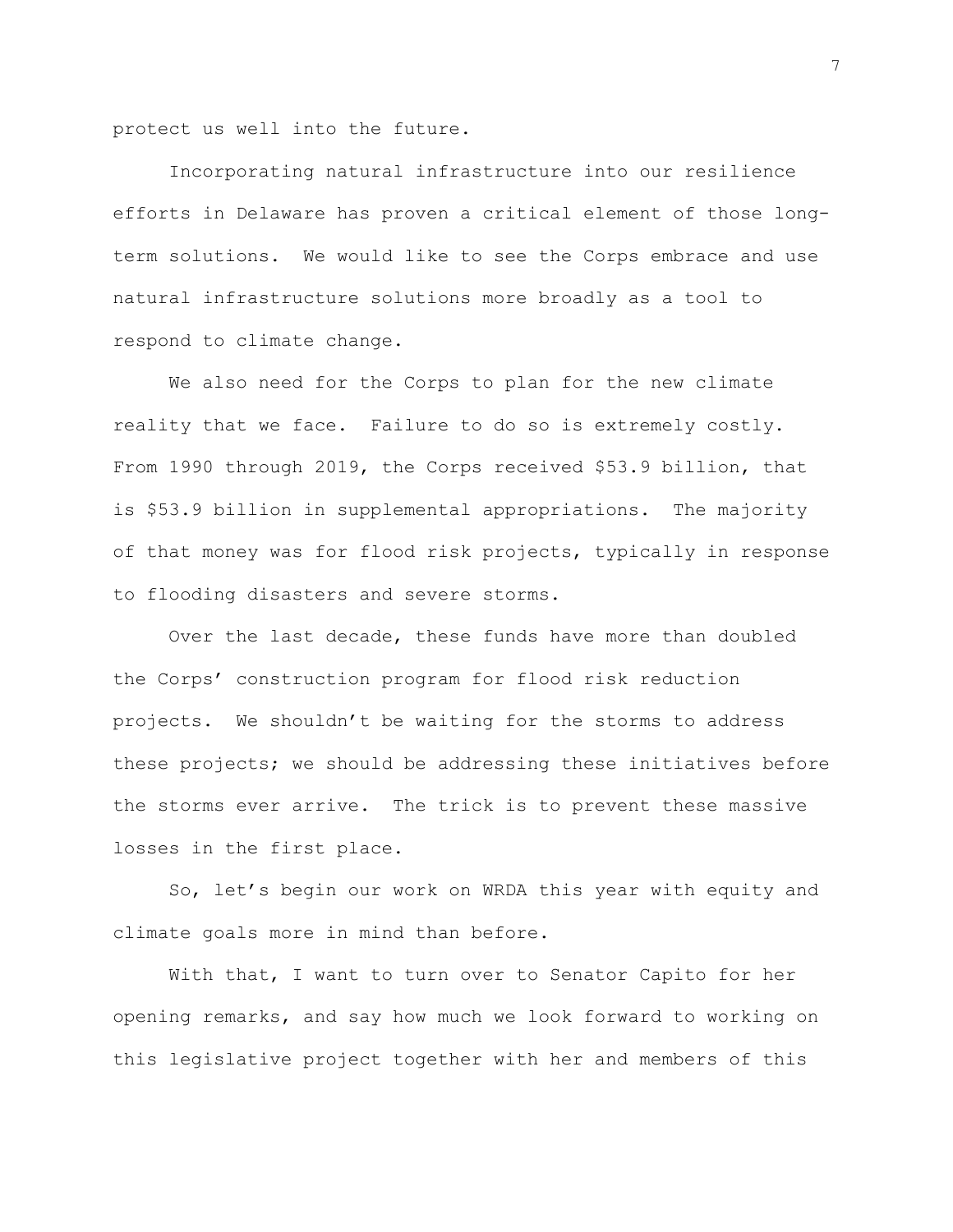committee on both sides of the aisle, from Iowa all the way to Rhode Island and back. Thank you.

Senator Capito?

[The prepared statement of Senator Carper follows:]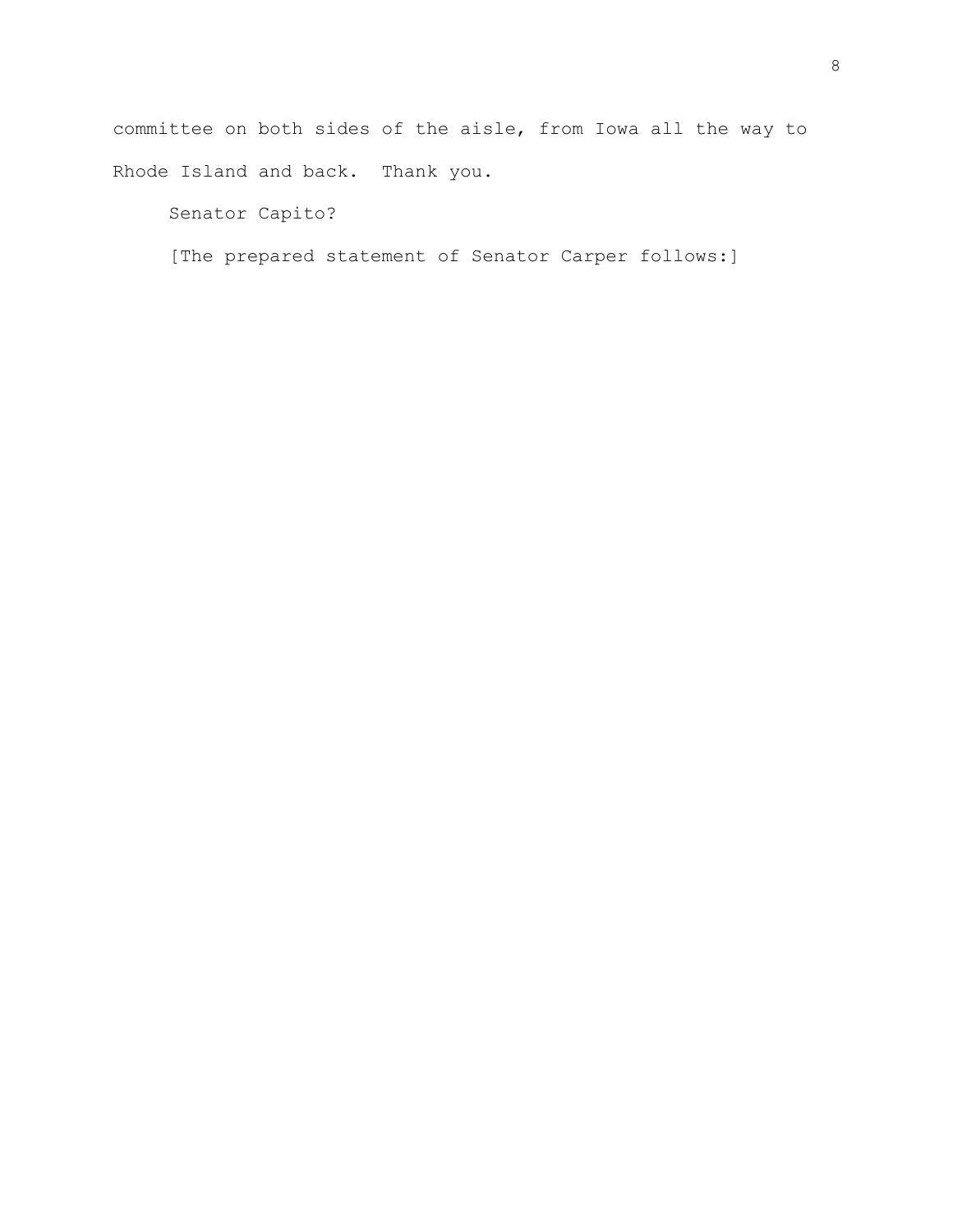STATEMENT OF THE HONORABLE SHELLY MOORE CAPITO, A UNITED STATES SENATOR FROM THE STATE OF WEST VIRGINIA

Senator Capito. Yes, thank you, Mr. Chairman. I look forward to working on this, as well.

It is that time again when the committee begins the biennial process of crafting water resources legislation. As the Chairman said, WRDA, the Water Resources Development Act, authorizes water resource projects and sets national policies for the Civil Works Program of the U.S. Corps of Engineers.

The Corps' main mission area of navigation, flood risk management, and ecosystem restoration support the lives and livelihoods of millions of Americans and facilitates commerce throughout this Country and internationally.

As I noticed in the previous hearing, 2.3 billion short tons of goods and commodities were transported over water in the United States in just one year. This is made possible by the Nation's ports and inland waterway systems constructed and maintained by the Corps.

According to the Corps' own estimates, its flood risk management projects have prevented over \$1 trillion in riverine and coastal flood damages, mostly within the last 35 years.

These projects and activities, in addition to other important mission areas, are authorized and directed by Congress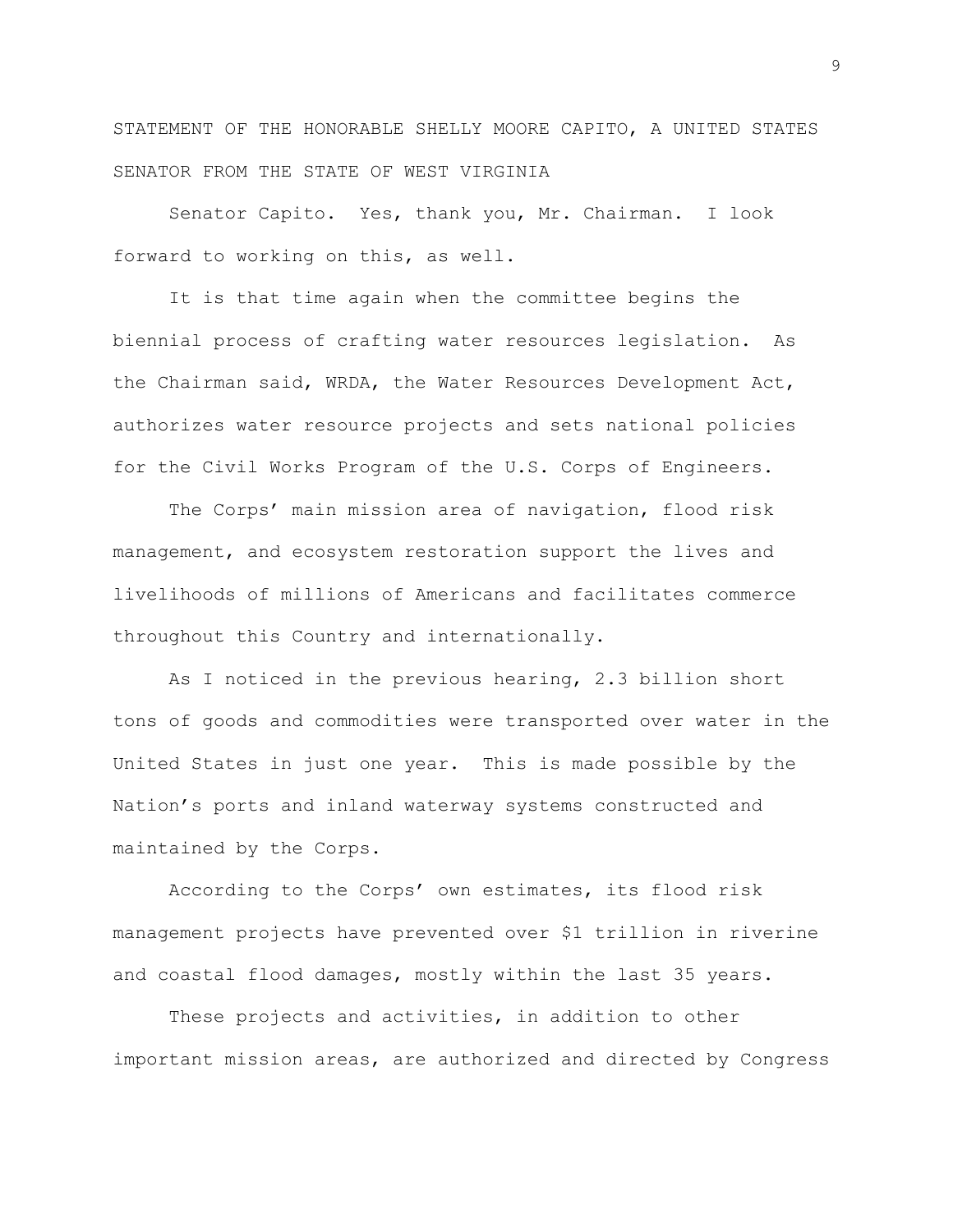under WRDA. The most recent WRDA legislation enacted by Congress in 2020 included several provisions that are important to the Country and my home State of West Virginia.

Importantly, the legislation changed the cost share for projects on the inland waterways system, included provisions to support the development of projects in rural and economically disadvantaged communities, and provided assistance to nonfederal sponsors on identifying flood risk management project deficiencies.

I was glad to secure an increase in authorization of \$160 million for West Virginia's two environmental infrastructure programs under the Corps, which help support our drinking water and wastewater projects in the State.

But there is much more to do, as you said, Mr. Chairman, and I look forward to working with the Chairman and my colleagues to develop the next WRDA Bill. It is important that future WRDA legislation supports the development and delivery of water resources projects in communities that need them, while continuing to meet our national priorities.

This is underscored by events such as the 2016 flood in West Virginia, which claimed 23 lives and destroyed over 1,000 homes. We are still waiting on initial funding for a comprehensive study by the Corps to assess existing flood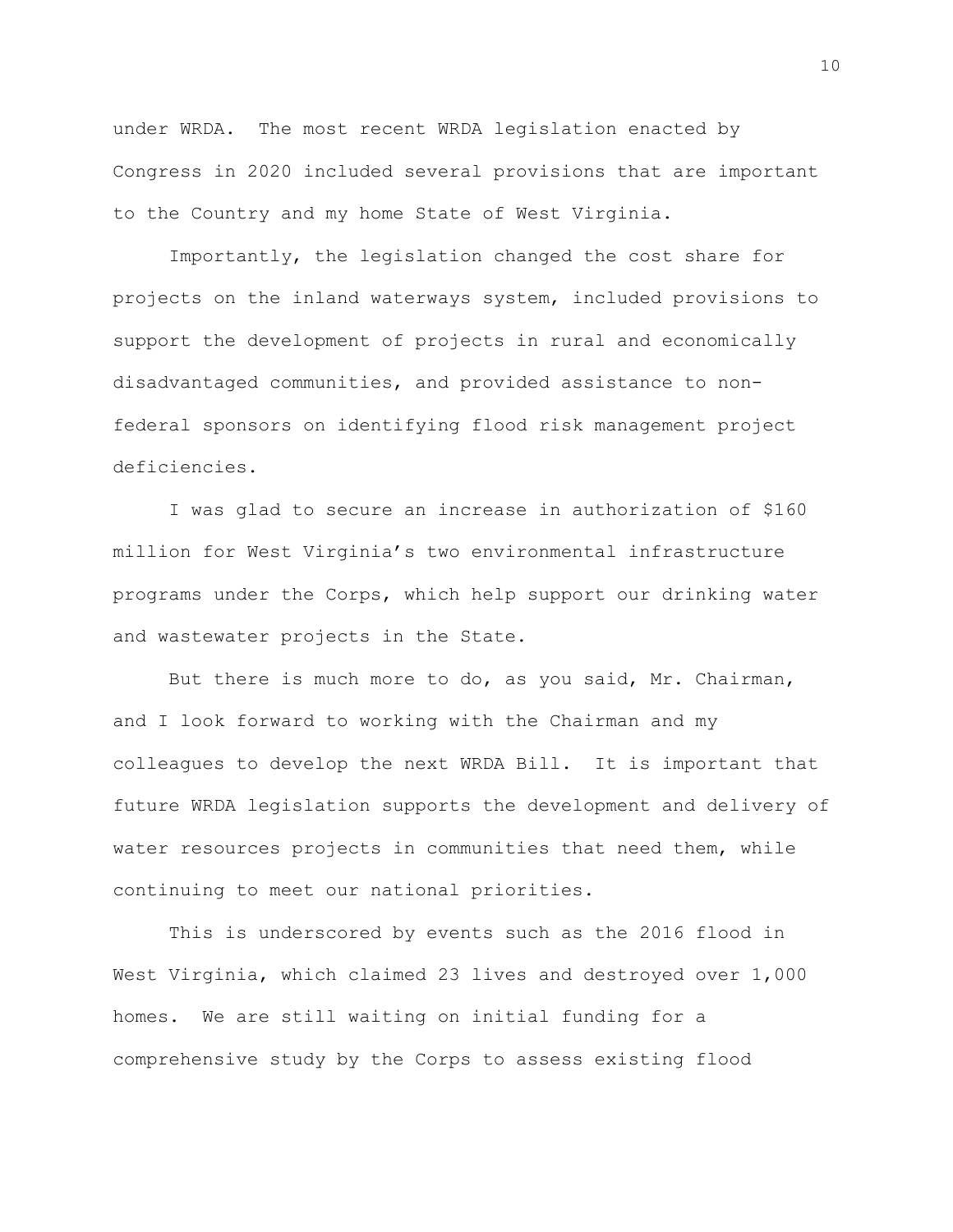protection gaps and inform future projects in the Kanawha River Basin where most of the damage in the 2016 flood occurred.

While I fully intend to see that this study receives a new start, it will do little good if recommended projects are held up due to analyses that sort of disregard the needs of certain communities. In that same vein, it is also important that Congress promote efficiencies in the Corps' project delivery process to support its central missions.

The Corps decision-making process is often perceived as a black box by non-federal sponsors without the requisite expertise or experience, and this should change. The Congress should continue to encourage and enhance assistance on the part of the Corps to communities and non-Federal sponsors.

People on the ground know what their water resource challenges are, and the experiences and expertise of the hardworking men and woman at the Corps can help inform them of paths forward to address those challenges.

As we make these changes and other changes, however, it is important that we do not become too overly prescriptive. Our Nation's water resources are diverse. As I said, communities know better about their unique needs than policymakers here. So we must preserve the important role of non-federal sponsors in the development and delivery of projects.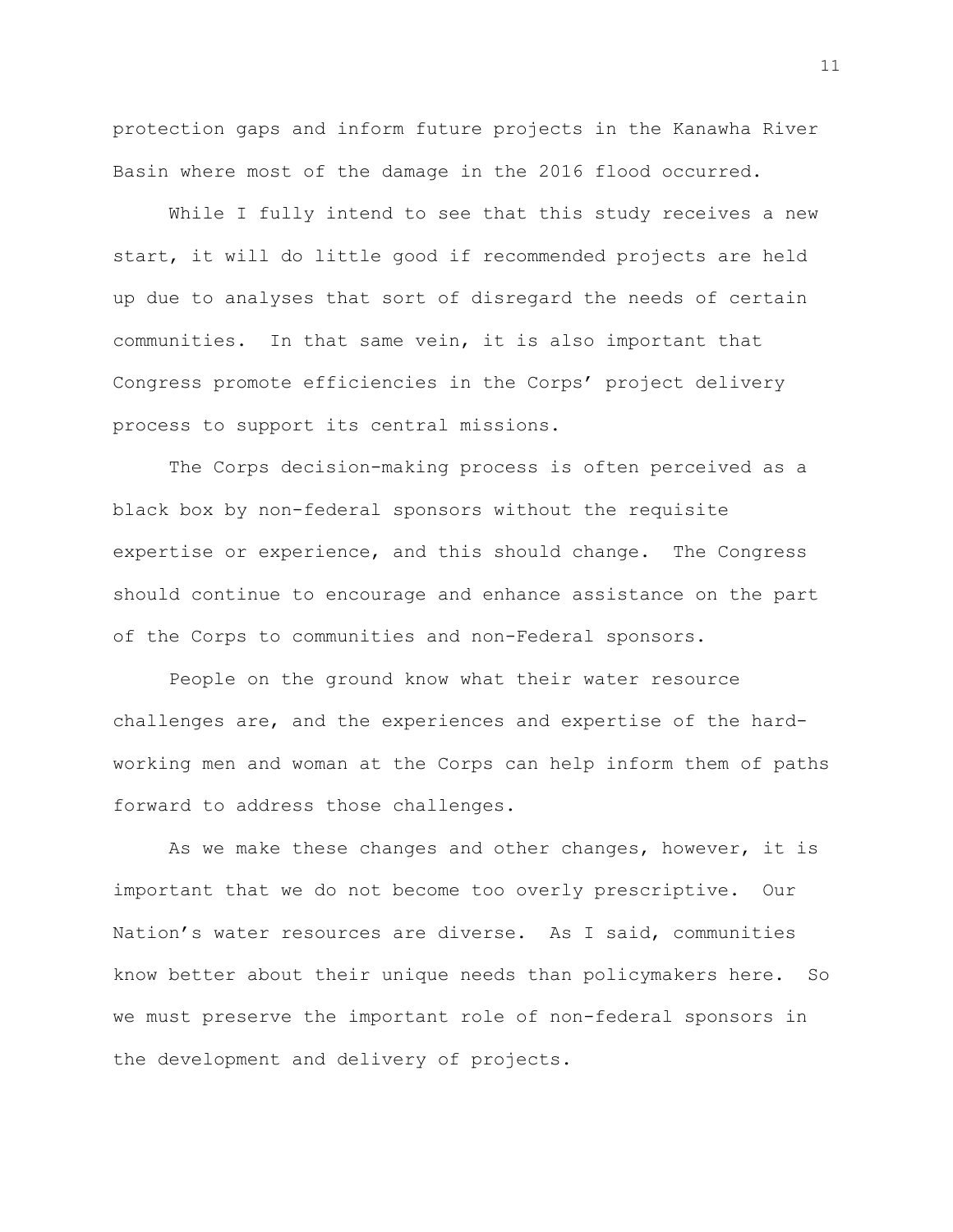In closing, let me reiterate my gratitude for our witnesses for being here today, and I thank Chairman Carper for having this hearing. The mission of the Corps is more critical than ever, and the testimony we hear today will inform this committee as it continues its integral role.

Mr. Chairman, I would like to take a point and introduce a friend of mine, but also a great West Virginian, who is on our panel before we begin our testimony.

[The prepared statement of Senator Capito follows:]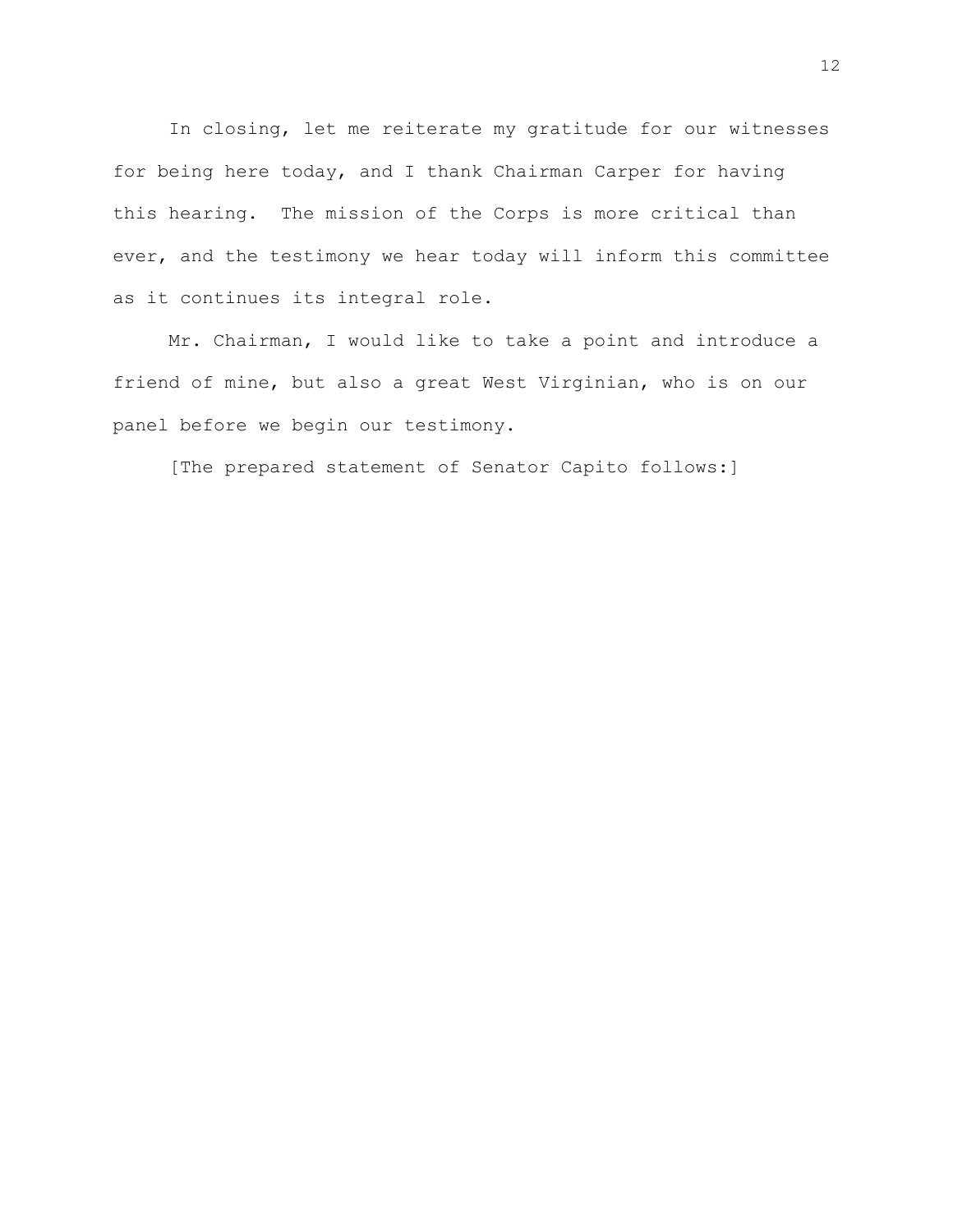Senator Carper. I am not going to ask the witnesses to stand up, but we have a couple really tall guys here, and you are right between them. Take it away.

Senator Capito. Take it away. I am really pleased to have with us today Robert McCoy from Sissonville, West Virginia. Robert and I have known each other for several years. He is the President and CEO of Amherst Madison, which employs over 350 people. They are a marine transportation construction and repair business. It has been in business since 1893.

Robert is a father of two, a daughter who is at the University of Charleston, and a 14-year-old son. He went to West Virginia State University. He was born in Matewan, and we are really happy, Robert, that you are here.

Mr. Chairman, you have to know, since you are the one who can crack the funniest jokes, this is the real McCoy, right here.

[Laughter.]

Senator Capito. I know. He has probably heard it a hundred times.

Anyway, welcome Robert, and all the other witnesses. Thank you.

Senator Carper. That was good. I understand we have been joined by Mario Cordero remotely. Is that correct? He is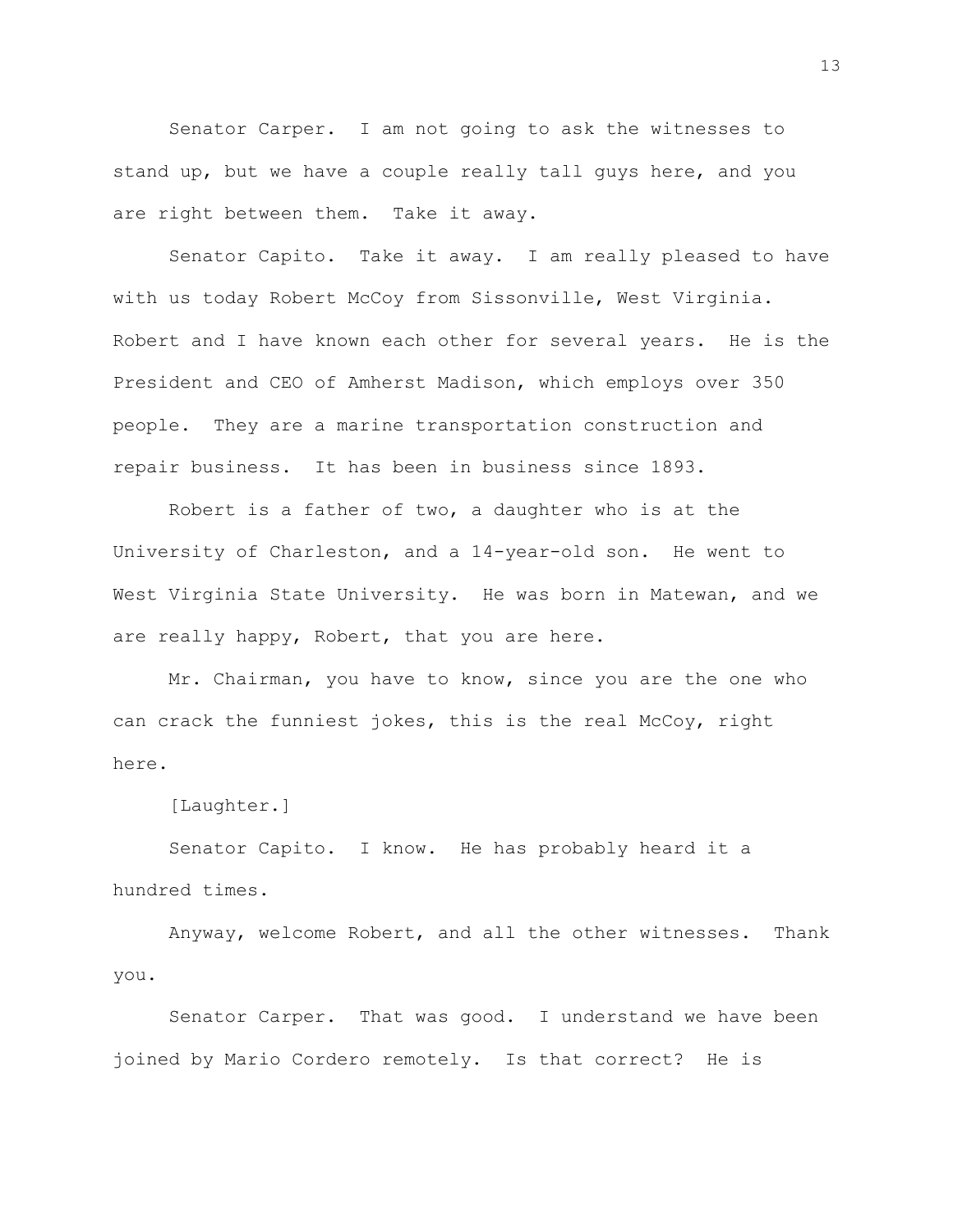Executive Director of the Port of Long Beach, California. He is also an attorney and the current Chairman of the Board of the American Association of Port Authorities.

Mario, I was a midshipman many, many years ago in the Navy. I was stationed on a big, 1,000-foot-long jumbo oiler Navy ship at the Long Beach Naval Station. I have some fond memories of Long Beach and the time that I spent there that year.

Mr. Cordero is also an attorney and current Chairman of the Board of the American Association of Port Authorities. Welcome. Bienvenido.

Our second witness is Mr. Collin O'Mara. Collin is the President and Chief Executive Officer of the National Wildlife Federation, America's largest wildlife conservation organization with 53 State and territorial affiliates and nearly 6 million hunters, anglers, birders, gardeners, hikers, paddlers, and wildlife enthusiasts. That is a lot of people.

Prior to leading the National Wildlife Federation, Collin led the Delaware Department of Natural Resources and Environmental Control as our Cabinet Secretary from 2009 to 2014. He did a great job. I have very fond memories of his service in our State. I am proud to claim him as our own.

The third witness is Amy Larson. Amy is the Founding Partner of Larson Strategies LLC and has more than 25 years of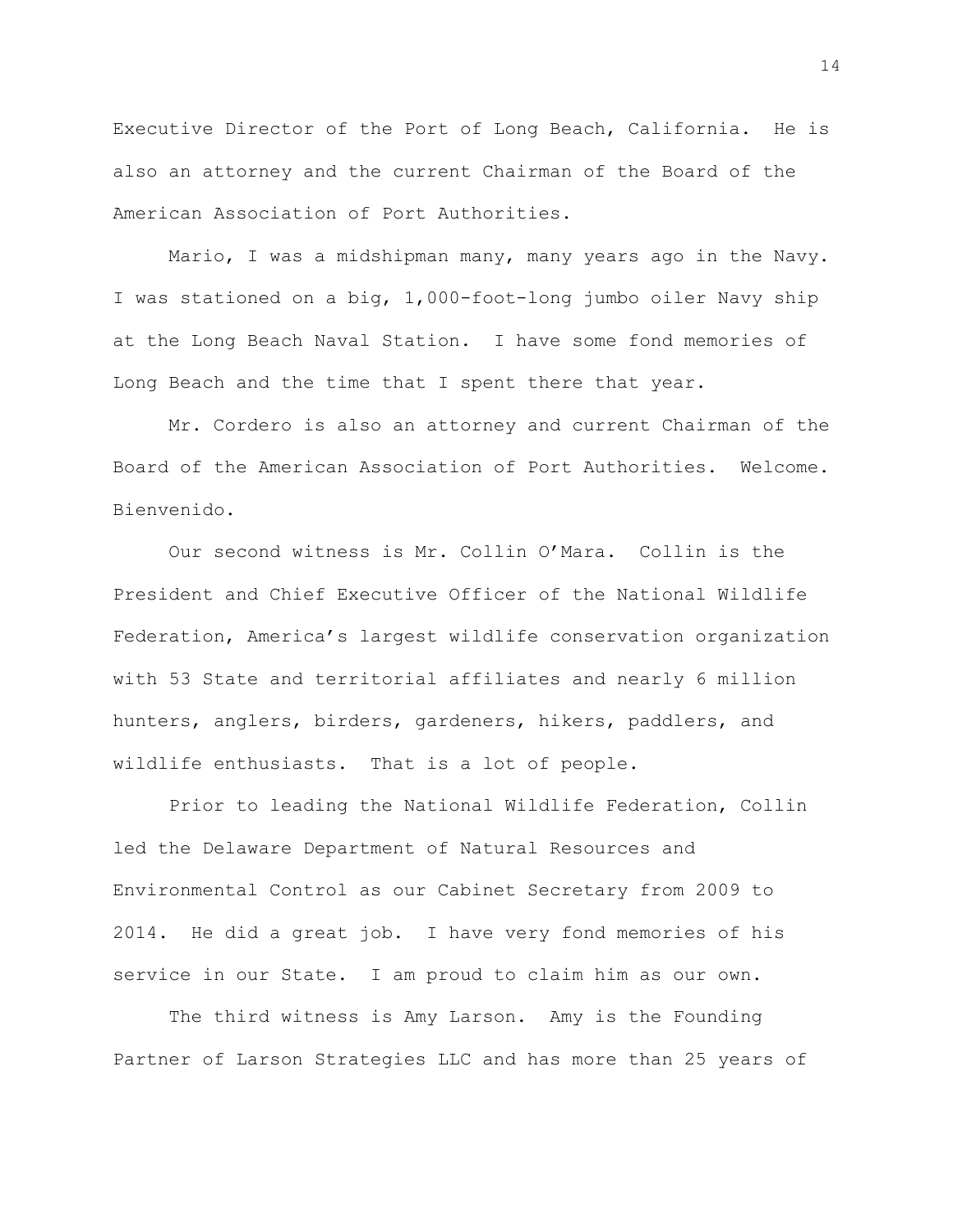water resources and waterways transportation policy and funding expertise.

Now, we look forward to hearing from our panel, our witnesses.

We are going to start with Mr. Cordero. Mr. Cordero, you are recognized for your statement. Please proceed.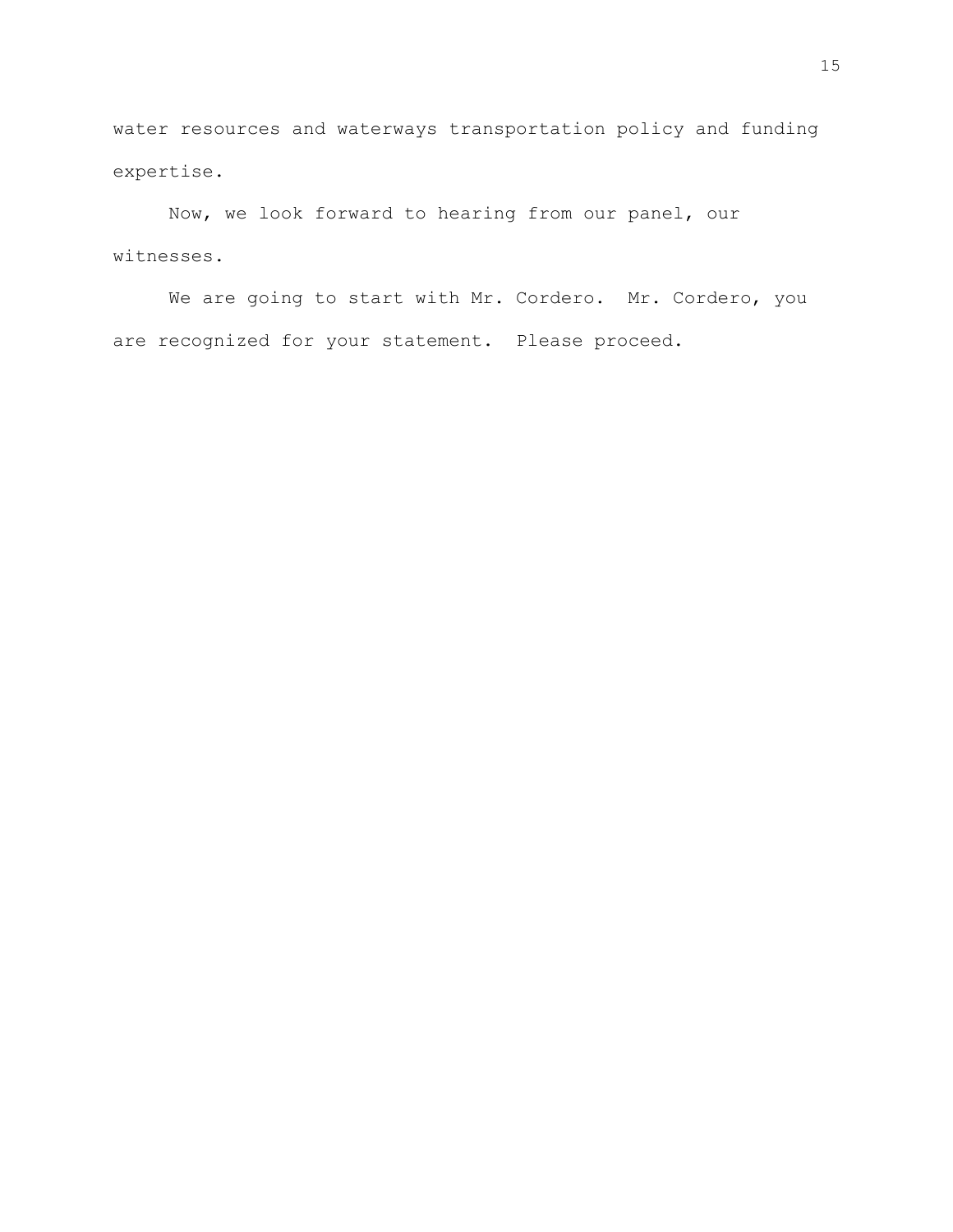STATEMENT OF MARIO CORDERO, EXECUTIVE DIRECTOR, PORT OF LONG BEACH

Mr. Cordero. Chairman Carper, Ranking Member Capito, and members of the committee, I want to thank you for the opportunity to provide remarks to the Environment and Public Works Committee on Examining the Benefits of Investing in USACE Water Infrastructure Projects.

I am Mario Cordero, Executive Director of the Port of Long Beach. The Port of Long Beach is the second largest containerized cargo port in the United States and is a major economic contributor to our local, State, and national economy. Maritime traffic moves in excess of 80 million tons annually through the port, which drives \$200 billion in annual economic activity and supports 2.6 million U.S. jobs and more than 576,000 jobs in Southern California.

I am speaking on behalf of the American Association of Port Authorities, AAPA, as its chairman. My remarks today will focus on port experiences partnering with the Corps, planning for resiliency, sea level rise, and priorities for future legislation.

AAPA members appreciate that Congress understands the importance of our seaports' role in the U.S. economy. Seaports and their maritime partners sustain 31 million jobs and generate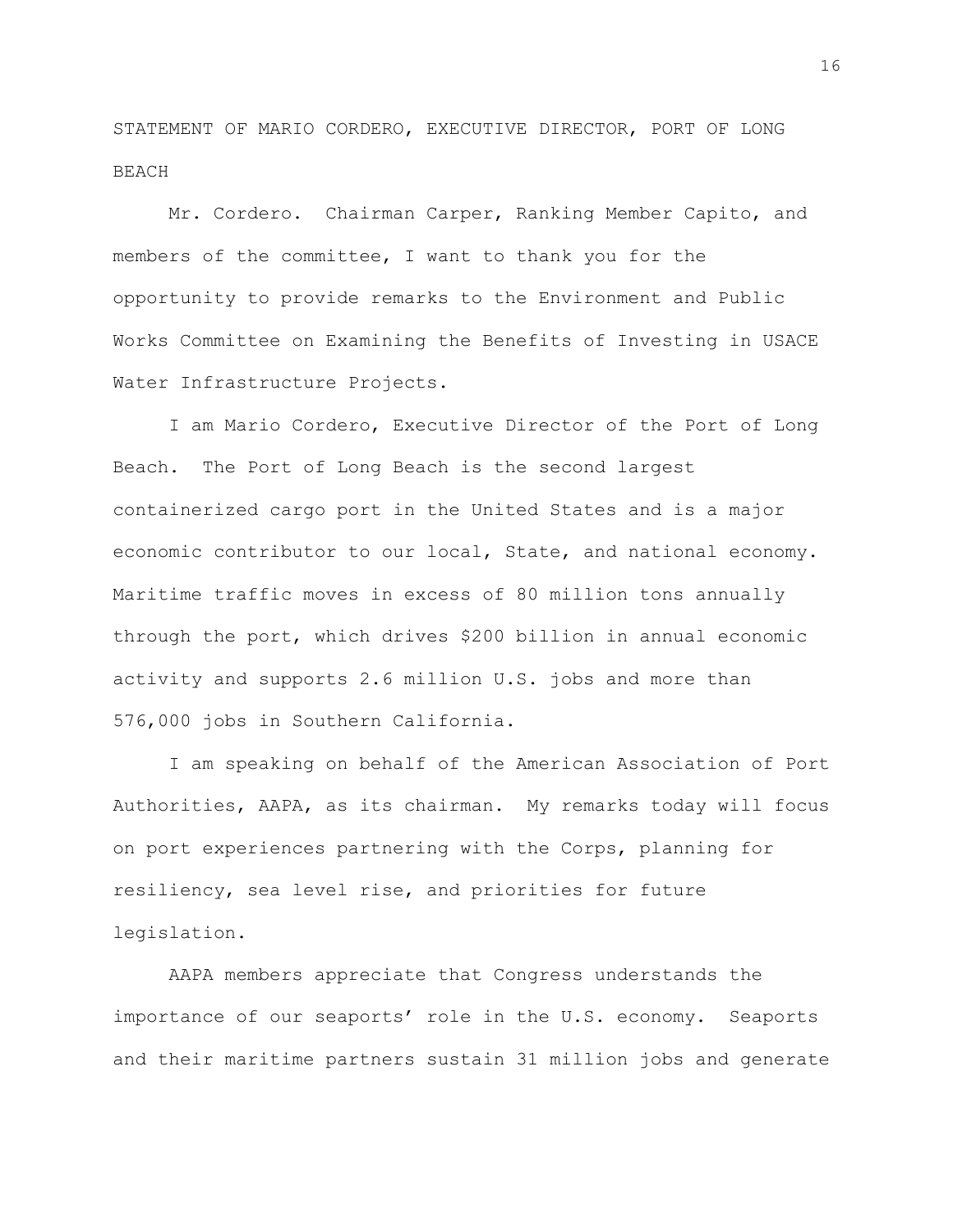economic activity representing 26 percent of the U.S. economy. Constructing and maintaining the Nation's 21st century maritime infrastructure is essential to the Nation's economic future.

Public ports and their private sector partners are committed to this challenge, with plans to invest upwards of \$155 billion by 2025 in port-related facilities. These investments can only be fully realized when the federal navigation assets managed by the Corps of Engineers and are kept modern and in a state of good repair.

I thank the Environment and Public Works Committee members for their landmark WRDA 2020 legislation, which resolved the long-standing issue of the full use of the Harbor Maintenance Trust Fund with equitable distribution for all ports: small ports, national defense ports, and donor and energy transfer ports.

AAPA members are pleased that the House Fiscal Year 2022 Energy and Water Development appropriations bill has established a precedent for supporting this funding level. We look forward to the WRDA 2020 funds distribution approach when full implementation is effective in September 2022.

Federal navigation channels are the foundation of global freight movement. We have all witnessed the important role of ports and the supply chain through the COVID-19 pandemic, where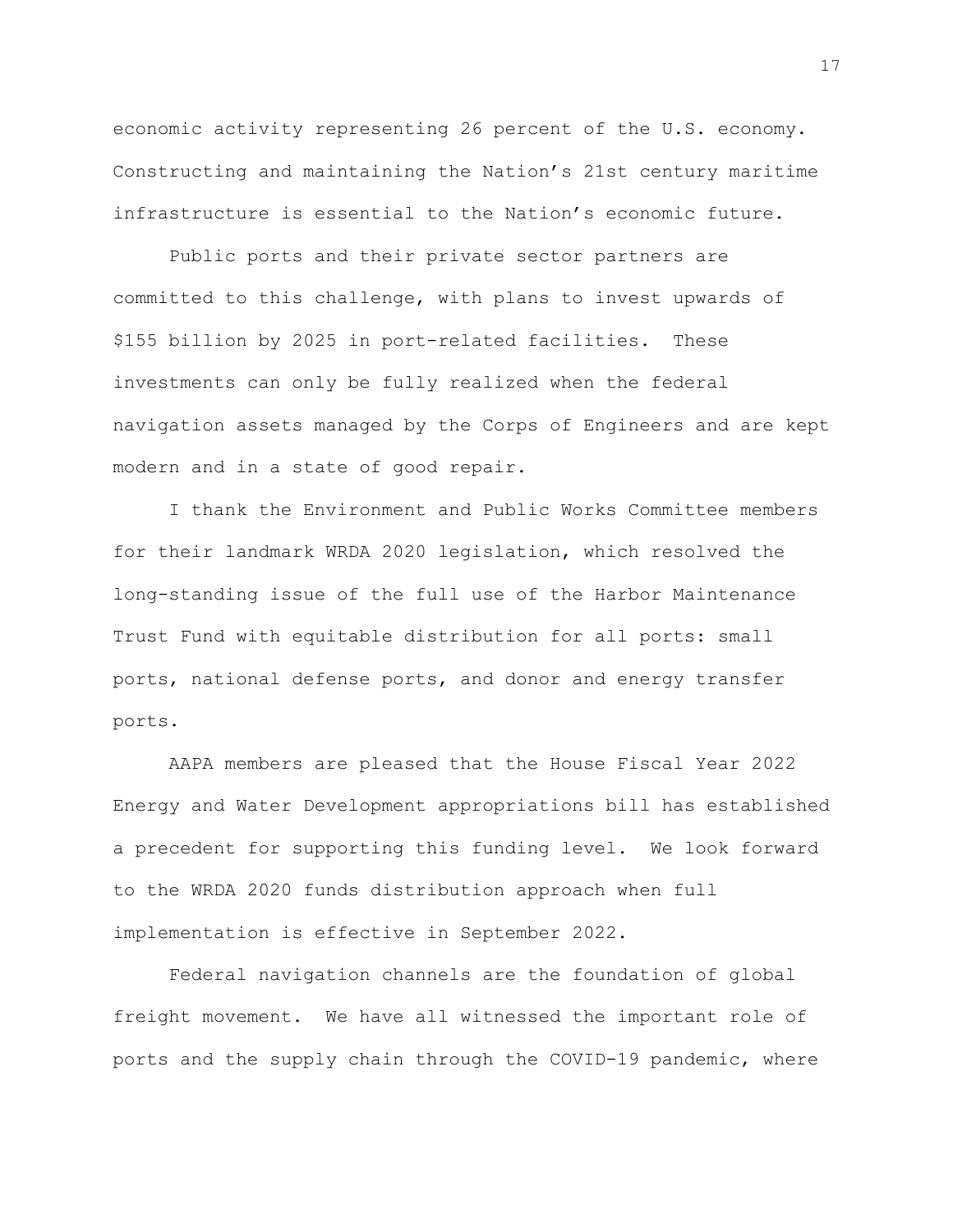ports and our labor partners were able to stay open and safely move freight, like personal protective equipment. These channels and port facilities must keep pace with the increasing size of the global fleet of ships. If we don't, we risk losing the water transportation cost savings that makes products like agricultural exports competitive in the global marketplace.

At the Port of Long Beach, our Deep Draft Navigation Improvements Feasibility Study, performed in collaboration with the United States Army Corps of Engineers, was conducted to identify opportunities to remove constraints, improve efficiencies, and reduce transportation costs.

Based on fiscal year 2021 discount rate of 2.5 percent and a 50-year period of analysis, the equivalent annual benefits and costs are estimated at \$20 million and \$5 million, respectively. The project is estimated to provide annual net benefits of \$15 million and a benefit-to-cost ratio of 3.6.

In addition to navigation improvements, we are embarking on a \$5 million project to repair wharves and have identified approximately \$140 million in maritime infrastructure repair and replacement projects, including wharves, rock dikes, bulkheads needed to prevent potential impacts to critical port business operations.

The Port of Long Beach has been proactive in strategically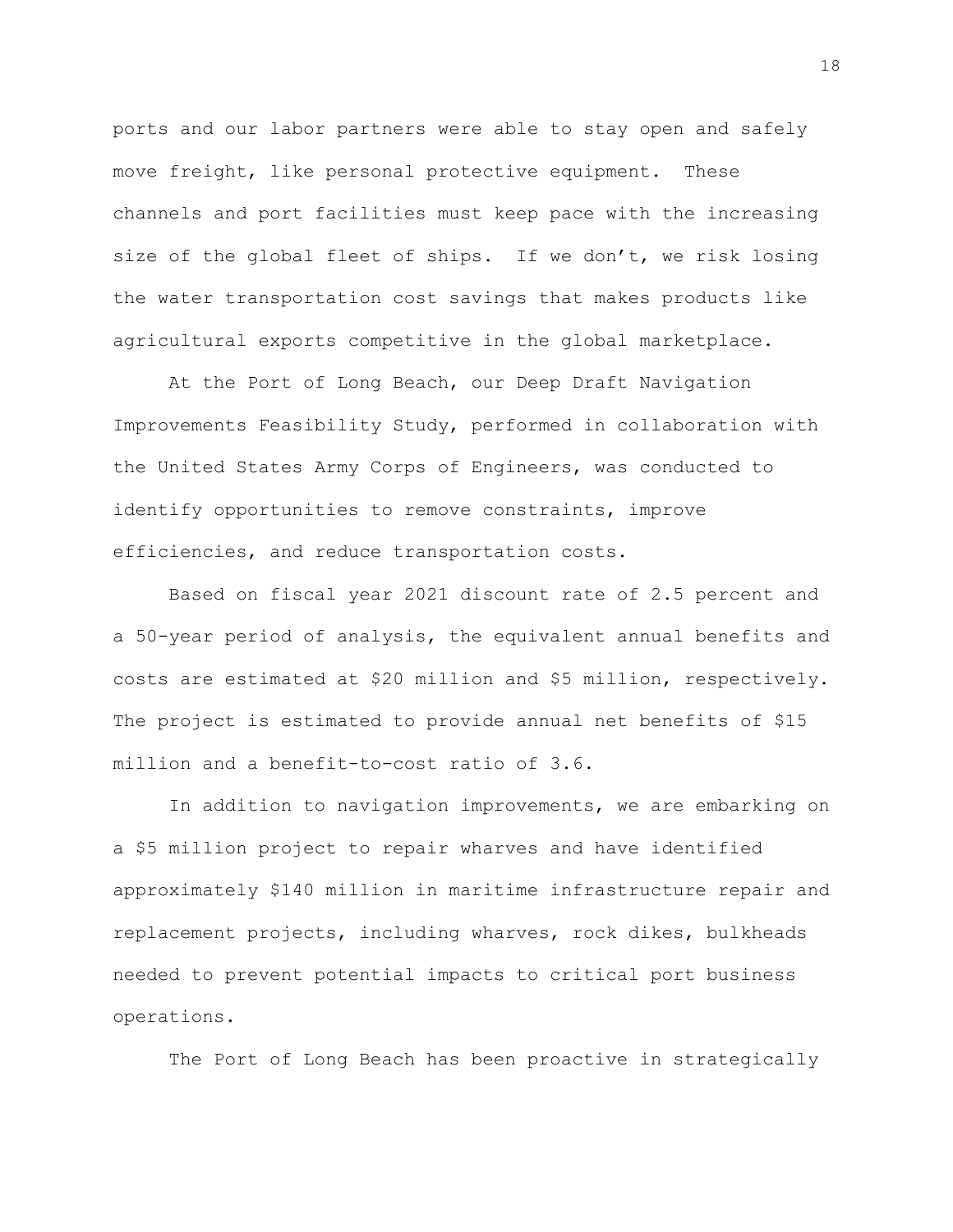preparing for and adapting to climate change, including impacts associated with sea level rise and coastal hazards through our Climate Adaption and Coastal Resiliency Plan. This plan, the first of its kind of a North American seaport, includes adaptive measures to address sea level rise and other risks to ensure continuity for port operations and protection to local communities surrounding the port.

AAPA members report that WRDA legislation has led to profound improvements in Corps processes. For example, the three-year feasibility study process, partnering improvements with non-federal sponsors being actively involved in the Corps, and aligning dredge projects will fill projects for the beneficial reuse of dredged material.

AAPA has three key issues for the WRDA as follows. One: authorize for both new studies for navigation channel improvements and proceed to as well as construct navigation project improvements recommended by the Chief of Engineer reports. Two: visibility of the Corps' plans to restore and properly maintain Federal navigation projects with the increased funding for full use of Harbor Maintenance Trust Fund revenues established by WRDA 2020. Three: continue to identify process improvements for improved product delivery. AAPA will submit the list of specific streamlining improvements soon.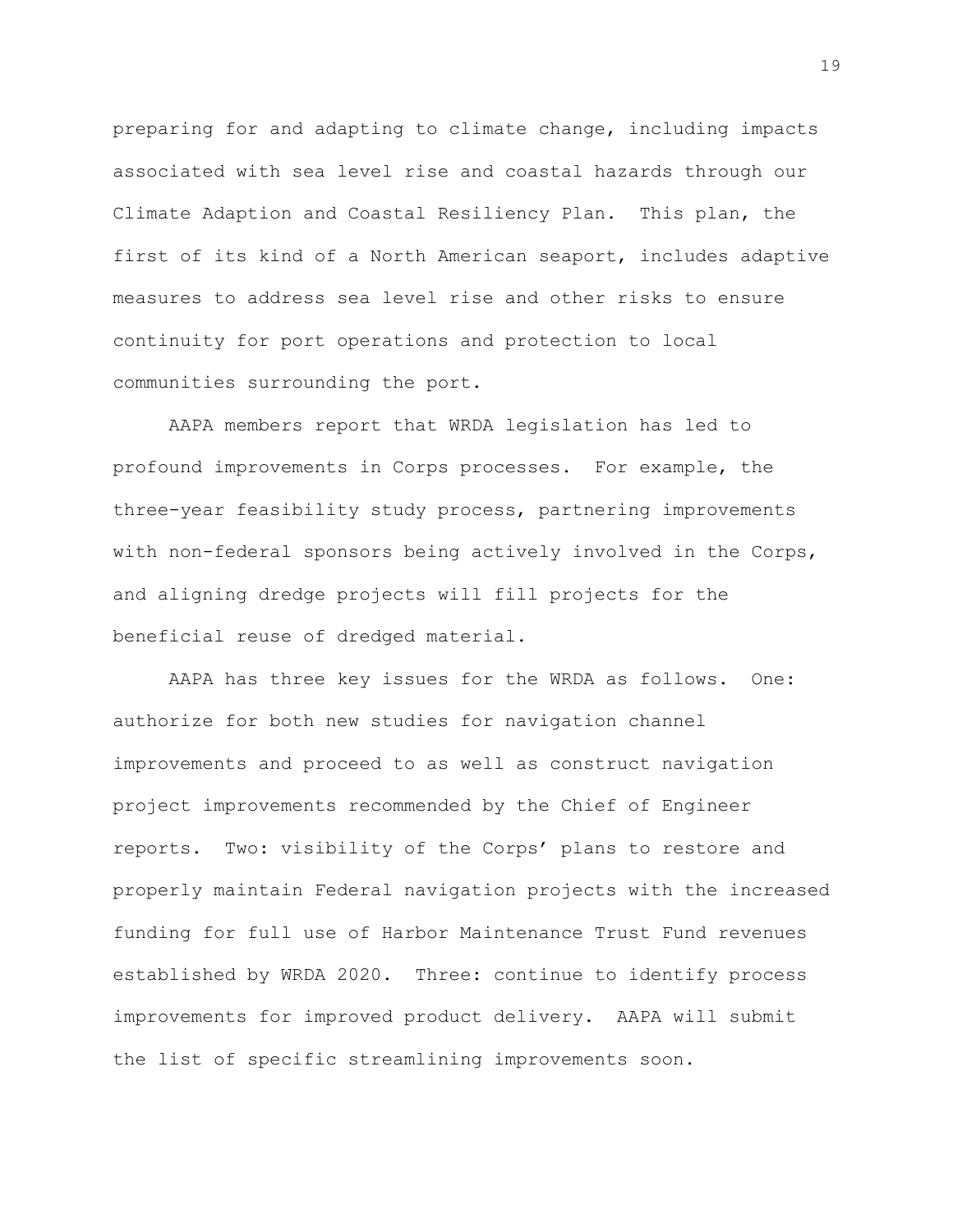Finally, I want to thank the committee leaders, members, and staff for their efforts to ensure that port-related infrastructure like federal navigation channels, jetties, and breakwaters as a part of any infrastructure investment legislation being developed. AAPA estimates that \$3 billion would provide completion for funding of the federal share of current federal navigation and channel improvements.

I commend the committee and leadership for recognizing the nexus between water resources development and economic prosperity. I urge you to develop and pass both an infrastructure package and WRDA legislation at the earliest possible time.

I am happy to address any questions you may have. Thank you so much for this opportunity to speak on behalf AAPA.

[The prepared statement of Mr. Cordero follows:]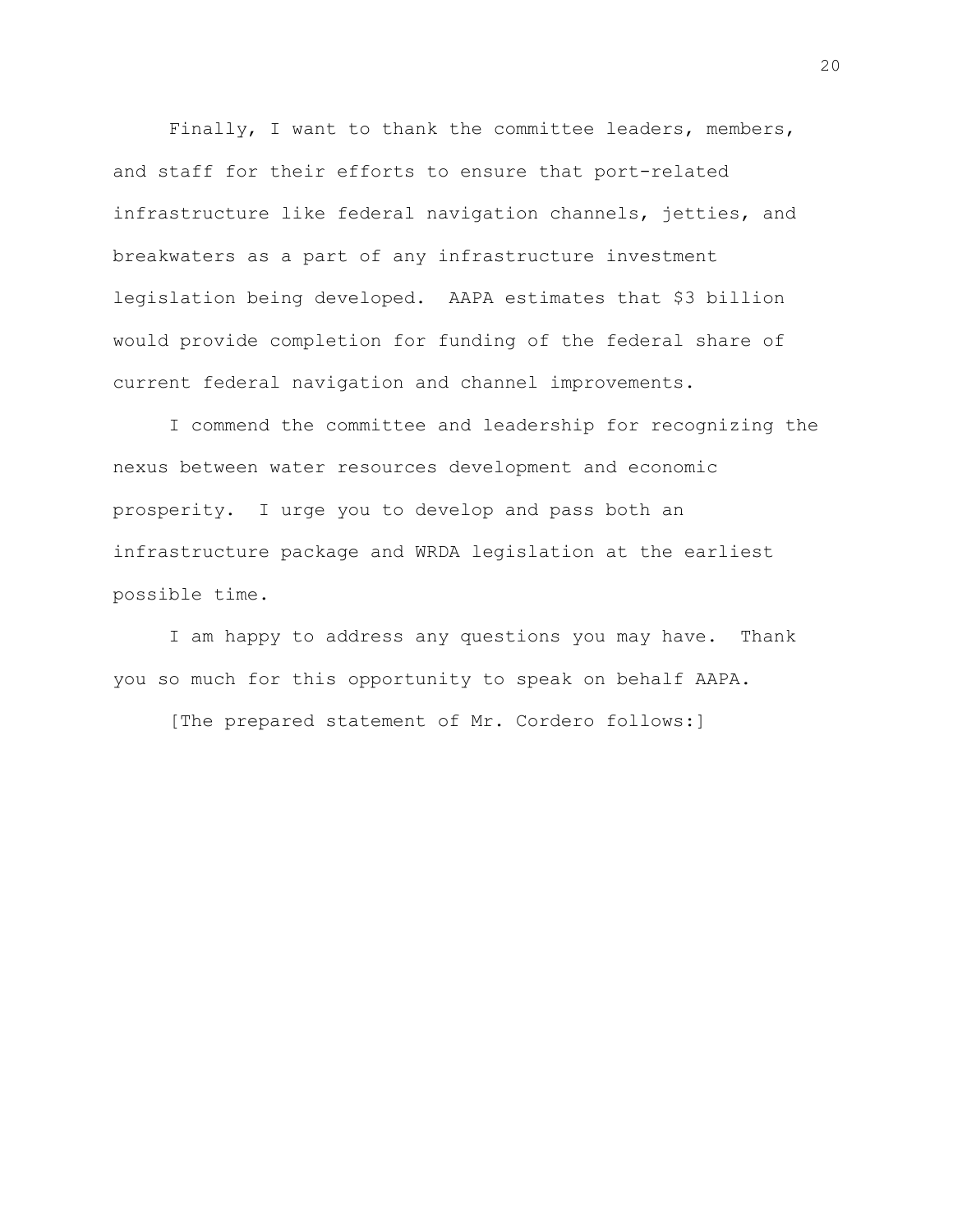Senator Carper. We appreciate very much your joining us. Thank you for that testimony, Mr. Cordero.

Next is Mr. O'Mara. Collin, you may begin when you are ready. Please proceed. Thank you.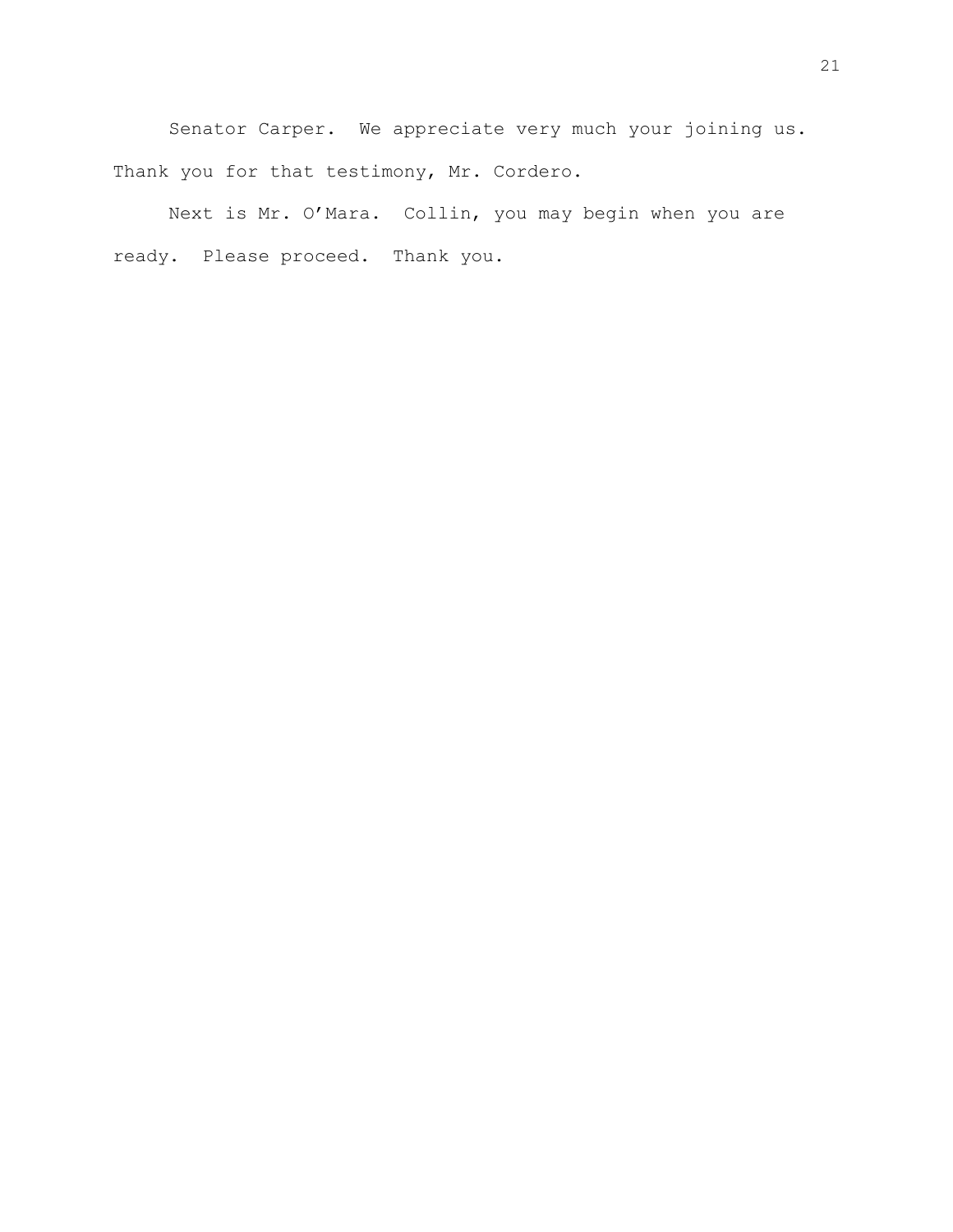STATEMENT OF COLLIN O'MARA, PRESIDENT AND CEO, NATIONAL WILDLIFE FOUNDATION

Mr. O'Mara. Thank you, Chairman Carper, Ranking Member Capito. It is great to be with all of you today. Thank you for the invitation to testify on the vital issues of improving the resilience of our water resources and the communities and wildlife those resources sustain.

This conversation comes at a critical time. The flooding that we are seeing, the above-average hurricane season, and it is time for some real talk, because we are facing real risks. The Ranking Member talked about the flood of 2016; we can talk about Hurricane Sandy. It is hitting every part of the Country. It is affecting lives, livelihoods, perpetuating historic inequalities.

At the same time, we are seeing in places where we have healthy wetlands, streams, rivers, shorelines, they are protecting us from these extreme weather events. We are also seeing the devastating consequences when these systems have been paved over or degraded.

Unfortunately, despite this escalating damage that we are seeing, resilience investments that are proposed are maybe 1, maybe 2 percent of the infrastructure package, both bipartisan piece and what comes after. This is woefully inadequate. There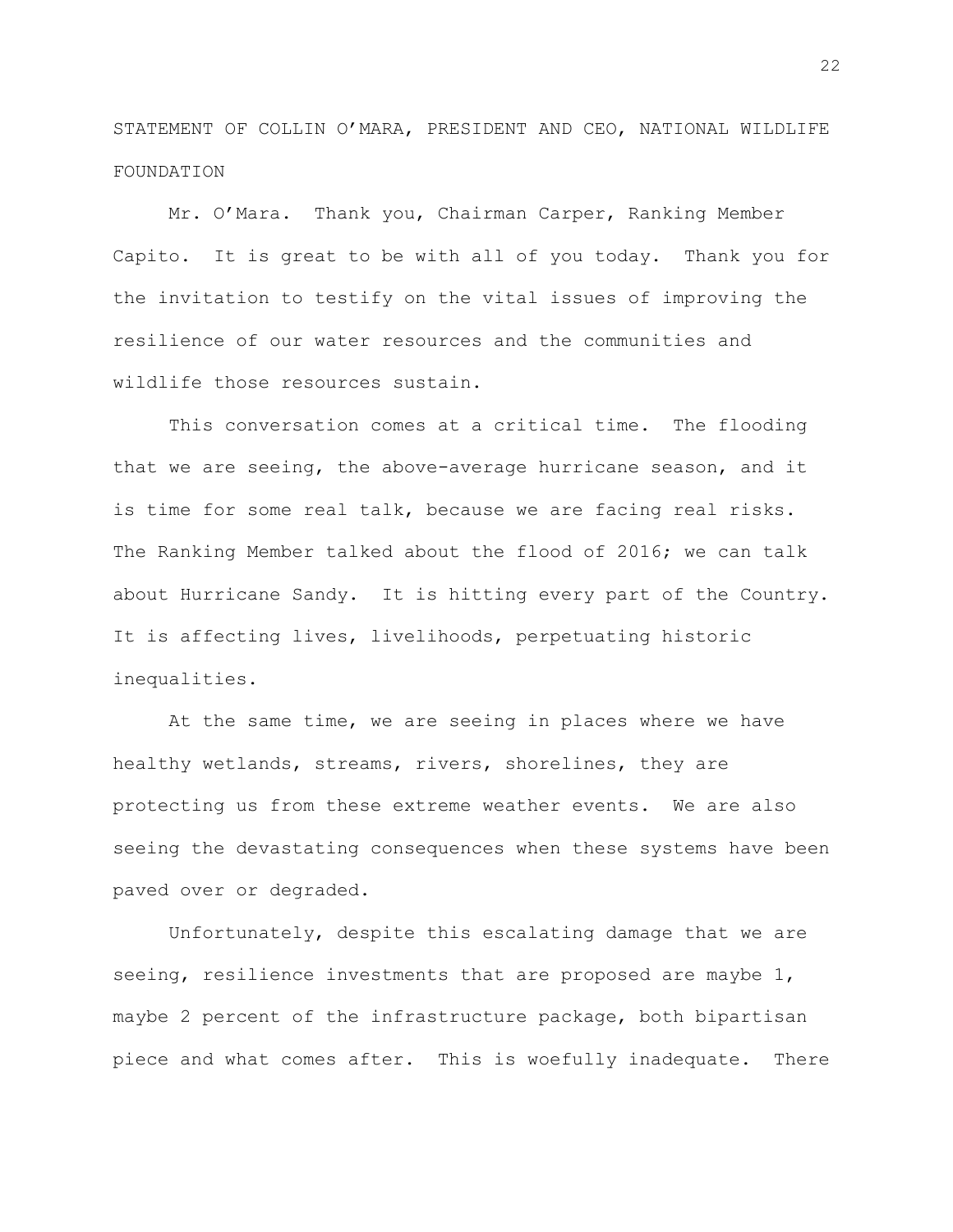is virtually nothing for the Army Corps in many of these proposals right now of any magnitude. We believe we need at least \$36 billion to make these investments in the coming years.

This is just simply pound foolish, as the Chairman laid out. We know that every \$1 that we spend in resilience is going to save us \$6 to \$8 in avoided damages, avoided costs. But because of our budget rules, we score the \$1, we don't account for the \$6, and then you all fight with Appropriations trying to get resources. It is costing us hundreds of billions of dollars in impacts.

Because of these rules, it is easier to spend hundreds of billions of dollars after the fact, after the disaster occurs, than it is to invest in that ounce of prevention that could have mitigated the damage in the first place. As a result, we spent almost \$300 billion in the last 10 years on supplemental disaster appropriations, a fraction of which could have funded a lot of the backlog, a third of which could have funded the backlog that Senator Carper talked about.

The evidence is incredibly clear that the best way to protect communities most cost effectively is to restore the natural systems. It is hard to believe that Hurricane Sandy was almost 10 years ago, but since then, coastlines and flood plain communities have been pummeled by disaster after disaster.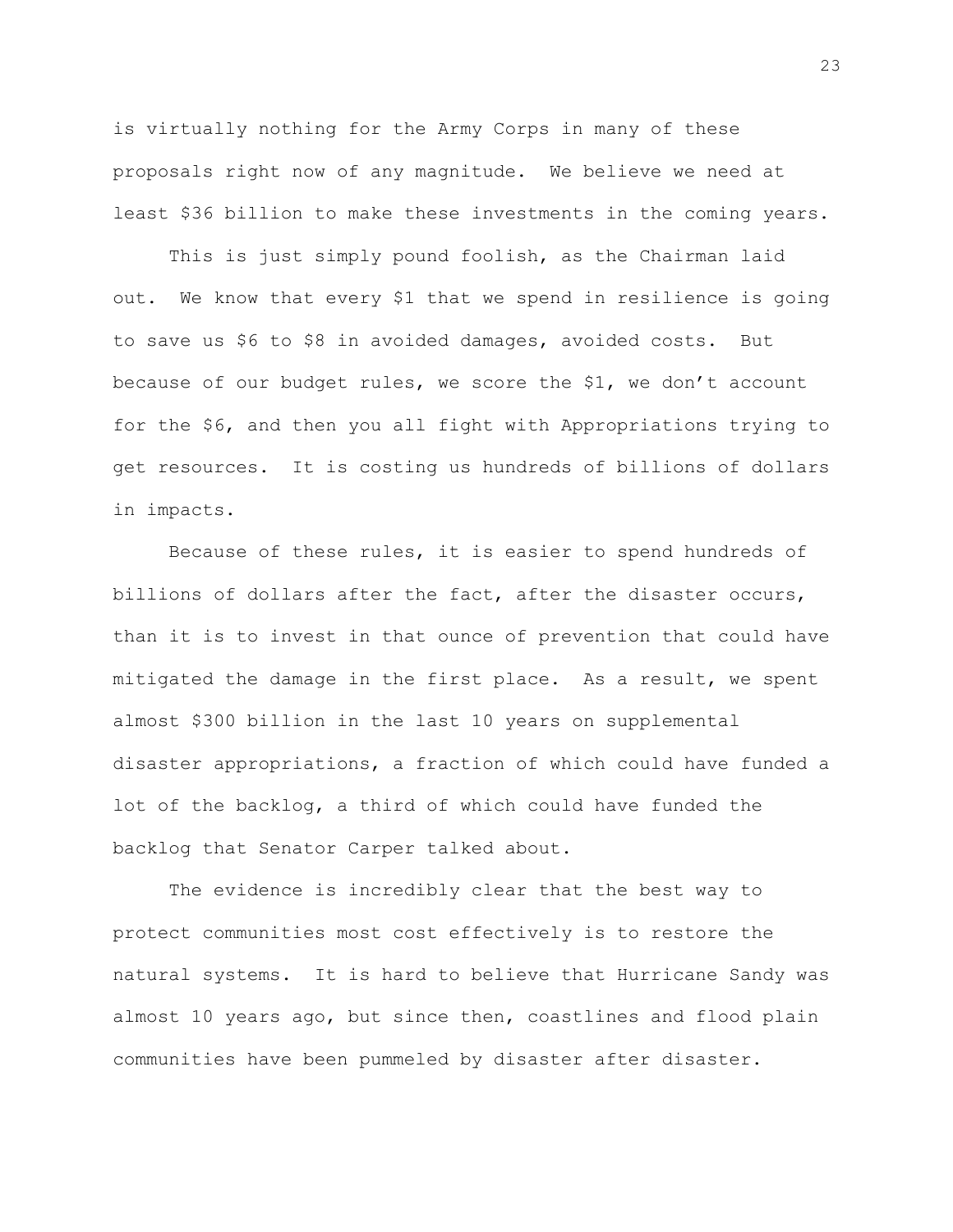As we have shown in a recent report, The Protective Value of Nature, prioritizing the protection and restoration of wetlands and other natural systems would have saved billions upon billions of dollars in the past, and would save even more in the years ahead.

As Senator Whitehouse said just yesterday, this year is the worst year of the last 10. It is going to be the best year of the next 10. We need to avoid the unintended consequences, also, that can be created by structural solutions that just push the floodwater into other communities.

As we experience more frequent weather events, the Army Corps really needs a new playbook, one that treats nature as an ally. The Army Corps has been asked to fight against nature for almost two centuries, embedding this approach into its organizational structure and its very DNA. But we know now that healthy systems are essential for our well-being and our survival.

Building upon the important provisions from the previous Water Resources Development Act and ones before that, we must accelerate this thinking towards natural systems, as Senator Carper mentioned. We must overcome the Corps' entrenched overreliance on structural solutions, overhaul the siloed approach to project planning, and establish an integrated approach that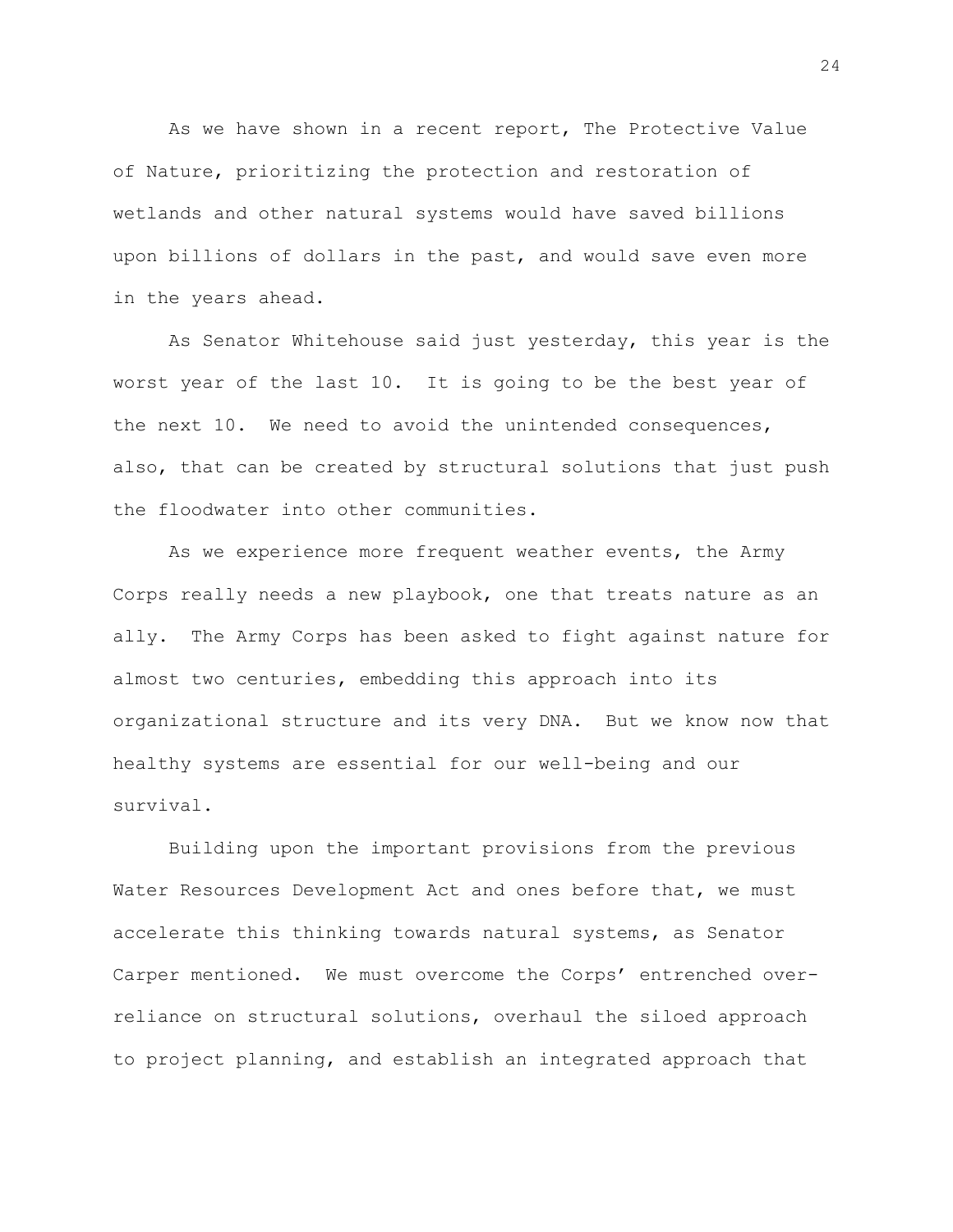works with nature to bolster resilience and protect communities.

We have four specific recommendations. First, we urge the committee to make critically needed reforms to the Corps costbenefit analysis, the benefit-cost analysis process. It is a process that is fundamentally broken in several ways. To make the best choice among alternatives, the Corps must properly account for all costs and all benefits, including risk reduction from flooding, water quality improvements, soil stabilization, carbon sequestration, wildlife habitat, expanded recreational opportunities. If these benefits are lost to a project, they should also be counted as a project cost.

Second, we encourage the committee to continue to focus on environmental justice, as you have in the SRF debates a few months ago, by directing the Corps to focus more on remediating toxic pollution in industrial and urban waterway projects in places like the Ohio River, the Delaware River, the Lower Mississippi. We encourage expanding the pilot projects in economically distressed communities, as Senator Capito just mentioned.

We suggest establishing a senior advisor for environmental justice and an environmental justice advisory council, advancing innovation in this space, and hiring more folks of color and contracting more minority businesses across the Corps.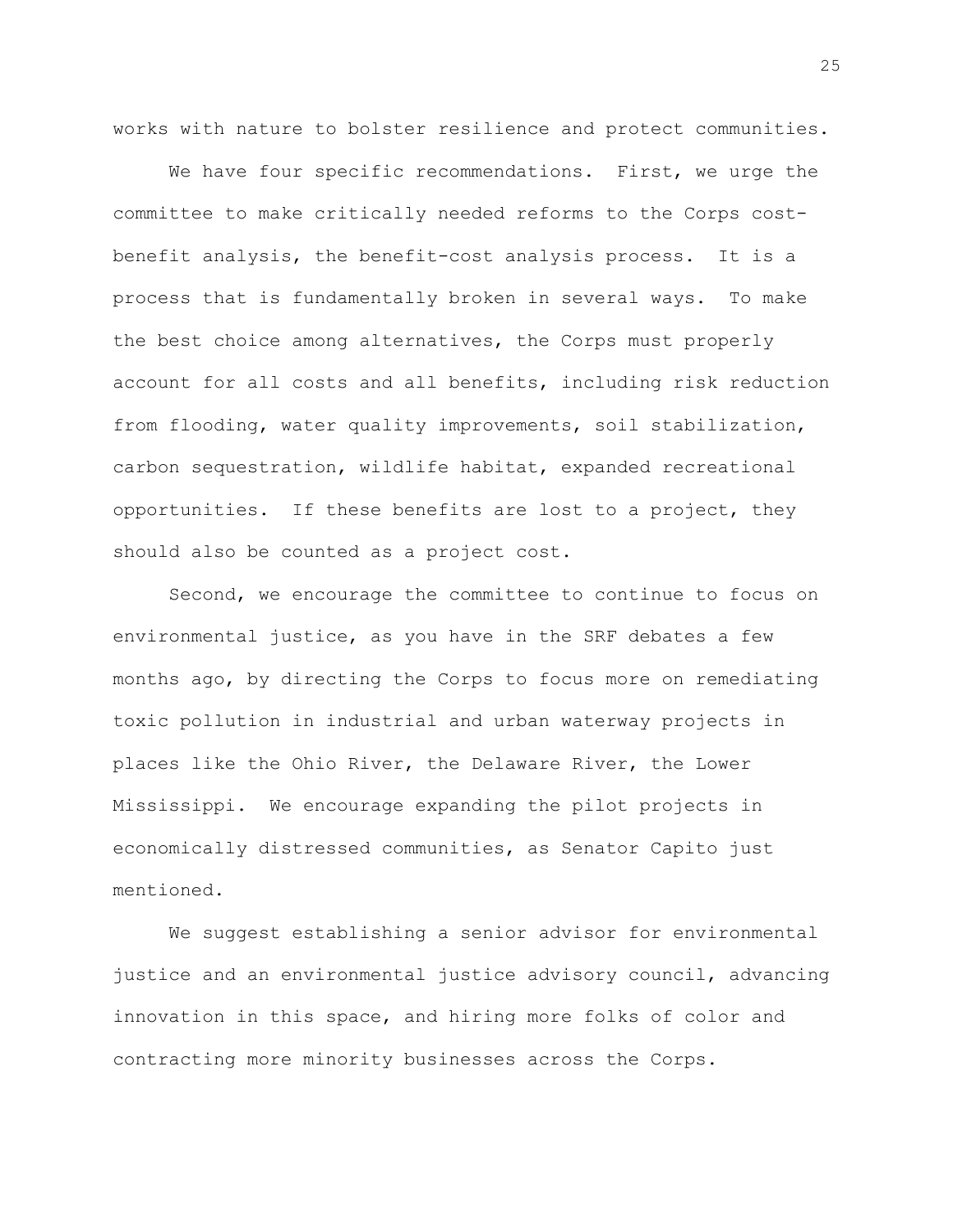Third, we urge Congress to establish a resilience directorate to ensure that resilience measures, especially the restoration of natural systems, are fully integrated and leveraged across flood protection, navigation, ecological restoration business lines, which is really essential to protect communities, advance equitable solutions, and protect wildlife. To be effective, this kind of inter-departmental directorate should be within the Office of the Chief of Engineers and have significant budget authority.

Fourth, we must vastly improve the condition and collaboration with the Fish and Wildlife Service and State, territorial, and tribal wildlife agencies to recover thousands of at-risk fish and wildlife species that live in Corps project areas.

These reforms will take concerted bipartisan push to shift centuries of planning and practices of the Corps, but they will bear immense benefits to people and wildlife alike, saving lives and money in the process.

On behalf of the National Wildlife Federation, I just want to thank you for committing to making these types of reforms and leveraging nature as an ally. I look forward to your questions. Thank you.

[The prepared statement of Mr. O'Mara follows:]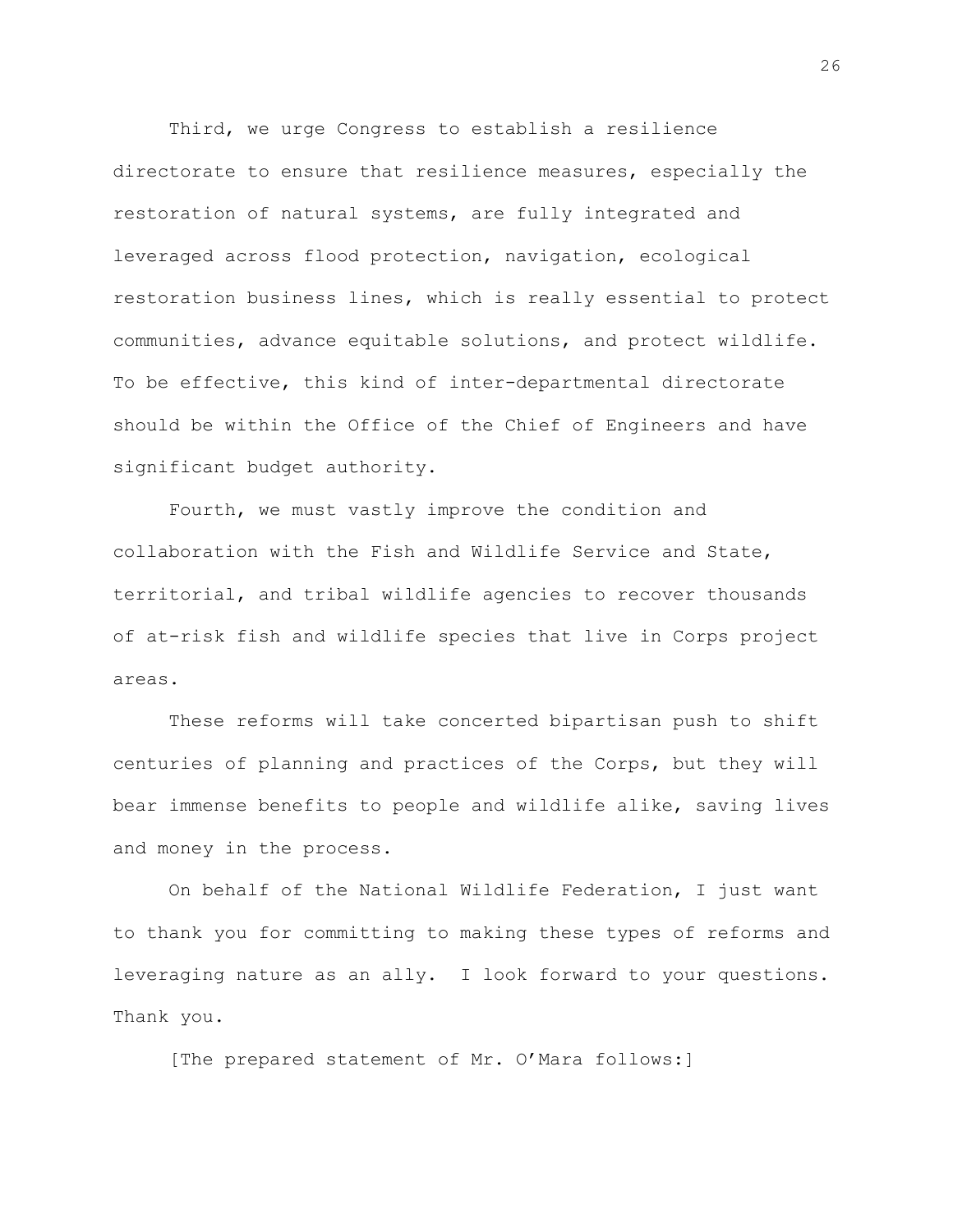Senator Carper. Thank you. Thank you, Collin. Thanks so much for joining us and for a really excellent testimony.

Our next witness is Amy Larson. Ms. Larson, you are recognized for your statement. Please proceed. Thank you.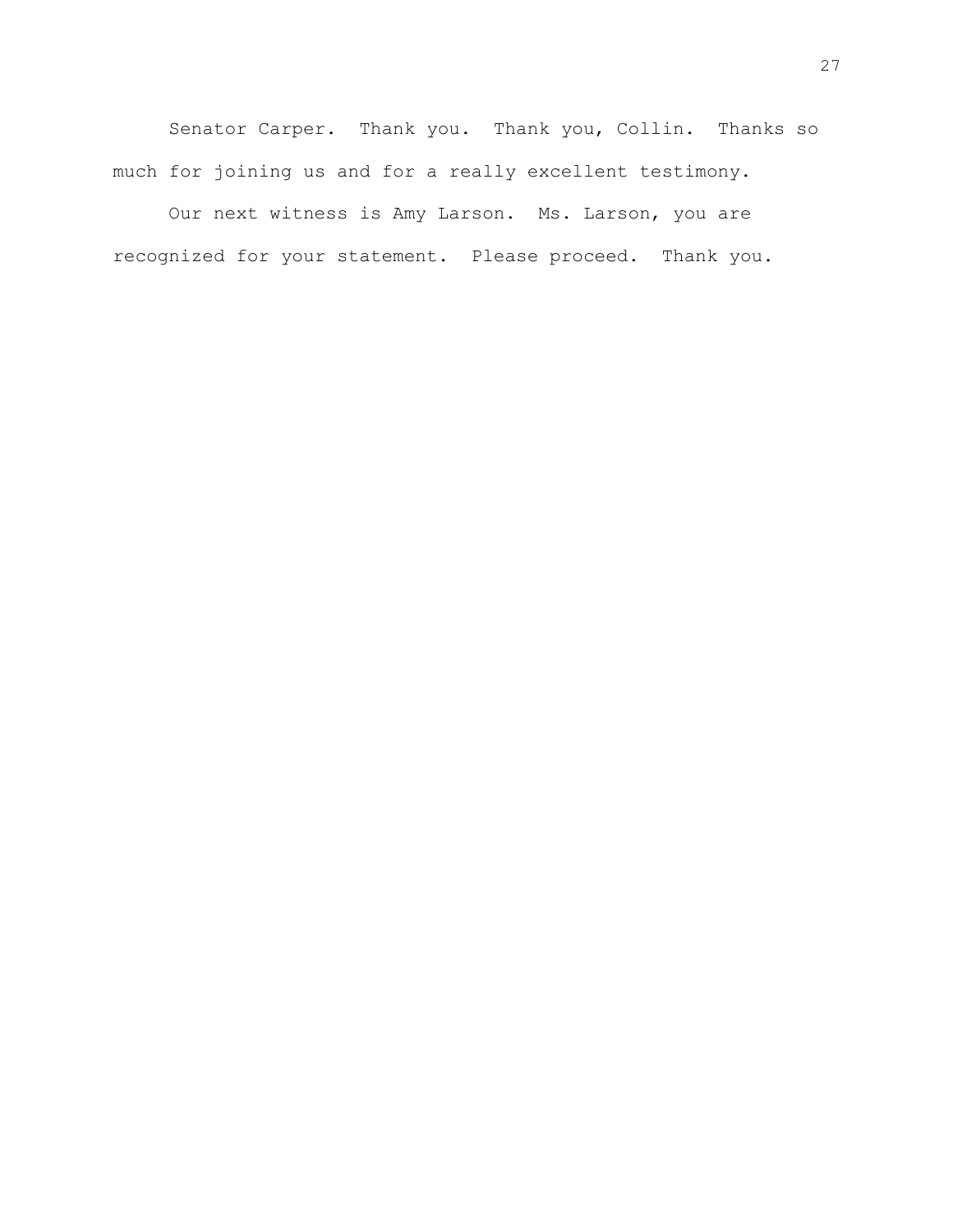STATEMENT OF AMY LARSON, FOUNDING PARTNER, LARSON STRATEGIES LLC

Ms. Larson. Good morning, Chairman Carper, Ranking Member Capito, and members of the committee. It is a privilege for me to appear before you this morning to testify on the benefits of investing in Army Corps of Engineers water resources infrastructure projects.

My name is Amy Larson. I am currently a consultant, but previously served for 12 years as the President of the National Waterways Conference, an association whose membership includes the non-federal sponsors of Corps Civil Works projects, as well as the stakeholders who rely upon those projects and the multiple benefits they bring to this Nation.

This morning, I would like to address the importance of flood control and flood risk management measures to small and rural communities. I will touch upon the opportunities those communities may have, as well as impediments they face, and offer suggestions for more effective planning and investment strategies going forward.

We hear a lot about the traditional planning process, and we know that it generally produces the recommended plan as the one that has the greatest net economic benefit consistent with protecting the environment. But a particular challenge with this metric is that the BCR considers the value of real estate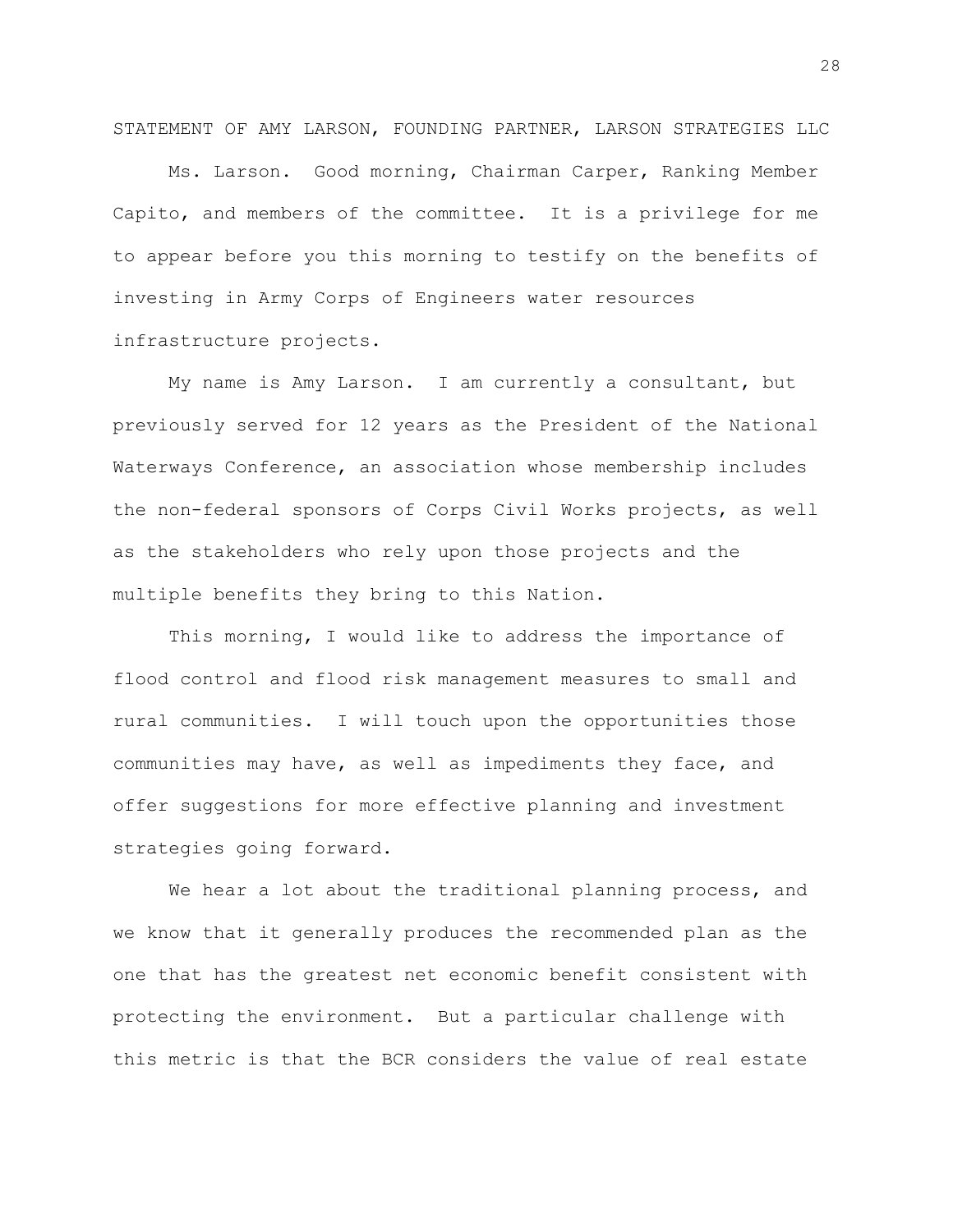in the proposed project area. What that means is it is a clear detriment to regions with lower property values. If we look at this Administration's emphasis on equity and environmental justice, we know that we need a more focused response to address flood risks in these disadvantaged communities.

An alternative approach could be to consider, for example, the number of homes, structures, and most significantly, lives at stake, rather than simply economic benefits. Consideration of life safety should be paramount, derived from the Corps' focus on risk-informed decision-making rather than a straight economic analysis.

There is also a major disconnect, though, when it comes to funding projects. In establishing the Administration's budget priorities, and this goes back over several administrations, OMB uses a BCR of 2.5 to 1 at a 7 percent discount rate. In practical terms, that means many authorized projects simply won't be included in the President's budget. So while the Administration's Fiscal Year 2022 budget would lower that to two to one, the unrealistic 7 percent remains a huge hurdle for many projects to get started.

There are other alternative funding opportunities that may help these small communities that don't typically avail themselves of the large planning process. So, the Continuing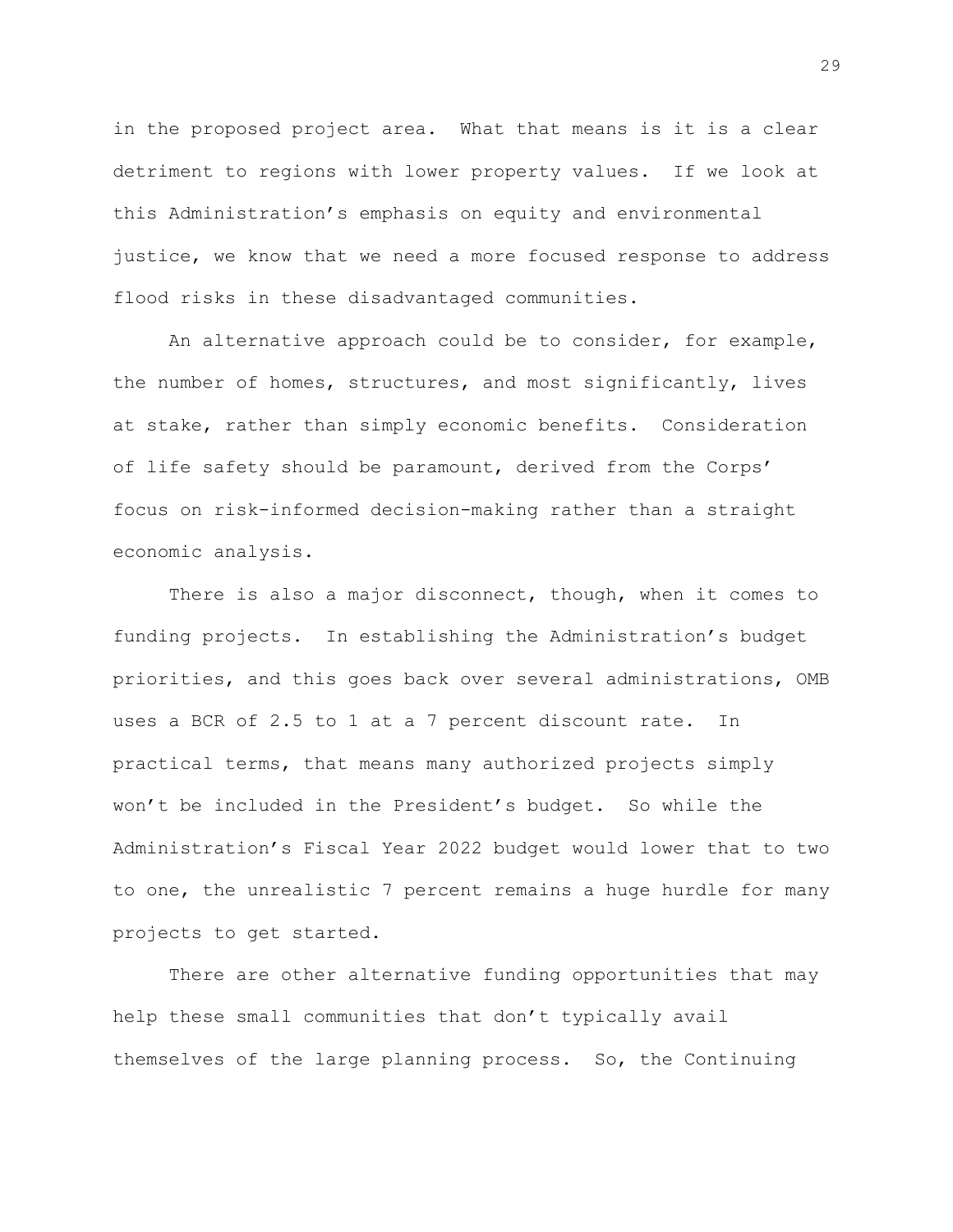Authorities Program is designed to plan and implement projects of limited size, scope, and complexity. Typically, the feasibility study here at \$100,000 is 100 percent federally funded, and thereafter, if a decision is made, to construct there is a cost-share model. If we look at the CAP authorities, the Section 205, which looks at small flood control projects, the cost-share is 65 percent federal, and 35 percent nonfederal.

While that is a great program, if we look at the actuals, it is only estimated that about 20 percent of those projects that go through the study phase go on to construction, and there are pretty much two reasons for this. These small communities simply do not have the funds for their local cost share, and second, they don't have the technical expertise to manage their end of the project.

So, in funding CAP in Fiscal Year 2021, Congress gave \$69.5 million. That is compared to \$3 million in the Administration's budget. That is a good step. And you have mentioned the WRDA 2020 provision, which established a pilot program for these small and rural communities at a 100 percent cost-share.

What I would encourage you to do when you are at your town halls is encourage your local communities avail themselves of these CAP opportunities. Go to the local Corps district,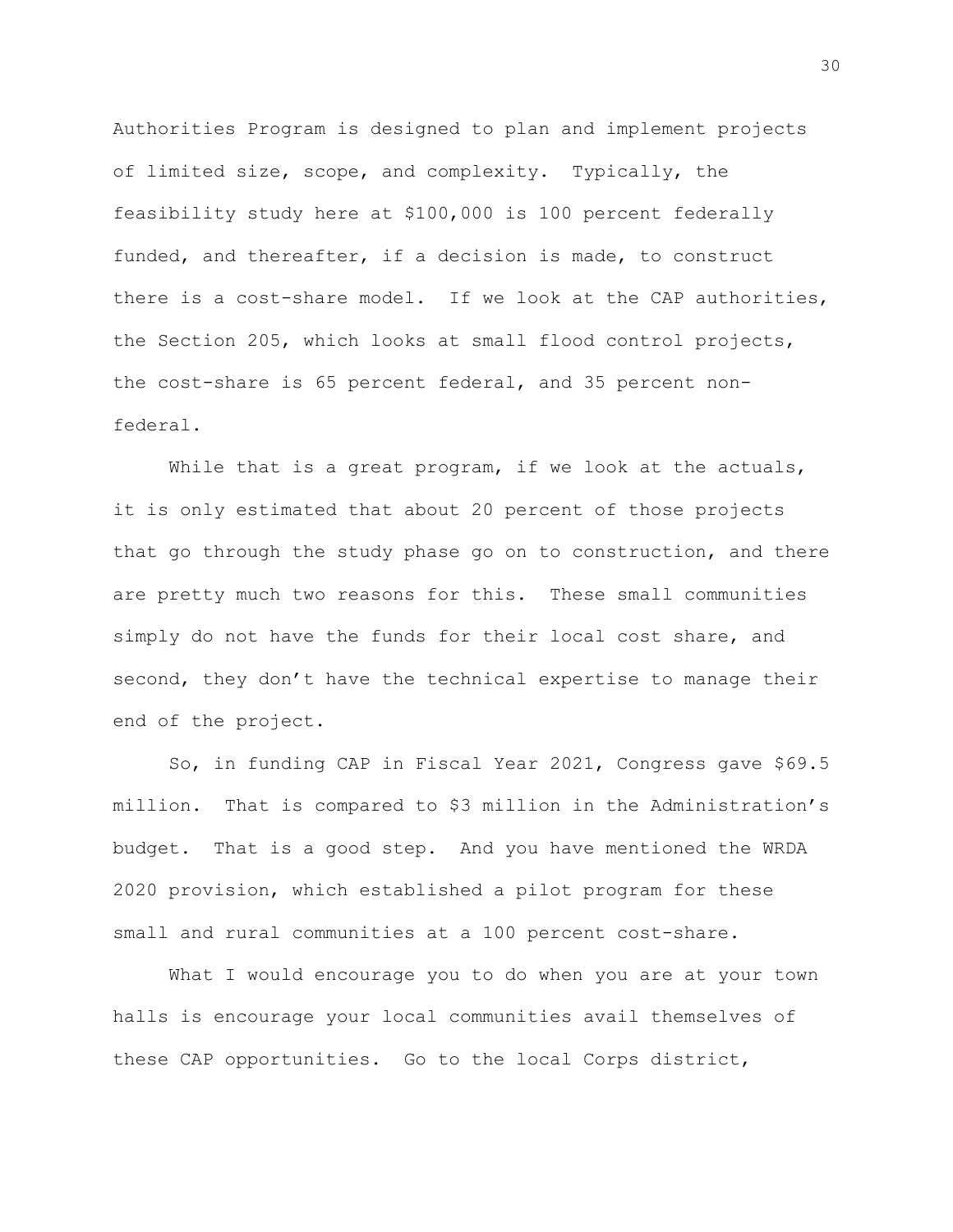express interest in this project, because what happens is they finally get a budget, and then the Corps has to ramp this up. If there is a letter of interest with the Corps district, the communities then will be called by the Corps and be able to work and try to move forward on their CAP programs.

We can't forget, also, long-term operation and maintenance activities in order to have sustainable solutions for this. How do they pay for that? That is one of the things that we know falls by the wayside with these small flood control projects, is the O&M.

I have looked at other programs within the Corps and other Federal agencies that may provide this committee guidance as you seek to help these small and rural communities. The Corps' Tribal Partnership Program, the Corps' CWIFIA Program, EPA's WIFIA, TIFIA, Department of Agriculture, and HUD have zero to low interest loans. They may provide some sort of model so that these communities who are in need can get their cost-shares for construction and for O&M.

Thank you for the opportunity to be here today, and I look forward to any questions.

[The prepared statement of Ms. Larson follows:]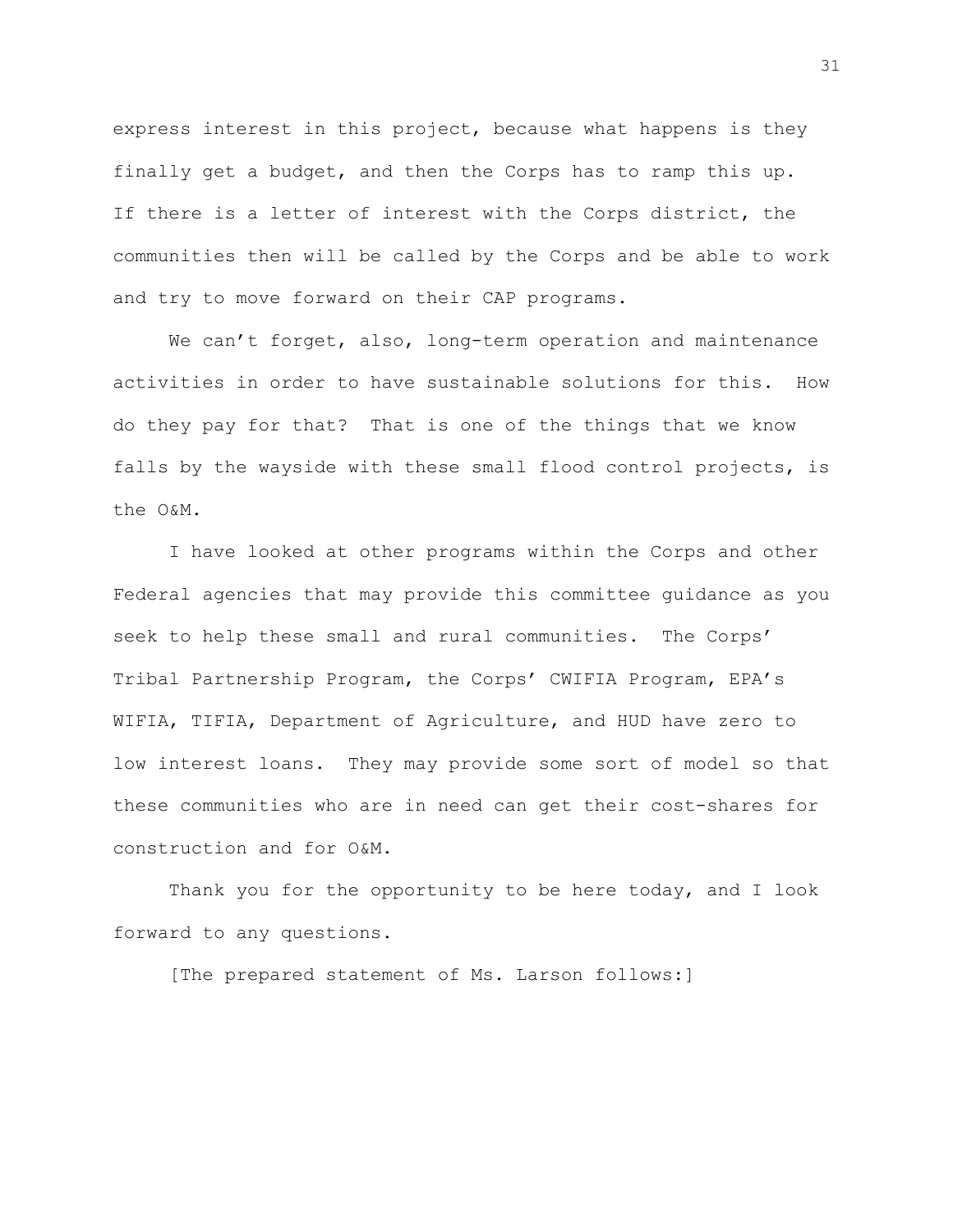Senator Carper. You were great to join us. Thank you for that testimony.

Now, the real McCoy. Mr. McCoy, take it away.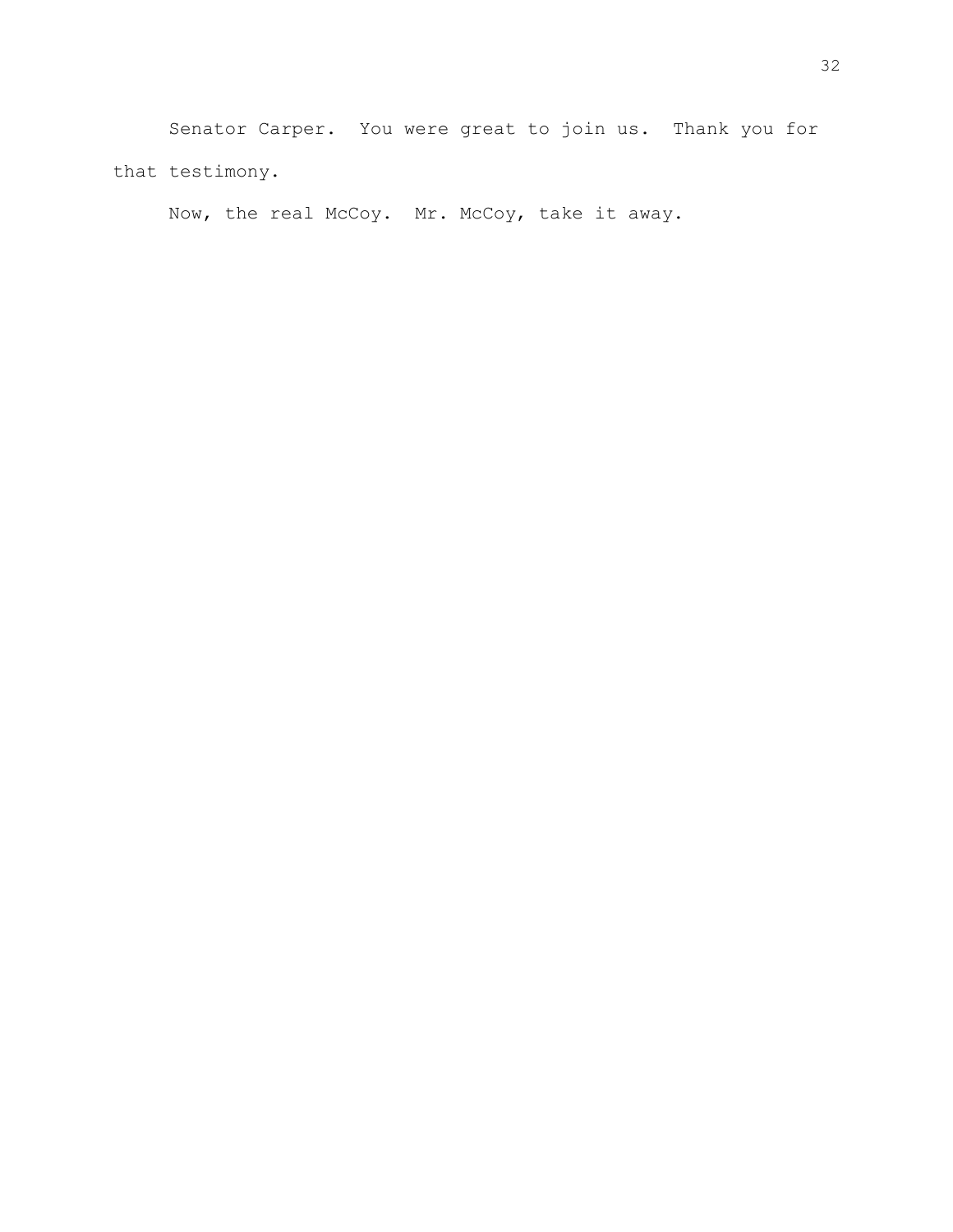STATEMENT OF ROBERT MCCOY, PRESIDENT AND CEO, AMHERST MADISON, INC.

Mr. McCoy. Chairman Carper, Ranking Member Capito, and members of the committee, thank you for the opportunity to speak today on the benefits of investing in the U.S. Army Corps of Engineers' water infrastructure projects.

Senator Carper. If I would close my eyes, I would feel like I am back in my native State of West Virginia. A great sound.

[Laughter.]

Mr. McCoy. My comments today will highlight the improvements made in the Water Resources and Development Act of 2020, also known as WRDA, and why a comprehensive infrastructure bill that includes significant funding for lock and dam modernization will provide and sustain more jobs, increase efficiency, and make our inland waterway system more resilient.

As Ranking Member Capito said earlier, my name is Robert McCoy. I am the President and CEO of Amherst Madison. Amherst Madison is a 100 percent employee-owned company involved in the transportation, construction, and repair business. We are based on the Kanawha River in Charleston, West Virginia.

I also serve as a trustee of the National Waterways Foundation and as a member of the Board of Directors of the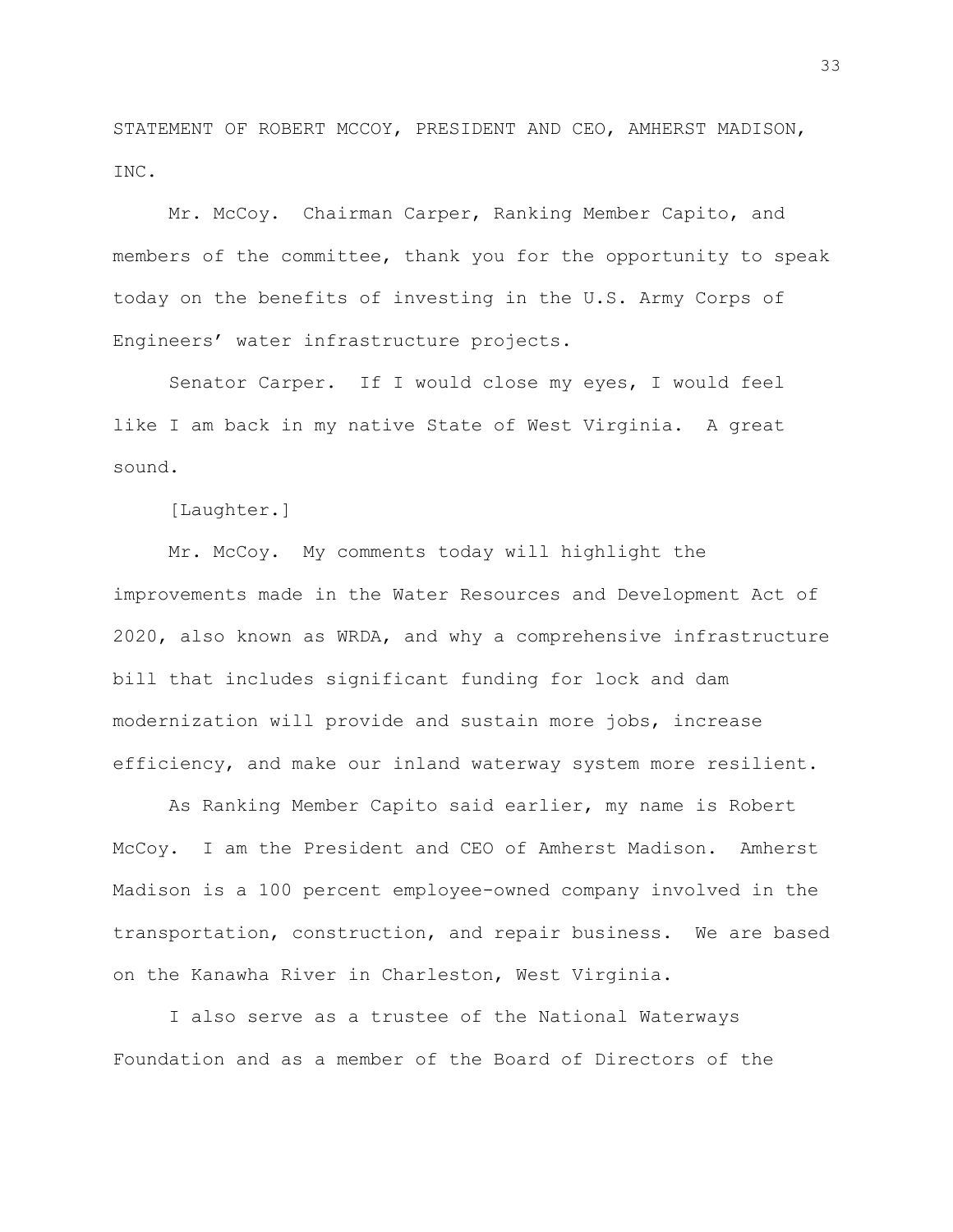Waterways Council. WCI is the national public policy organization that advocates for a modern and well-maintained system of inland waterways and ports. Our Nation's rivers are the fourth R of a critical national multimodal transportation system that also includes roads, rails, and runways.

The inland waterways system is comprised of 12,000 miles of navigable waterways in 38 States. The United States has the largest navigable inland waterway system in the world. Each year, this system typically moves almost 600 million tons of freight, valued at approximately \$250 billion. River transportation is the safest, most environmentally responsible and efficient mode of transporting bulk commodities.

I would like to thank this committee for continuing to prioritize the biennial enactment of WRDAs, and I especially thank you for Section 109 of WRDA 2020. Section 109 of WRDA 2020 established an important new statutory cost share formula for the construction and major rehabilitation of inland waterways navigation projects receiving an appropriation in the next 10 years. That provision changed the construction and major rehabilitation cost-share for inland navigation projects to 65 percent from the General Treasury, 35 percent from the Inland Waterways Trust Fund. When fully appropriated, it will deliver roughly an additional \$100 million annually in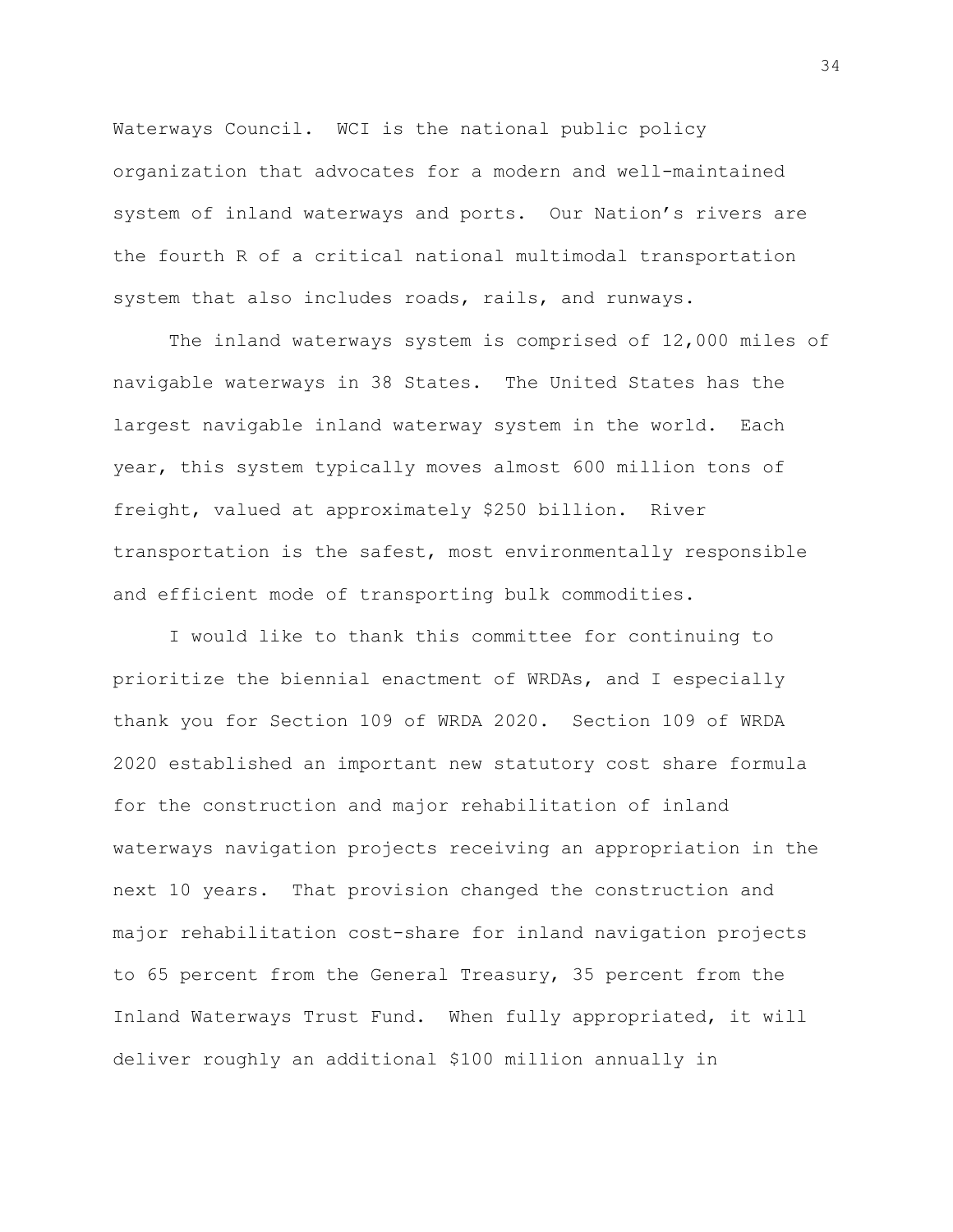construction funding for navigation improvements. I cannot thank this committee enough for your support in adjusting the cost share.

The Inland Waterways User Board is a federal advisory committee established by Congress to give commercial users a strong voice in the Corps' investment decisions. I have included with my written testimony a copy of the User Board's most recent report and recommendations.

Congress created the User Board to work with the Corps of Engineers to help prioritize construction projects through what is called the Capital Investment Strategy. In January of this year, the Corps submitted the first update of the Capital Investment Strategy that this committee called for in WRDA 2014. The Corps' 2020 Capital Investment Strategy Report illustrates that by completing 15 Congressionally authorized priority projects valued at \$7 billion over a 10-year time frame rather than the expected 30-year baseline funding scenario, the Corps will save \$2.2 billion.

By including capital construction funding for the inland waterways in a positive manner in the comprehensive infrastructure legislation that Congress currently is developing, you will create a sustainable advantage to American industries that ship their products on our waterways, making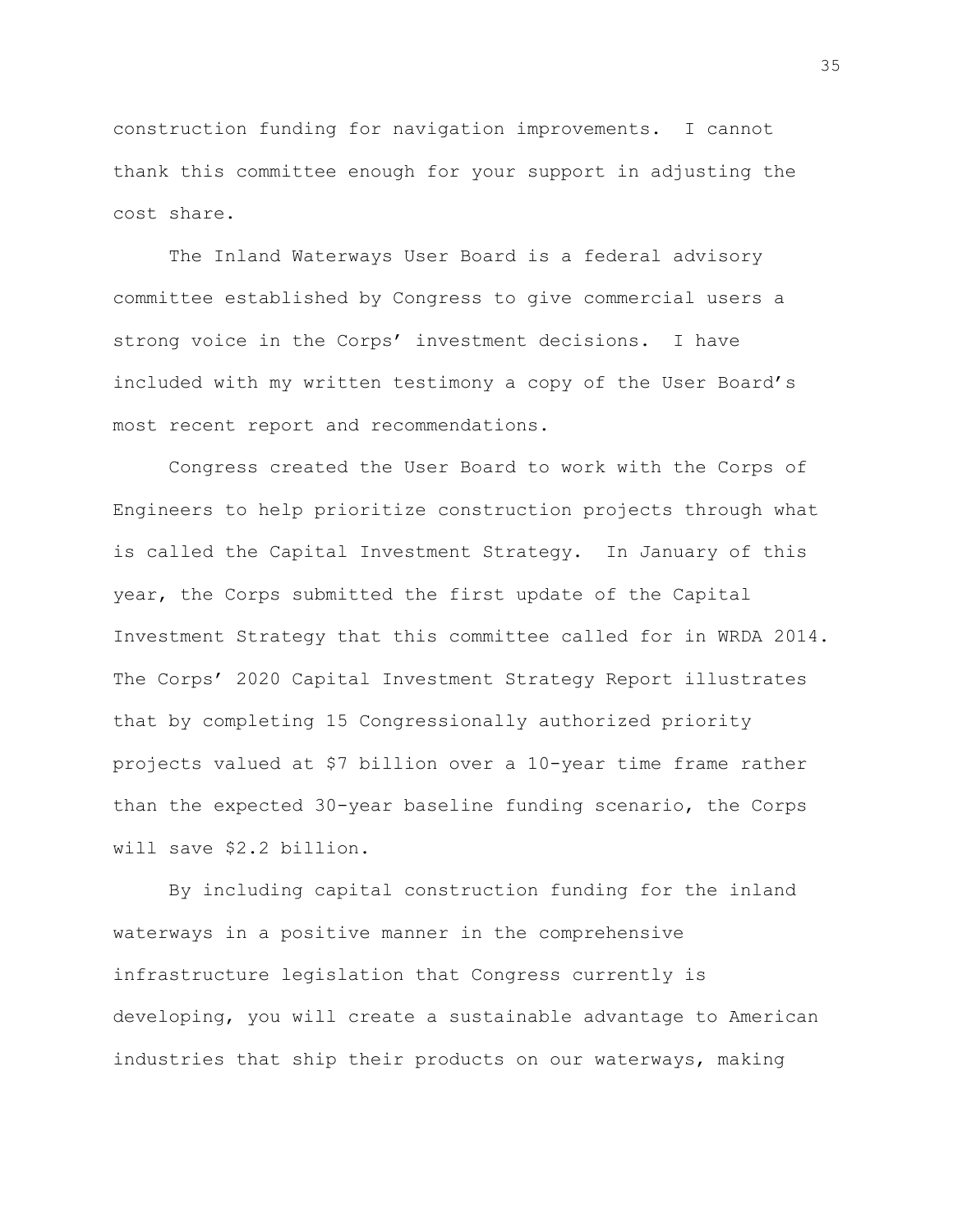those industries more competitive at home and in the world market.

Both WCI and the Inland Waterways User Board have recommended at least \$3 billion of infrastructure funds should be appropriated in the comprehensive infrastructure investment legislation for the Capital Investment Strategy list of 15 Congressionally authorized projects.

That concludes my testimony. Thank you for giving me the opportunity to be here today, and I will be happy to respond to any questions.

[The prepared statement of Mr. McCoy follows:]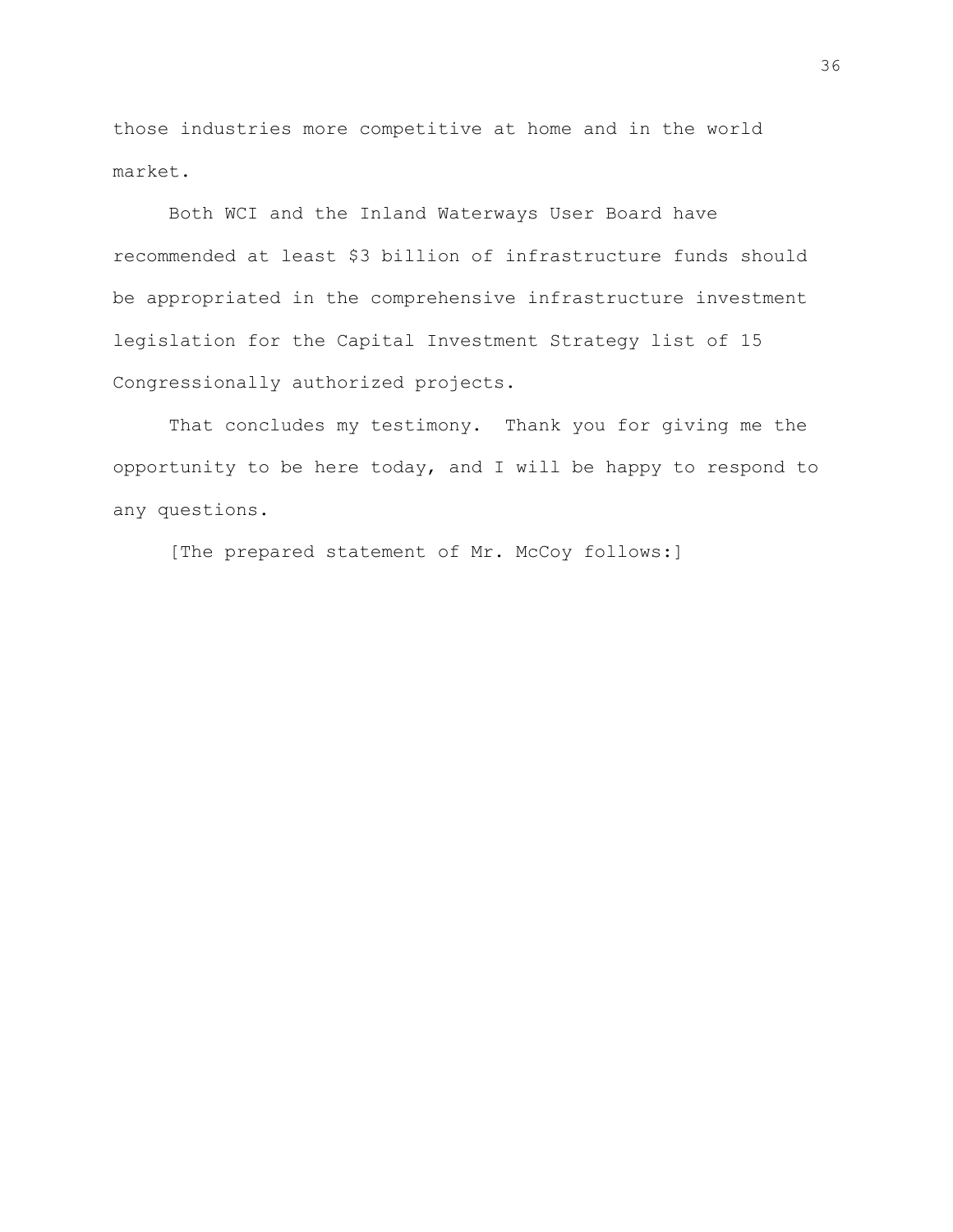Senator Carper. Mr. McCoy, great to hear from you this morning. Thank you very much for joining us, and for your testimony, as well.

I want to start off the questioning with a question for each of our panelists. What I would like to ask each of you to do, and we will start with Mr. Cordero, but just share with us maybe the three top issues, maybe the biggest issues that you believe we should be tackling with the next Water Resources Development Act, maybe the top three, just briefly.

Mr. Cordero, would you lead us off, please, with that?

Mr. Cordero. Yes. Thank you, Mr. Chairman. I think what you gathered here this morning is addressing the benefit-to-cost ratio. Obviously, it is too rigid, and we need to have the issue of including natural infrastructure as part of this dynamic. We need to have a way to capture and quantify natural infrastructure with regard to these assessments.

Going forward, again, I think you heard the very important issues of climate change. Sea level rise is a big issue for coastal communities and ports, so I think number one, that is essential.

I think, going forward again, if we move forward to address natural infrastructure, as an example, using sediment as a result, what we get from our dredging projects in a more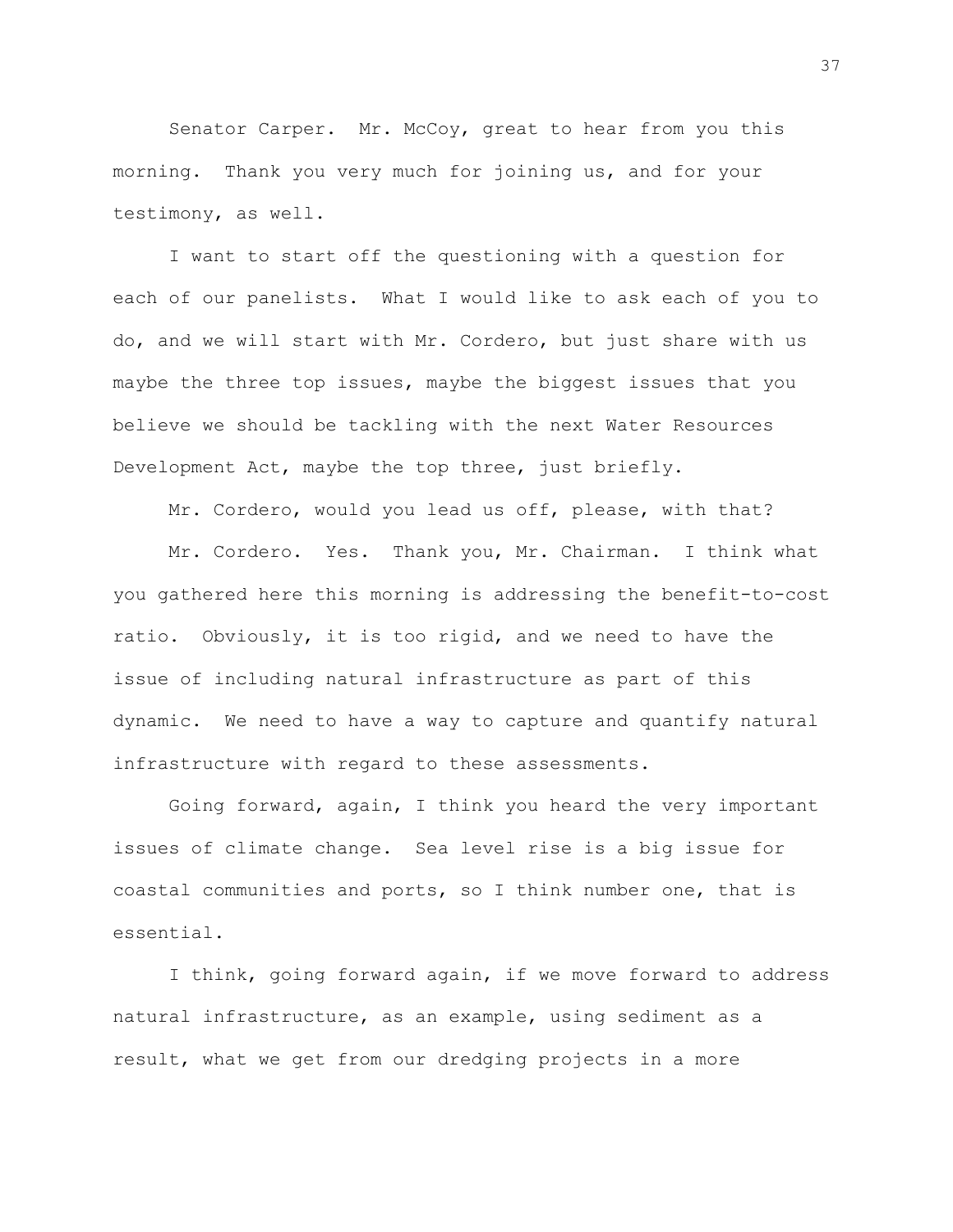environmentally-friendly way for those purposes. I think those are a couple key issues that I want to leave with this committee.

Senator Carper. Good. Thanks, thank you for those.

Mr. O'Mara?

Mr. O'Mara. Thank you. In addition to just more resources in general, I think there are some fundamental changes that are needed. I think we have heard from the entire panel around the benefit cost analysis.

One specific change on that, making sure we count increases in ecological services as a benefit, but also the loss of ecological functions as a cost would make a lot of the numbers pencil in a way that is more reflective of the impact of the project, so that is one.

The second one is the idea of this resilience directorate that I mentioned that said to have a shifting of the way that we design and executive projects across business lines. Then third, really embedding environmental justice and wildlife into the actual bones of the DNA of the Army Corps. Those three would make a huge difference.

Senator Carper. Good. Thank you.

Ms. Larson, please? Same question, three, maybe a couple of the biggest issues you think we ought to be tackling as we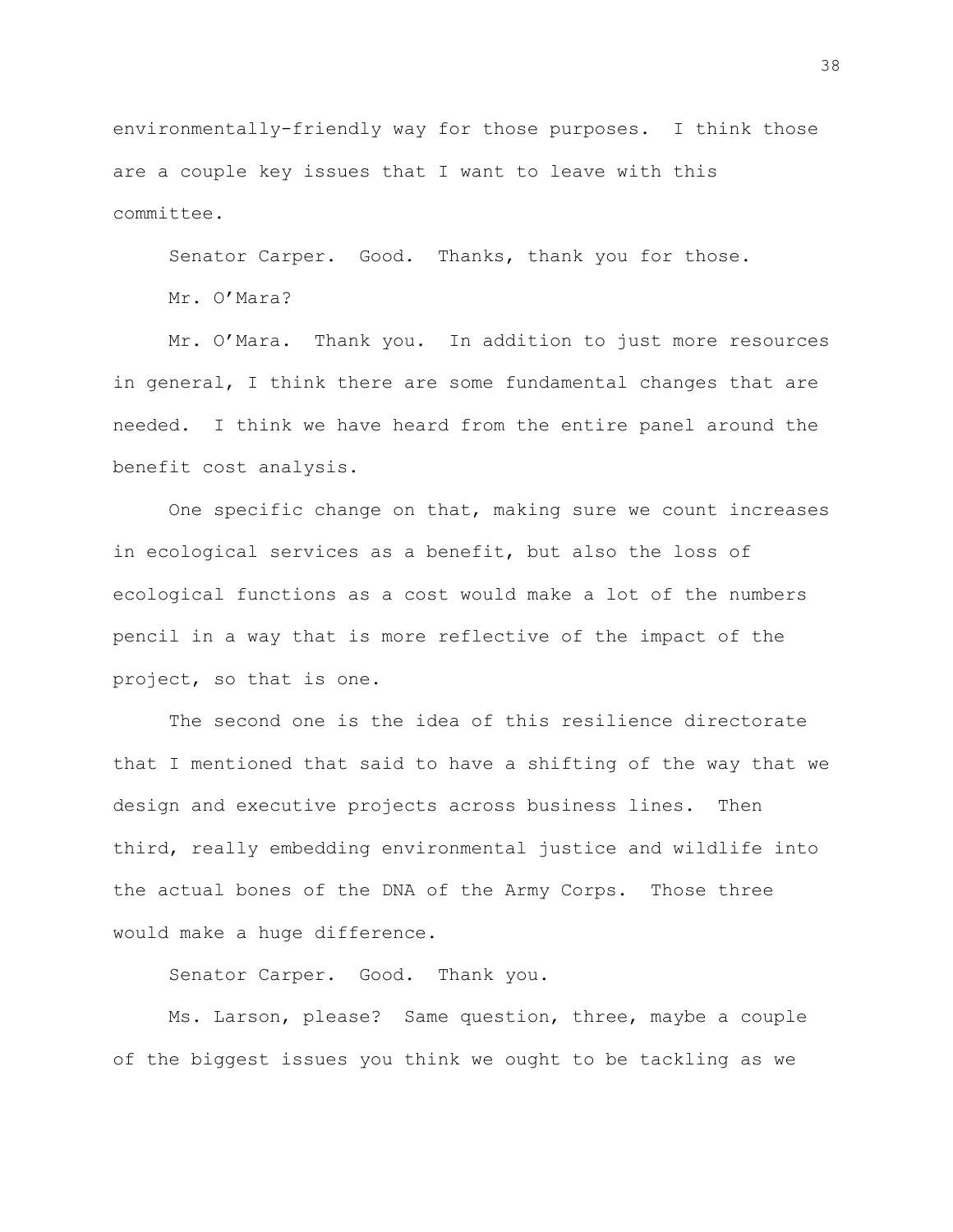undertake this legislative challenge.

Ms. Larson. The BCR is at the top of the list for a lot of non-Federal sponsors, and this is particularly true where nonfederal sponsors are seeking to modify their projects and include multiple benefits. You heard in the testimony last month from Rick Johnson from the Sacramento Area Flood Control Agency the challenge with modifying the flood control project to include recreation, protection, irrigation, agriculture benefits.

So, I think pulling apart and delving into how the BCR is derived is really important. But I would suggest we need to get this right, because we do still need a planning process that is consistent, is predictable, is replicable. It should provide the planners, federal investments, and non-federal sponsors some consistency.

What we don't want is, let's throw every possible benefit into the pot and come up with a subjective mix, because that will lead to a waste of federal and local resources. So a consistent, practicable planning framework, I think, is really important. Part of that is how to quantify all of these multiple benefits, so that, I think, is really important.

Similarly, considering regional benefits, how do we quantify those and ensure that there is still a federal interest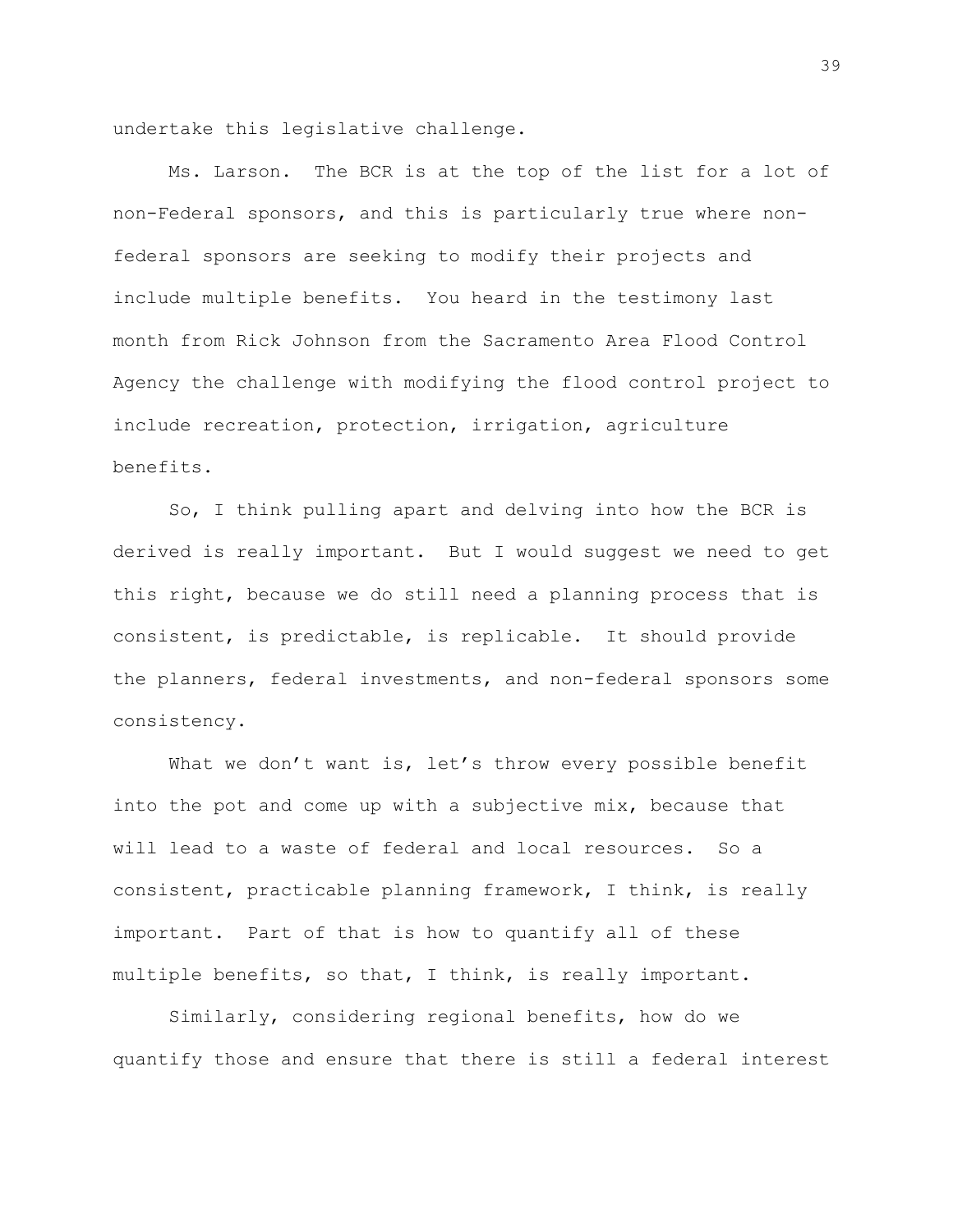and federal incentive to invest in these projects, and what does that mean? Secondary and tertiary benefits, as well.

I would also say that there are a lot of ideas out here. One of the false narratives, in my view, that typically comes up, and we have seen this through WRDA 2014 up until now, is this battle between gray and green. It is not a conflict. It can be an all-of-the-above solution. So I think anything that goes forward is an all-of-the-above solution that doesn't add additional bureaucratic hurdles to non-federal sponsors and federal planners alike.

Senator Carper. Good point, good point. Mr. McCoy?

Mr. McCoy. The most relevant issue I see is continuing the progress this committee has achieved recently by securing funding for the inland waterways priority projects. Currently, over 50 percent of your locks and dams are older than their estimated economic useful life, as determined by the Corps.

The inland river system is just that, it is a system. It is not made up of individual autonomous segments. So the system is as strong as its weakest link. With structures, over half of your structures being older than their life, I think that is a priority because inland rivers infrastructure has economic features; it has environmental benefits; it also has flood control benefits as well. Thank you.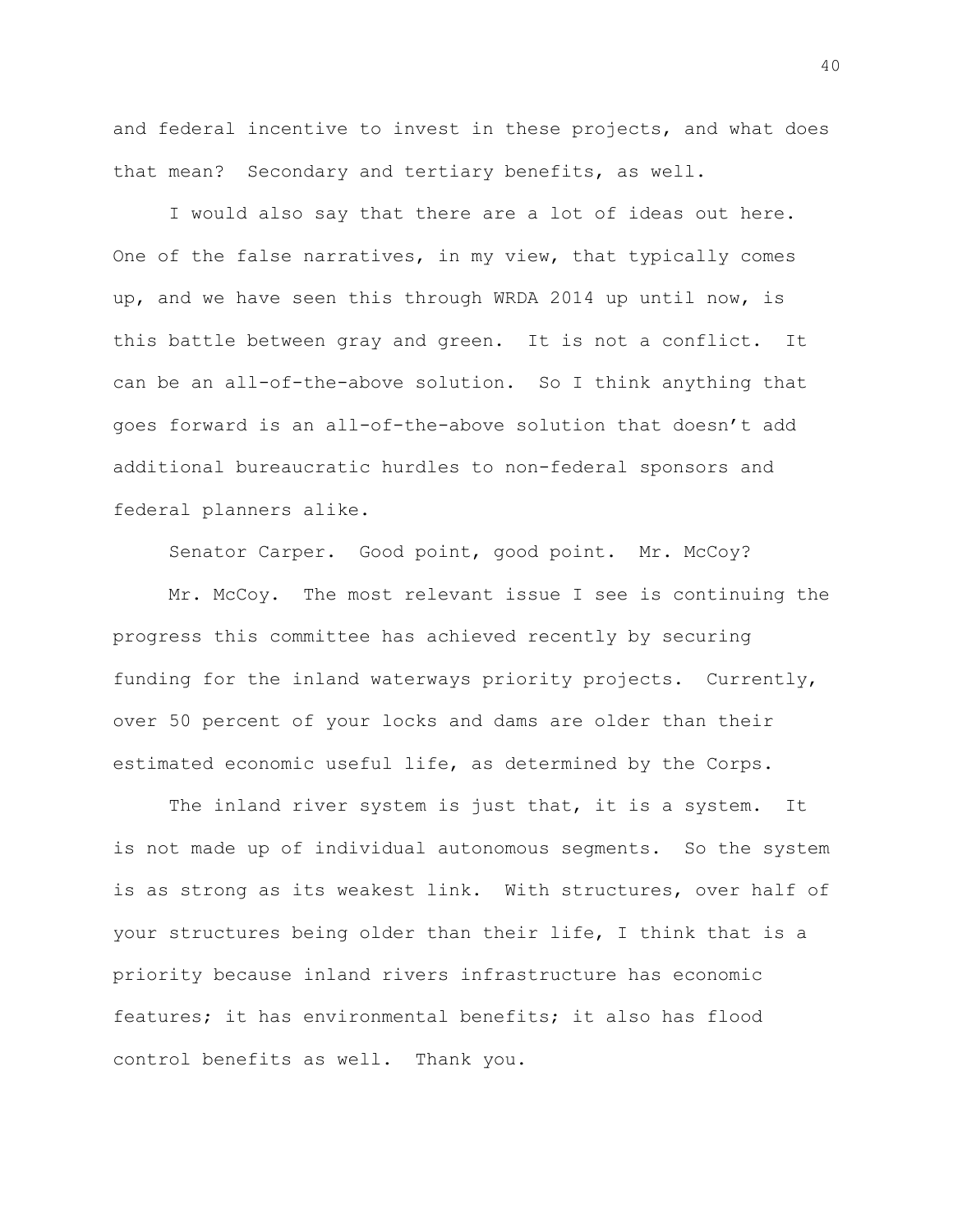Senator Carper. Thank you. You finished, like, right on the money. That never happens. That is pretty impressive. We have seven minutes set aside for questions for the panel, and you finished on a triple zero. That is amazing.

We have been joined here this morning by Senator Inhofe from Oklahoma, former Chairman of this committee, and by Senator Cramer. We welcome you both. The questioning order right now looks like Senators Capito, Whitehouse, Inhofe, and Cramer.

Senator Capito?

Senator Capito. Thank you, Mr. Chairman, and thank you all for the increased emphasis on improving the cost-benefit analysis process as we are moving through with the Corps. I think that is something that we hear from everybody, from different sides, but from everybody. So I think that is something that we need to prioritize.

Ms. Larson, you mentioned a lot about small and rural communities with the flood risk management projects and how difficult it is to get those funded and off the ground. How can we improve that process? Is it capacity to develop these projects? Besides the money issue, can you make some suggestions there?

Ms. Larson. One of the challenges, well, there are multiple challenges with these small and rural communities. One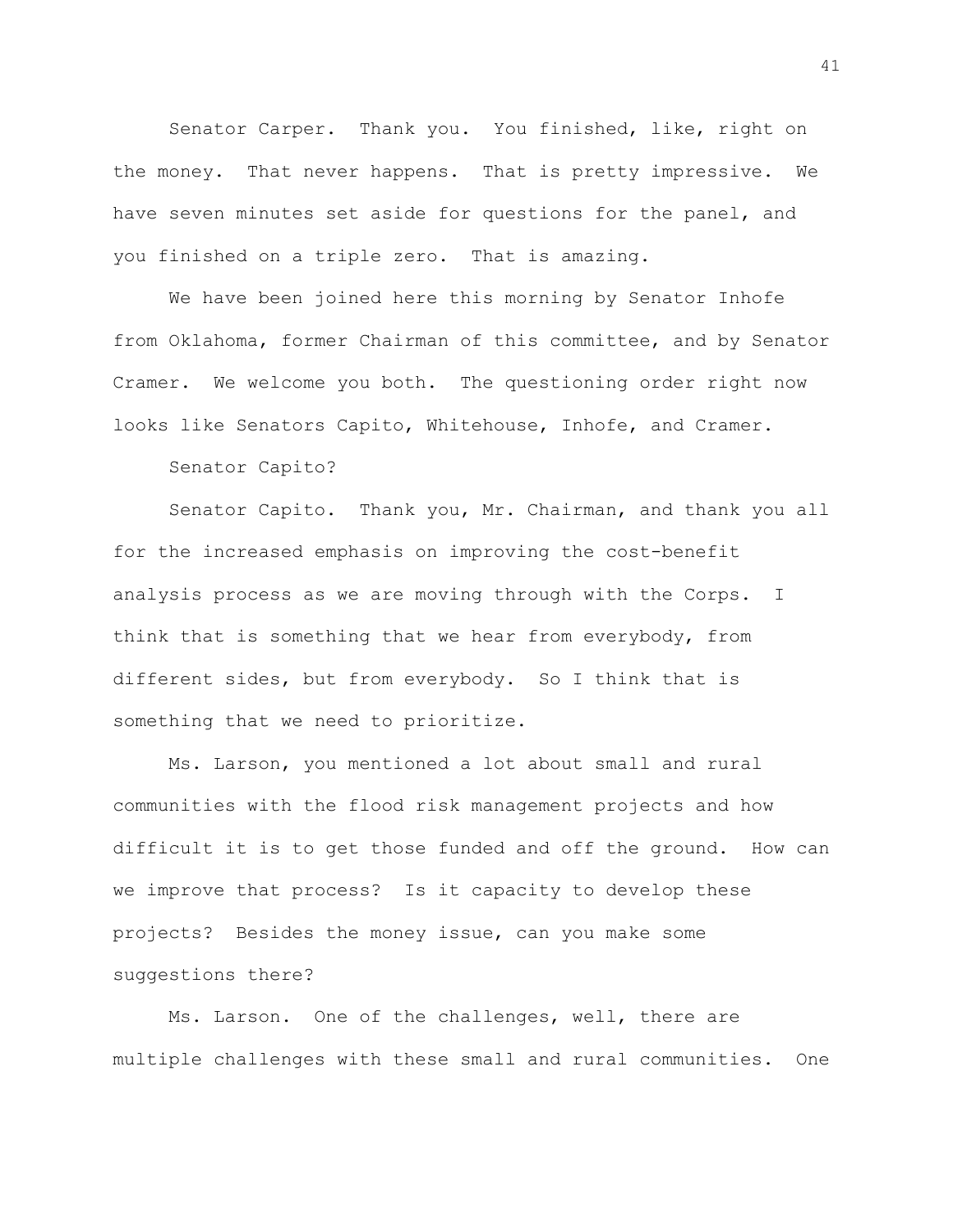of these challenges in these small towns is, you may have a director of public works, a one-person shop who is responsible for potholes to levees.

So in the prioritization, at the community level, these small flood control projects maybe aren't at the top of the list. So, encouraging and educating on CAP and the other authorities that are out there at least gets them in the door. Submit the letter of interest to the Corps so that when the local Corps district gets their funding through the appropriations process, they have a cue. They know who is eligible to do that.

The other part of this is, as we talk about BCR, and looking at the life safety example, if it is based only on NED, there aren't property values to allow that project to compete appropriately. So we need to look at, what is the life safety here, and what is being protected. We see all too often that these projects with the higher NED benefits are the ones that get the funding, or get a new start, and so that has to be changed. So we need to look at life safety.

Senator Capito. I appreciate that, and I appreciate that you mentioned that in your opening statement.

Mr. McCoy, we championed the provision WRDA 2020 that you mentioned in your statement that changed the construction cost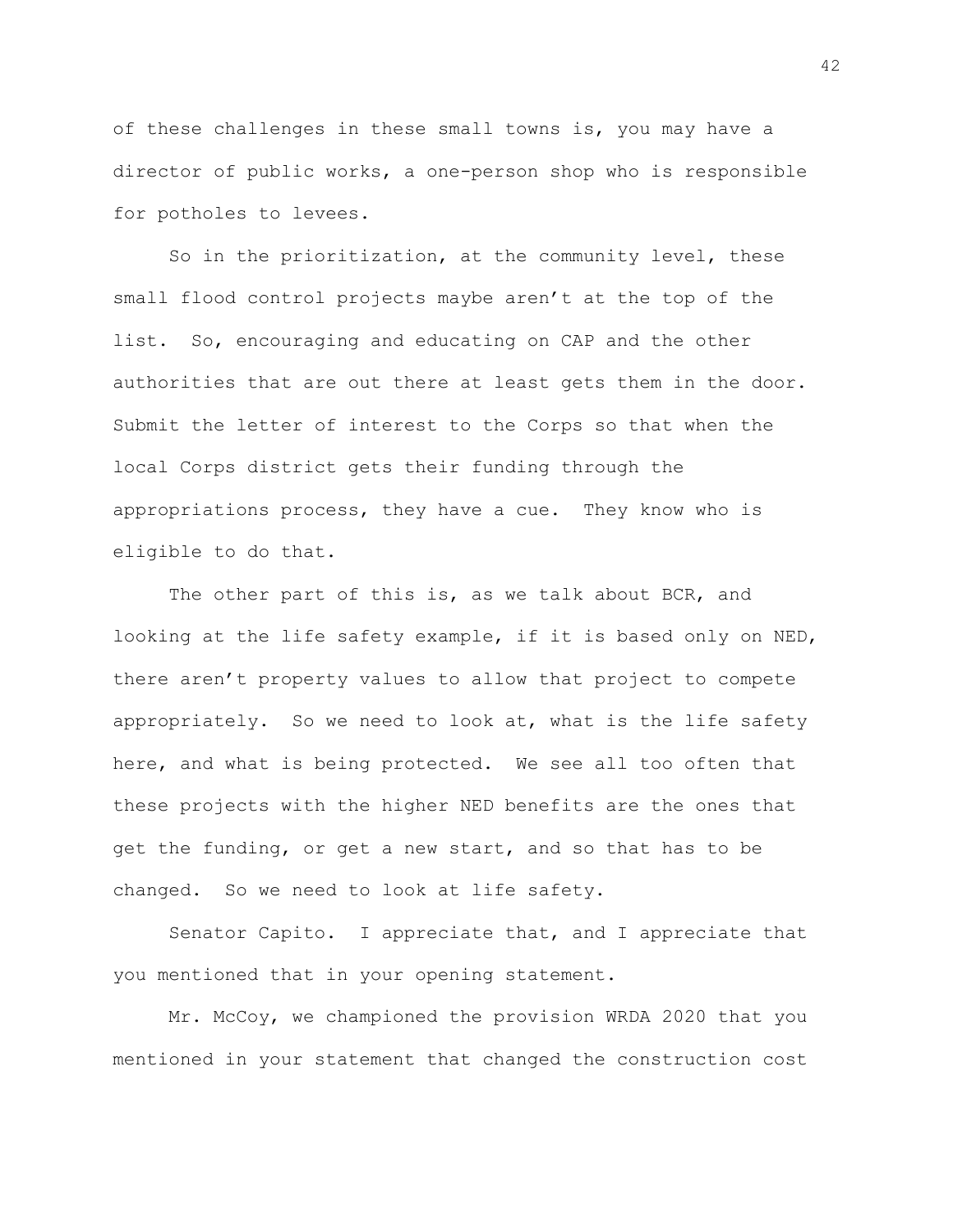share for navigation projects on the waterways. What effect do you think this will have, changing that cost share? Are you seeing any of the effects of that? I know these things go into a process. But what kind of effect would you see on that, changing the cost share?

Mr. McCoy. Changing the cost share had an enormous effect on expediting construction costs on the priority projects of the Corps of Engineers. There is no question. It saved the Nation a lot of money in construction costs, and it has allowed the Nation to also recognize the benefits sooner.

Senator Capito. And you are seeing that on the waterways that you are using, the Upper Ohio, all the way down to New Orleans? You go all the way down there, don't you?

Mr. McCoy. Yes, ma'am.

Senator Capito. Let me ask you this. I know that in the Upper Ohio, a lot of the locks and dams in that area are very old. You mentioned this in your last answer to the last question.

Could you kind of quantify that for people? What is a very old lock and dam, and when was the last time major maintenance was done on those?

Mr. McCoy. Well, major maintenance is having to be done on an annual basis, and it is costing this Country a lot of money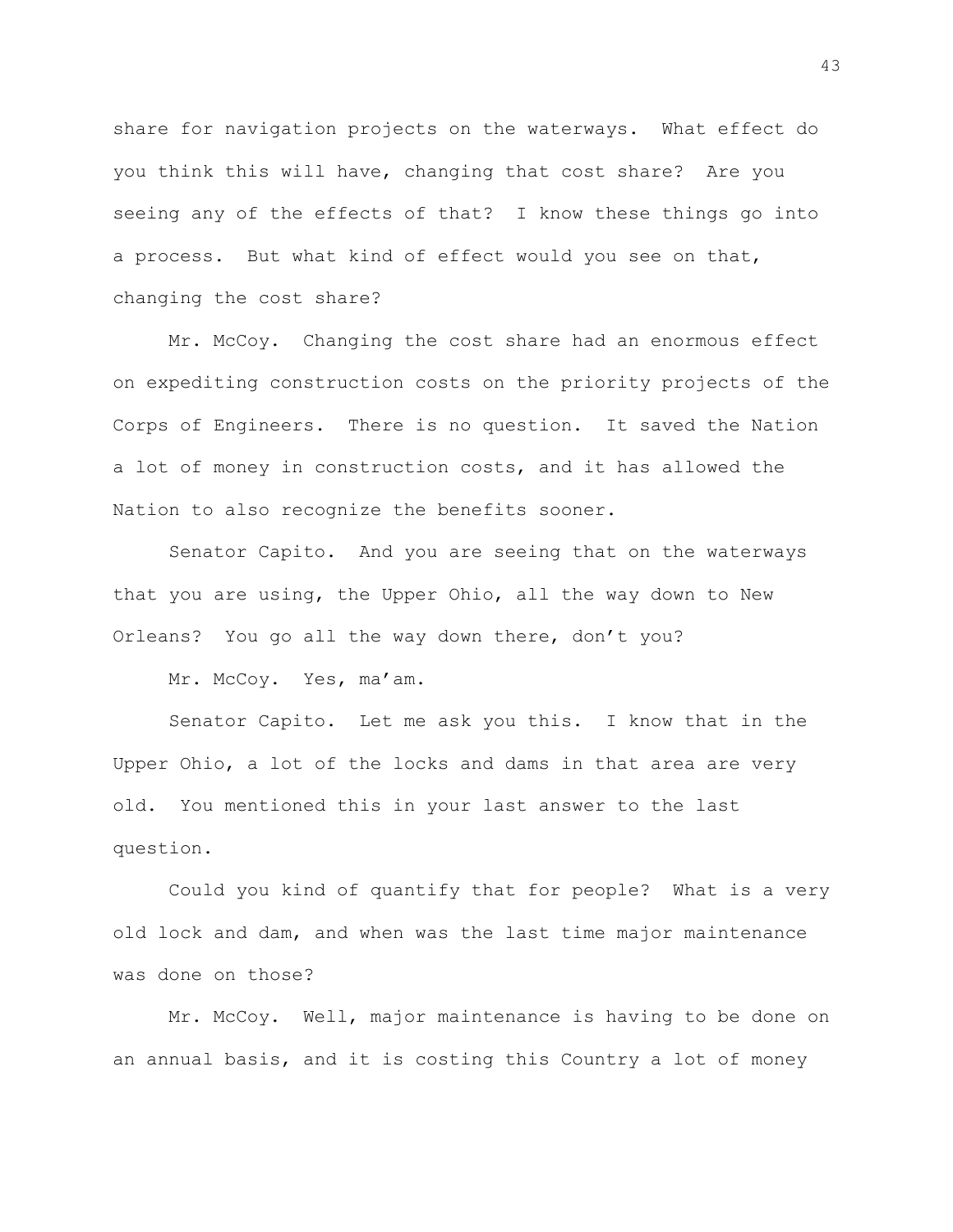because of the age and condition of the infrastructure, particularly Montgomery, Dashields, and Innsworth Locks. They are well over their design life, and they are in bad shape. So they are certainly costing a lot of O&M dollars, whereas expediting the construction process would save a lot of money on that side.

Senator Capito. Does your business have delays and other things that are associated with the inadequacy of those locks to function, that holds up commerce?

Mr. McCoy. Yes. There are unplanned outages occurring on the older infrastructure locks and dams that industry does not have an opportunity to respond to. Unfortunately, unlike the highway system, there are no detours on a river. So when you have an unplanned outage or a lock outage, traffic sits still for days, perhaps even weeks, and it is costing the Country billions of dollars and ultimately, the consumers. It is also making us non-competitive on the global market.

Senator Capito. I know you do a lot of other work besides just transportation. Mr. O'Mara talked a lot about natural infrastructure and how important that is, and then Ms. Larson talked about green and gray, and all of that. As you are conducting your other business applications at Amherst Madison, what kind of considerations do you all take for natural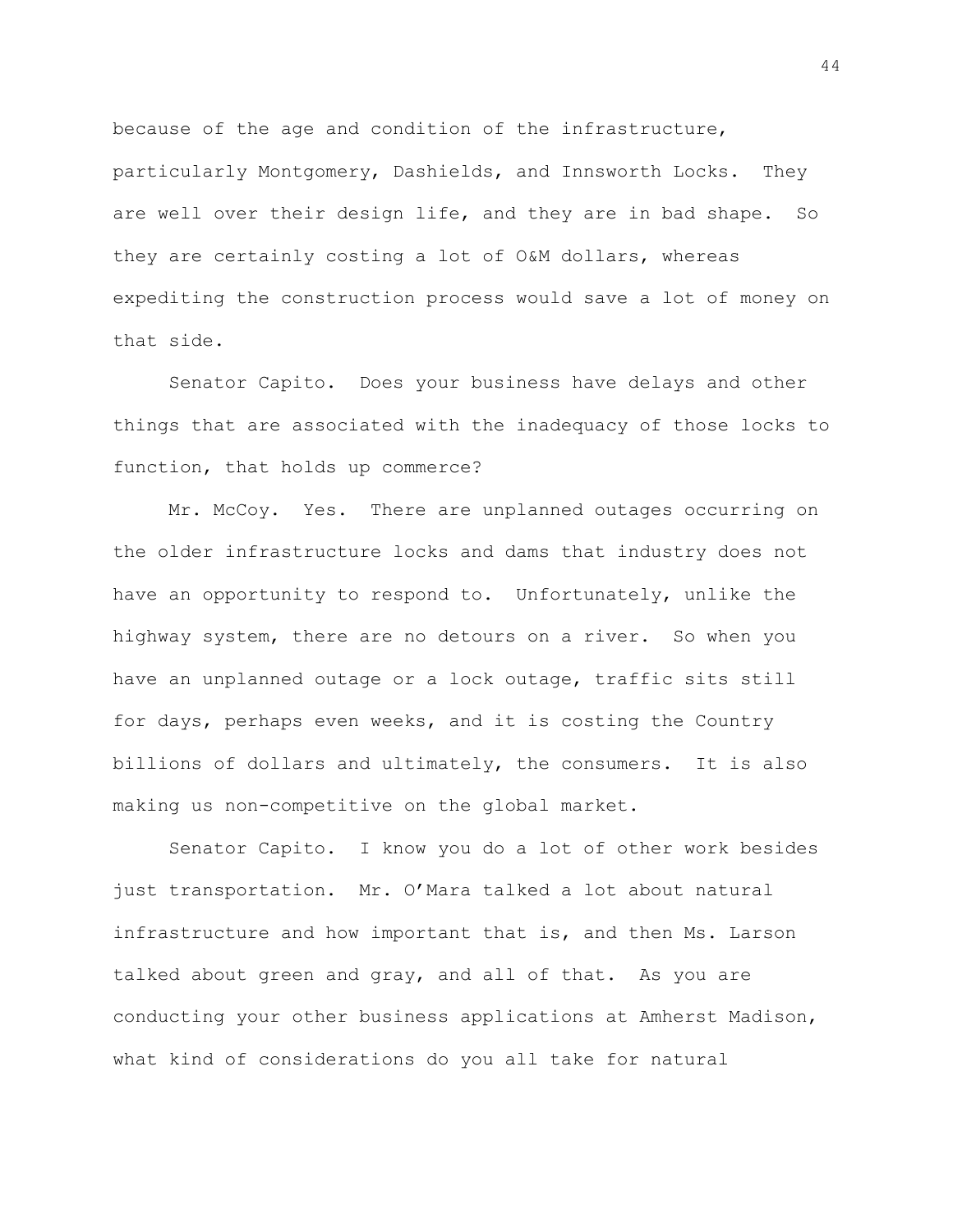infrastructure? Is that something you think about?

Mr. McCoy. A large part of what we do is, as a contractor for the Corps of Engineers, we dredge. We dredge out the river to provide adequate river depths to allow commerce to continue to flow. Beneficial use of that dredged material is what we have got to do a better job as a Country of finding. So, yes, we do have to dispose of that oftentimes in incredibly expensive manners by taking it to landfills. Sometimes, we have got to get creative and use it to build environmentally sensitive or environmental structures for fish habitat structure.

Senator Capito. Thank you.

Senator Carper. Thanks for those questions, and for those answers.

Senator Whitehouse, who is faithful in attending the affairs of this committee, hearings and business meetings, and brings a lot of passion to this committee. Senator Whitehouse?

Senator Whitehouse. Thank you very much, Chairman. Thank you for this hearing.

Any time the Army Corps is the subject of our attention, I like to point out the studious way in which it seems the Army Corps ignores the priorities and wishes of this committee. I don't think that just making noise from the committee is going to make any appreciable difference in that behavior.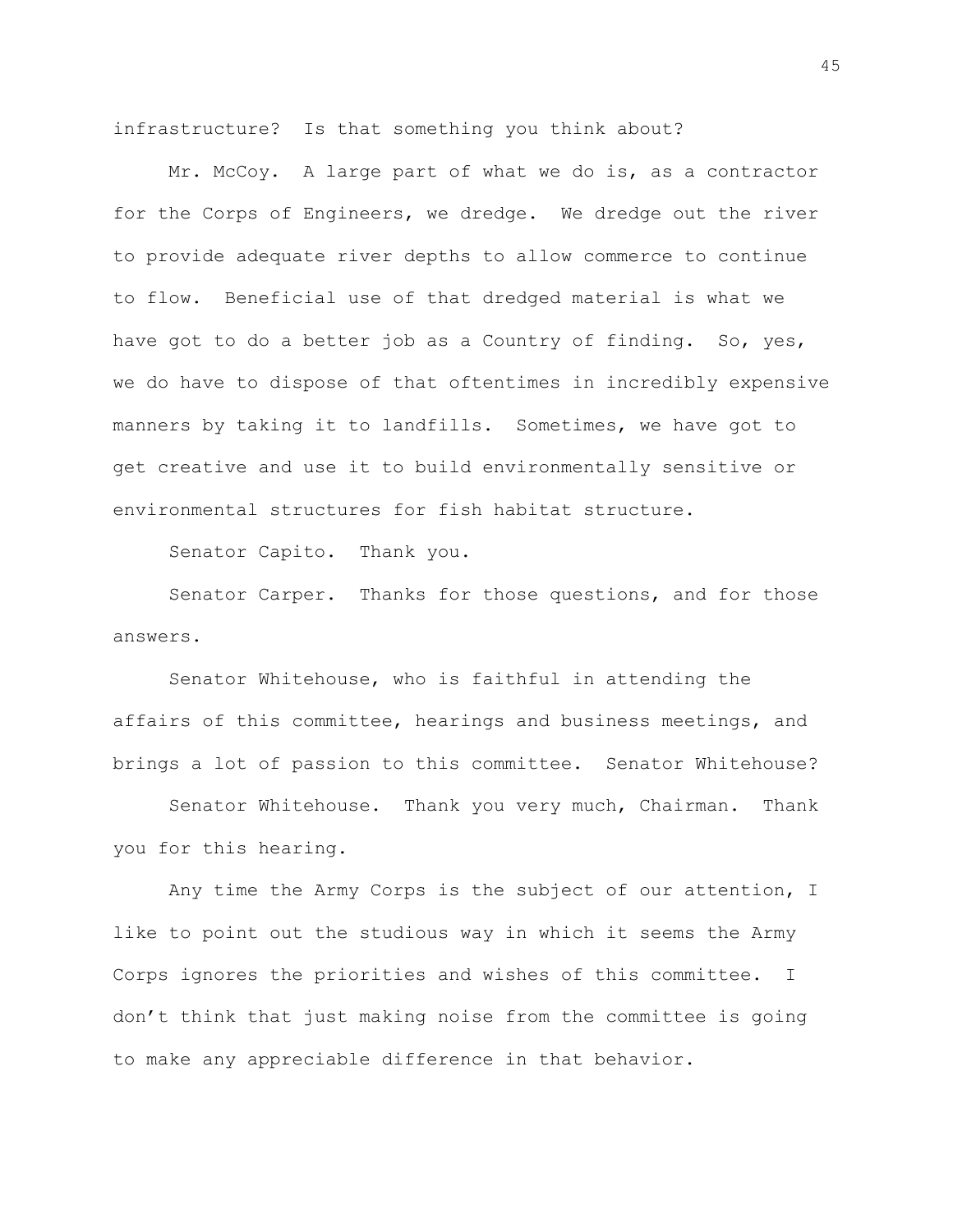So I think as we go forward to do WRDA, we have got to think seriously about actually some protocol for directing the Army Corps' attention to the priorities of this committee. One of my proposals has been to have a hearing for things that have been designated as committee priorities where the Army Corps can come in and answer for the fact that they don't think it is their priority, so they are not going to do it, and they will explain to us why they are ignoring committee priorities.

But I have been on this committee a while. They have had plenty of chances to change and improve, and I have seen zero interest in doing that. I say that from a State where our local Army Corps District is terrific. They really try as hard as they can.

But up against headquarters, it is an uphill struggle. I frankly am sick of it, and I think we need to have some formal protocol of some kind to make sure that we are being listened to so the Army Corps doesn't believe that it was created by immaculate conception and all of its funding dropped on it by divine intervention, that they understand that this committee has something to do and works pretty hard and needs to be listened to. So, that would be point one.

As we talk about a new playbook, as Mr. O'Mara suggests, I think the new playbook should be some form of protocol to make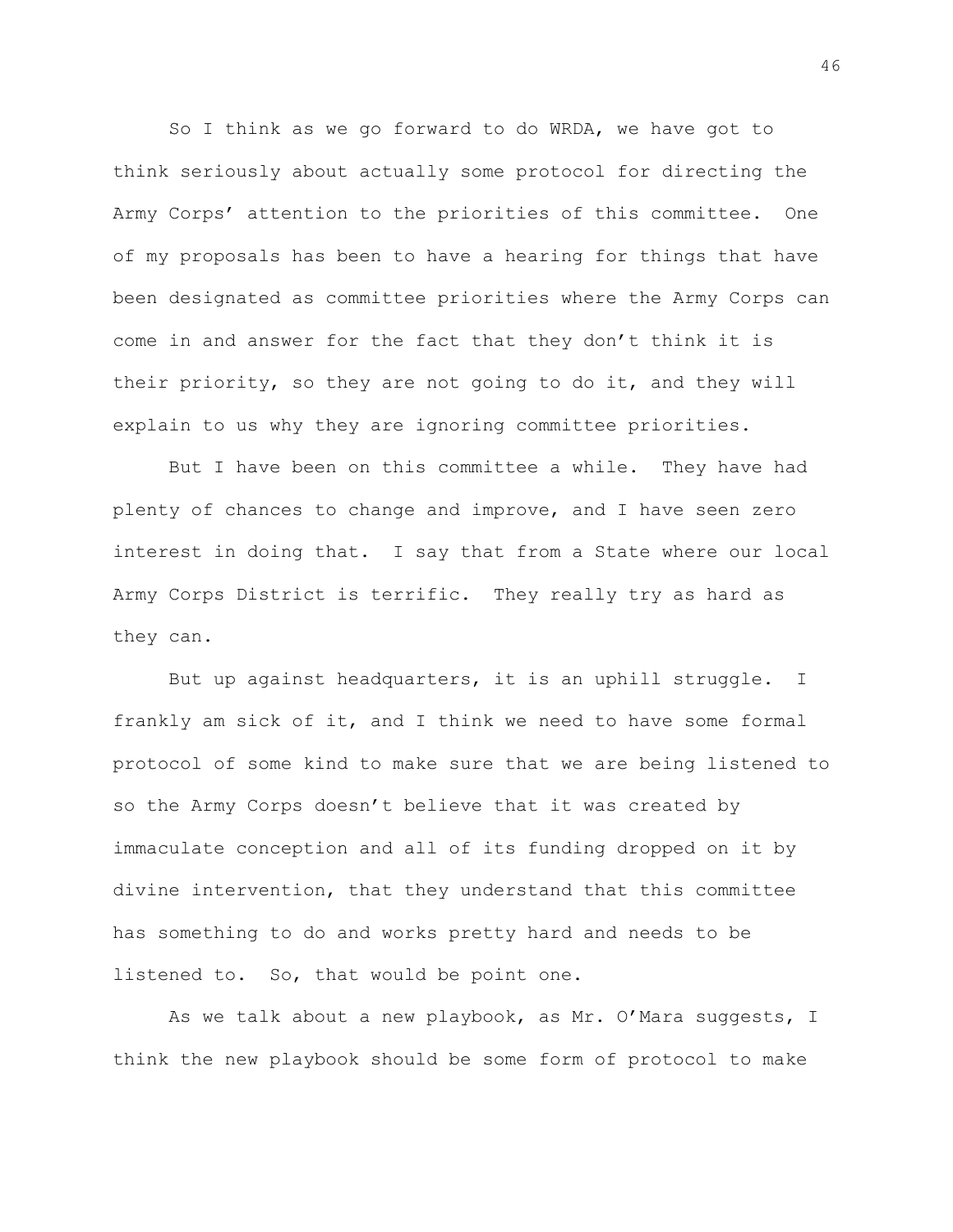sure that this committee's priorities are attended to by the Army Corps, or they come and make a solid explanation of why they are not paying attention to us, why they think our priorities are wrong priorities, which is fine. We can have that debate.

The second is my customary concern with the so-called Flood and Coastal Storm Damage Fund. I repeat, Flood and Coastal Storm Damage Fund, which, for Fiscal Year 2022, is proposed by the Army Corps to spend \$1.7 billion. Of that \$1.7 billion, \$1.67 billion is proposed to be spent inland. That leaves \$37 million, not billion, million dollars to be spent on coastal things.

We have talked about what is happening to our coasts; we have talked about sea level rise. We have talked about worsening storms; we have talked about the ancient infrastructure. Mr. Cordero brings the view of the ports, which are kind of, by definition, often on the coasts, and Mr. O'Mara talked about a number of issues that are highly specific to coasts. Forty-five to one is the current ratio; \$45 inland for every \$1 on coasts.

It has been worse, believe it or not. In Fiscal Year 2017 it was \$120 to inland for every \$1 on coasts. I know we have some inland States here, and I don't want to take anything away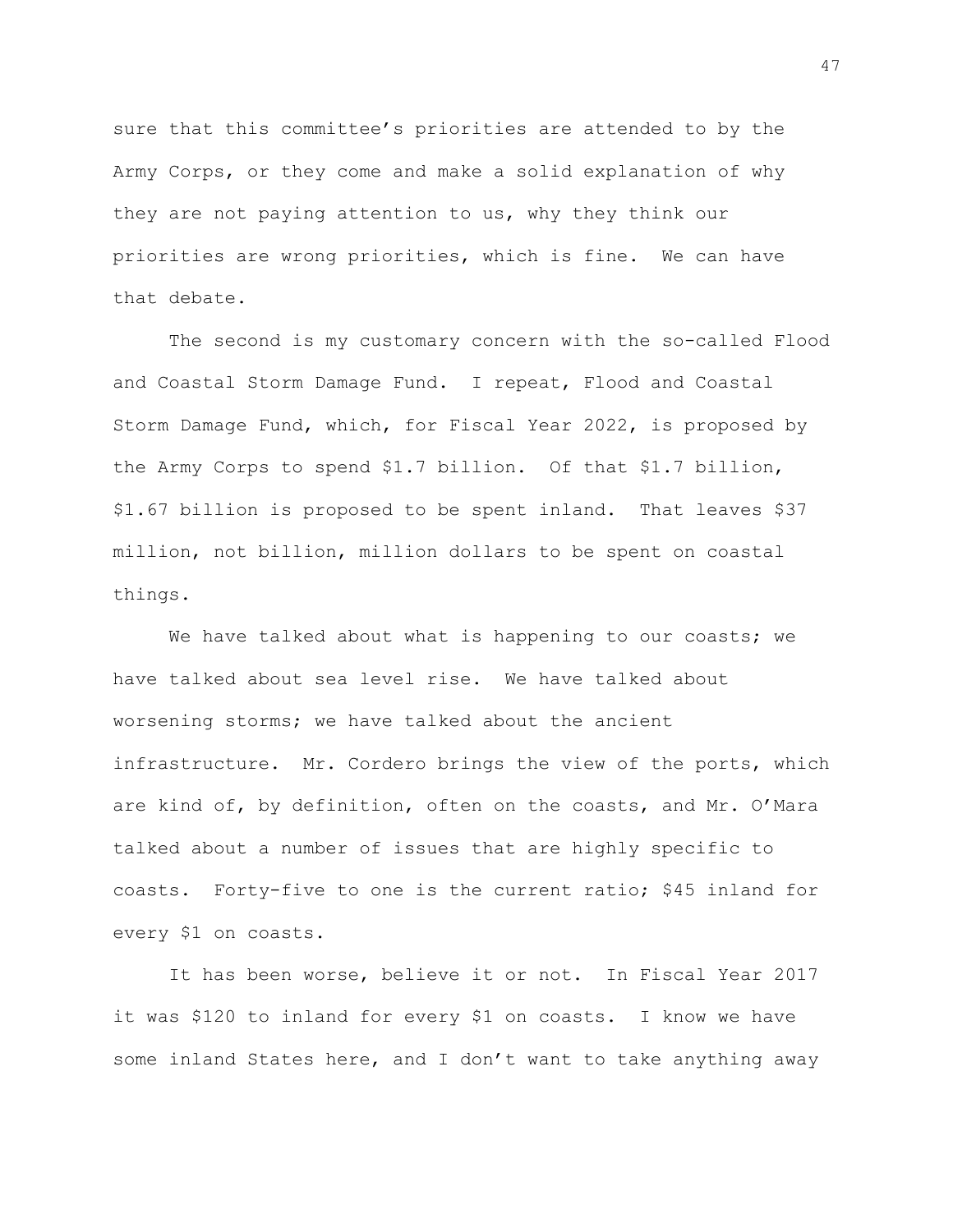from the inland States, but I don't think 45 to 1 is fair. I don't think it is reasonable. I don't think it is consistent with the risk profile that we face.

And as Ms. Larson and other witnesses talk about the concerns of small communities, a hell of a lot of these small communities are small coastal communities who need a lot of support to understand what is coming at them, because they have never seen this before.

As Mr. O'Mara said, this is probably the worst year of the last 10 or 20 years for a lot of these climate consequences, but it is also probably the best year of the next 10 or 20 years for these climate consequences. It is these little, coastal communities that are not only suffering from all of the disabilities that Ms. Larson described, but they are also suffering from the disability of being on the losing end of a 45 to 1 discrepancy that has no justification whatsoever.

I will confess that my patience is at an end, as a Senator from the Ocean State, with continuing to put up with passing WRDA bills that countenance my State, the Chairman's State, Senator Wicker's State, and other coastal States losing out by 45 to 1. That just isn't going to work for me any longer. So we have to find a way through that as well.

I appreciate the bipartisanship of the WRDA bills in the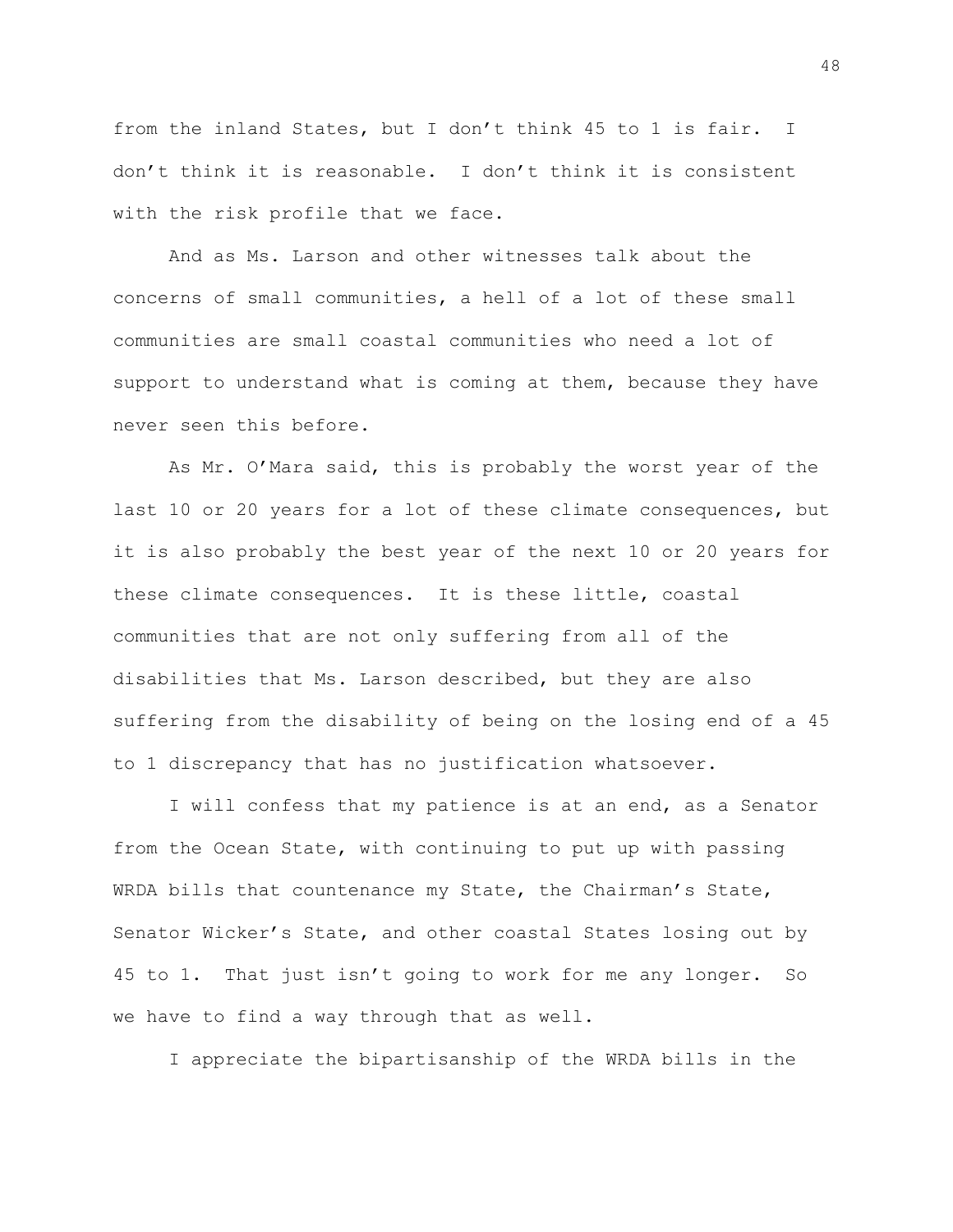past. We have always tried to work together well. But there comes a times when you got to draw a line, and it is really preposterous to have a budget for flood and coastal storm damage out of which \$1.67 billion of the \$1.7 billion is going purely to inland, and only \$37 million is left for coasts.

Thank you for the hearing. I hope somebody at the Army Corps might even be listening to this, and certainly I hope that my committee members are listening to this so that we can find a way to pull together and solve these recurring problems.

Senator Carper. Your message is loud and clear and received. Thank you.

Okay, next up, Senator Inhofe. After Senator Inhofe, Senator Cramer.

Senator Inhofe. Well, thank you. Thank you, and I say to my friend, Senator Whitehouse, that it is loud and clear, and we have heard this. First of all, let me thank you for the respect that you paid to our fallen brother, Mike Enzi last night by staying there and observing the tribute to him.

Senator Whitehouse. You gave a great tribute, Chairman. I was pleased to be there.

Senator Inhofe. Thank you very much.

Now, we are, obviously, we are inland, and we are concerned, and I think that I have been complimentary in the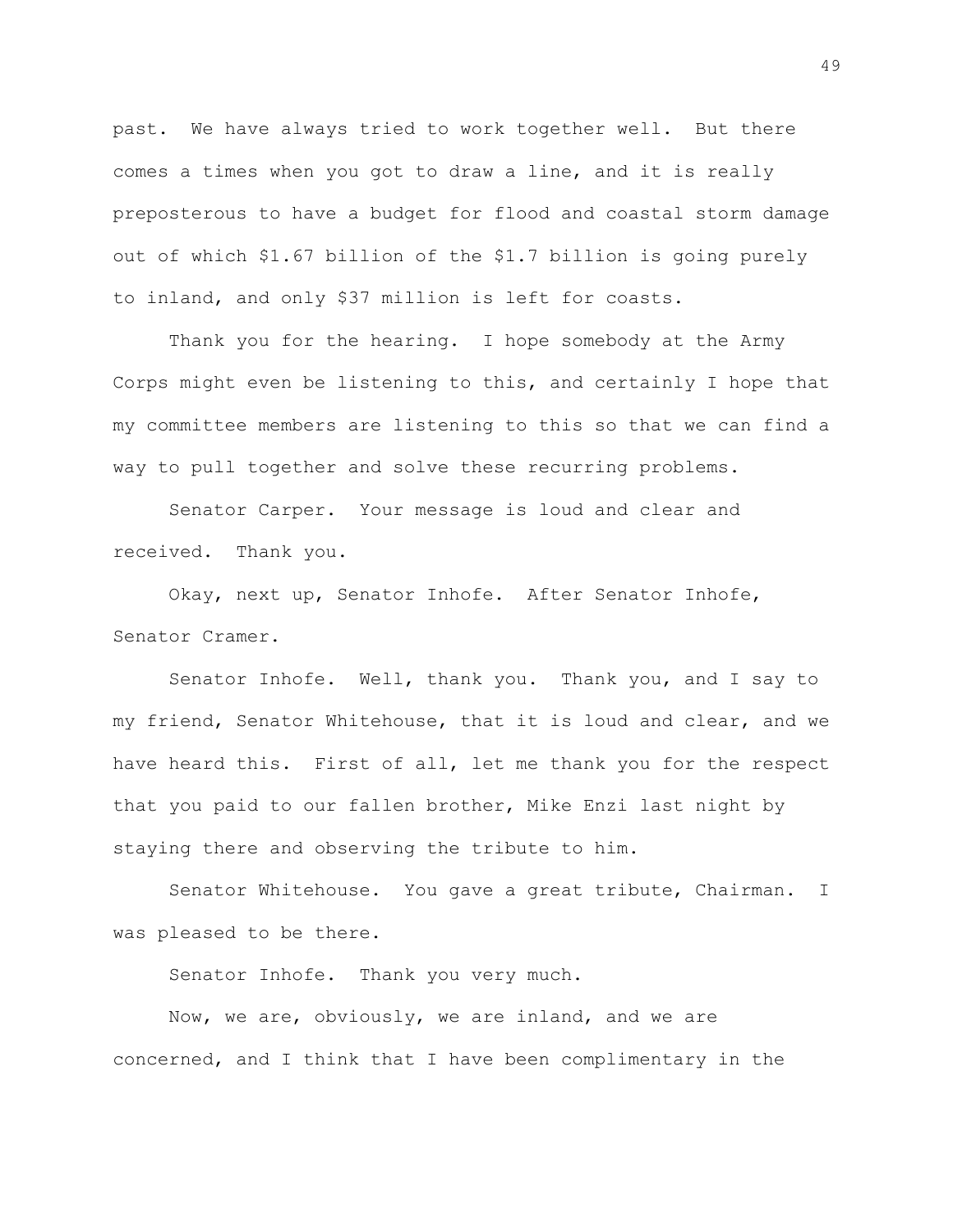past, and the equal treatment, I have felt, has been given.

But in the WRDA 2020, I was chairman of the committee at that time, and I was able to include the authorization for the West Tulsa levee system. We had a devastating flood at that time. I think everyone in the Country was aware of that.

It is an old levee. You talk about something, one of the witnesses talking about something that was 50 years old, that levee is 80 years old and is far beyond its use for life, and I think finally we are going to be getting some action.

Ms. Larson, in your testimony, you note that consideration for life and safety should be paramount when evaluating the benefits of flood risk projects. Ms. Larson, how can the Corps take a more expansive view on the benefits of flood risk projects, such as what they did in the Tulsa Levee? I really think we could be used as a model for the successes that we had at that time. Any comments about that?

Ms. Larson. The chief's report was successful there because they got an exemption to the standard requirement to pick the NED project, and that was based on life safety risks, comparing the life safety risks versus the NED.

I would suggest that that should not require an exemption. That should be one of those selections that is available so that you don't have to go through what sometimes is a cumbersome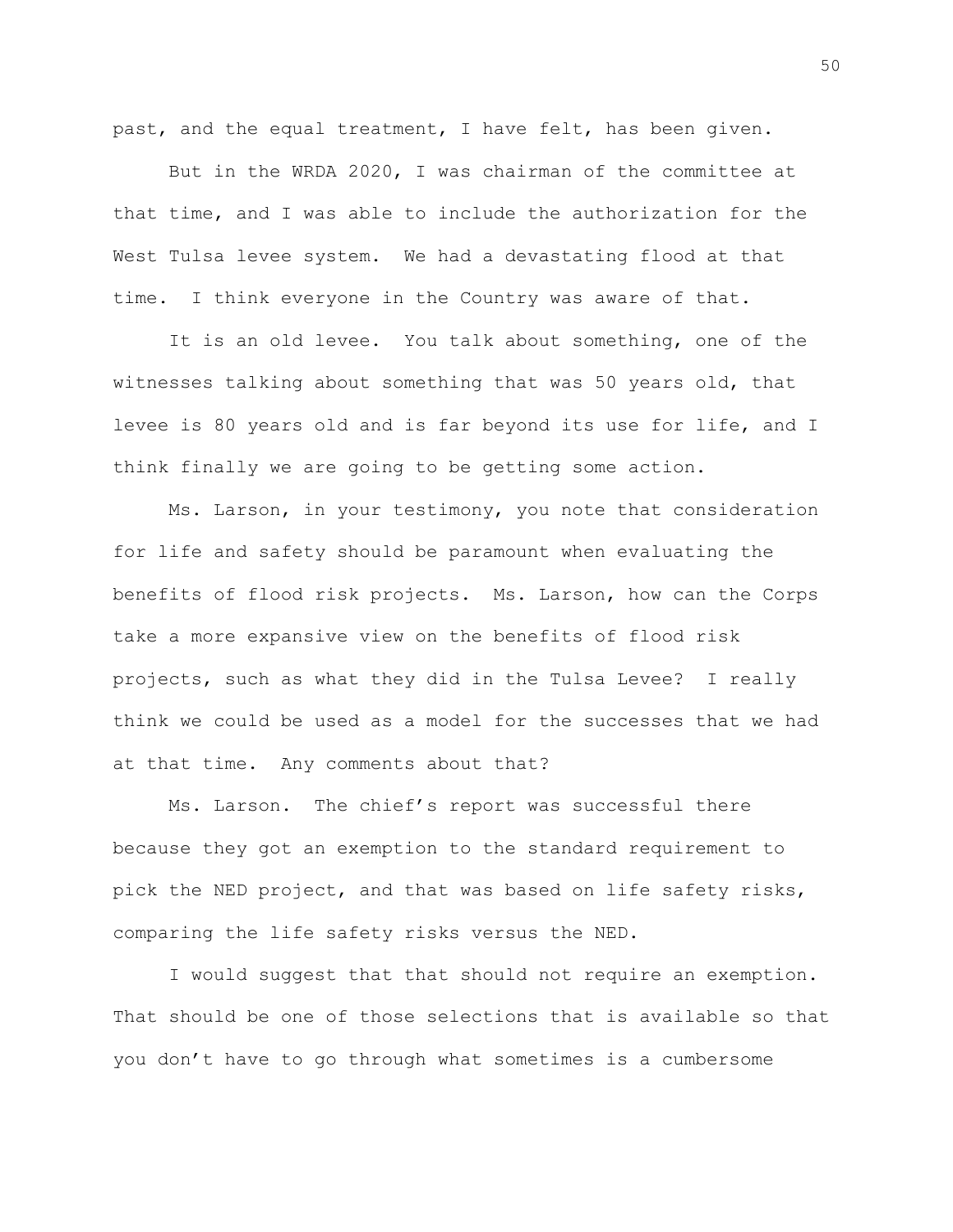process to get that exemption.

A challenge going forward I see is that OMB is loath to fund or give new start status to those projects that aren't at the NED level. So I think a lot of advocacy continues to be needed to move forward. Hopefully, that will serve as a model going forward, that intercommunity that is protected there that could be better protected because of the degraded levees, that you need to look at the life safety, what is being protected, the people, the industry, utilities that are behind that levee and take a look at that. Use that life safety metrics.

I would say, this will require a complex and deliberative approach. The underlying planning documents, that I use to tell NWC members, I read so they didn't have to, are close to a 1,000 pages. They are a bit mind-numbing, and they look at how do you measure navigation projects through the transportation cost savings, how do you look at urban flooding projects, what is the protection to, say, land use.

So, this will require a long-term effort to review those underlying planning documents, make sure that life safety is not an exception, but is part of the rule.

Senator Inhofe. Okay. I am sorry, I am running out of time here, and I would suggest to you that you give those 10,000 pages to Senator Cramer, and he will explain them all to us.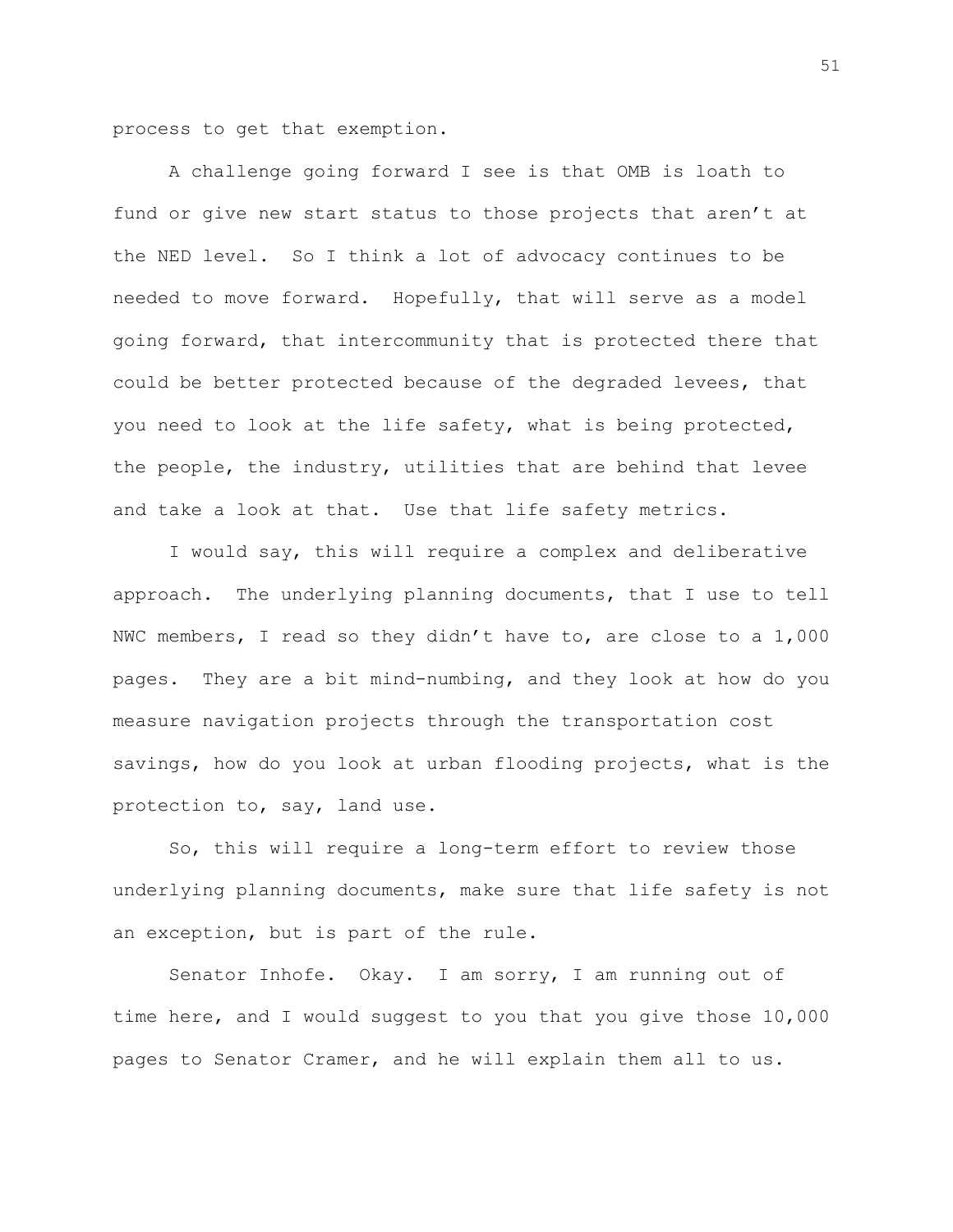[Laughter.]

Senator Cramer. I can't wait.

Senator Inhofe. Real quickly, I do want to get one comment in to Mr. McCoy. The American Society of Civil Engineers has given the inland waterway system an overall grade of D plus. That kind of is a little bit revealing, and somewhat inconsistent with some of the things we have heard.

It is clear that we need to address the aging infrastructure and critical maintenance of our Nation's inland waterways. On the MKARNS alone, we have \$230 million in backlogged maintenance, and I have led a delegation letters to the Corps, and they have submitted Congressionally directed spending requests to chip away at that backlog.

Mr. McCoy, they put as the benefit of investing in and maintaining our inland waterway infrastructure, you know, we are all concerned about it. We live with it on a daily basis, and it happens that a frailty in that system can cost lives. It is a very serious thing. What is your thought about where we are right now?

Mr. McCoy. The benefits, sir, in investing in the infrastructure is twofold. You create a resilient system that is more reliable. It creates jobs. It does so, and promotes an industry that is environmentally responsible. It does so in a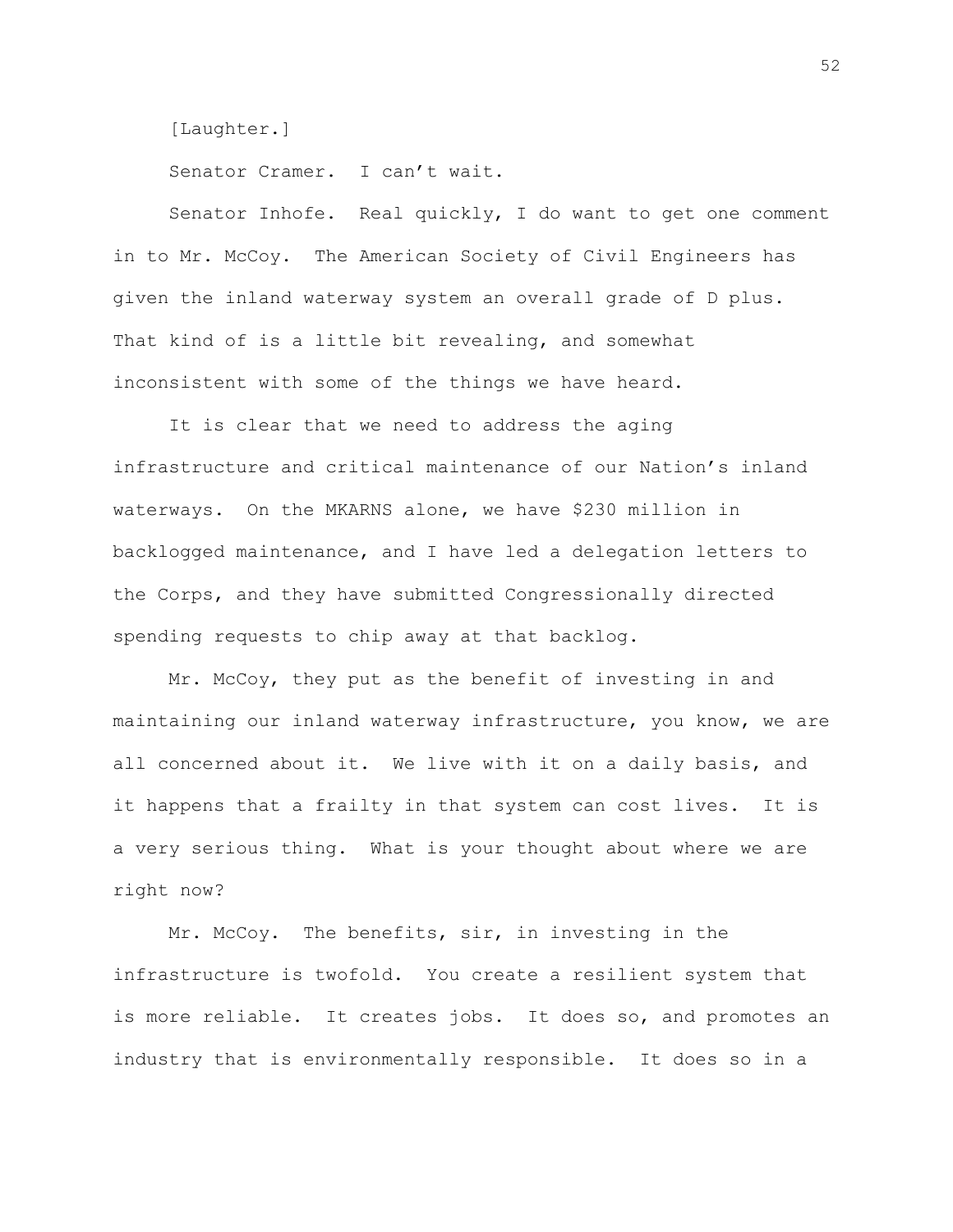manner to reduce future O&M responsibilities. With new structures or newer structures or rebuilt structures, your operation and maintenance costs are going to be reduced. I have had the pleasure of visiting Murray Lock and Dam on the MKARNS, and I have seen those gentlemen from the Corps of Engineers do more with less than most other districts in the Country.

Senator Inhofe. I agree with that. That is excellent. We will stay hooked up with you.

You know, I can't even tell you right now what percentage of that waterway that goes through Arkansas and Oklahoma is actually a 12-foot channel as opposed to a 9-foot channel because we have been at this thing for so long. But we will continue to work together, as we have in the past, with successes. Thank you very much.

Senator Capito. [Presiding] Thank you. Senator Carper, Chairman Carper had to slip out for a minute, so he has handed me the gavel, and I am going to go to Senator Duckworth, who has joined us on WebEx.

Senator Duckworth. Thank you, Chairwoman. I am very much appreciative of the hearing that we are holding today. We advanced, and I am just so proud of the work that the committee has done this year. We advanced, and the full Senate passed overwhelmingly our bipartisan Drinking Water and Wastewater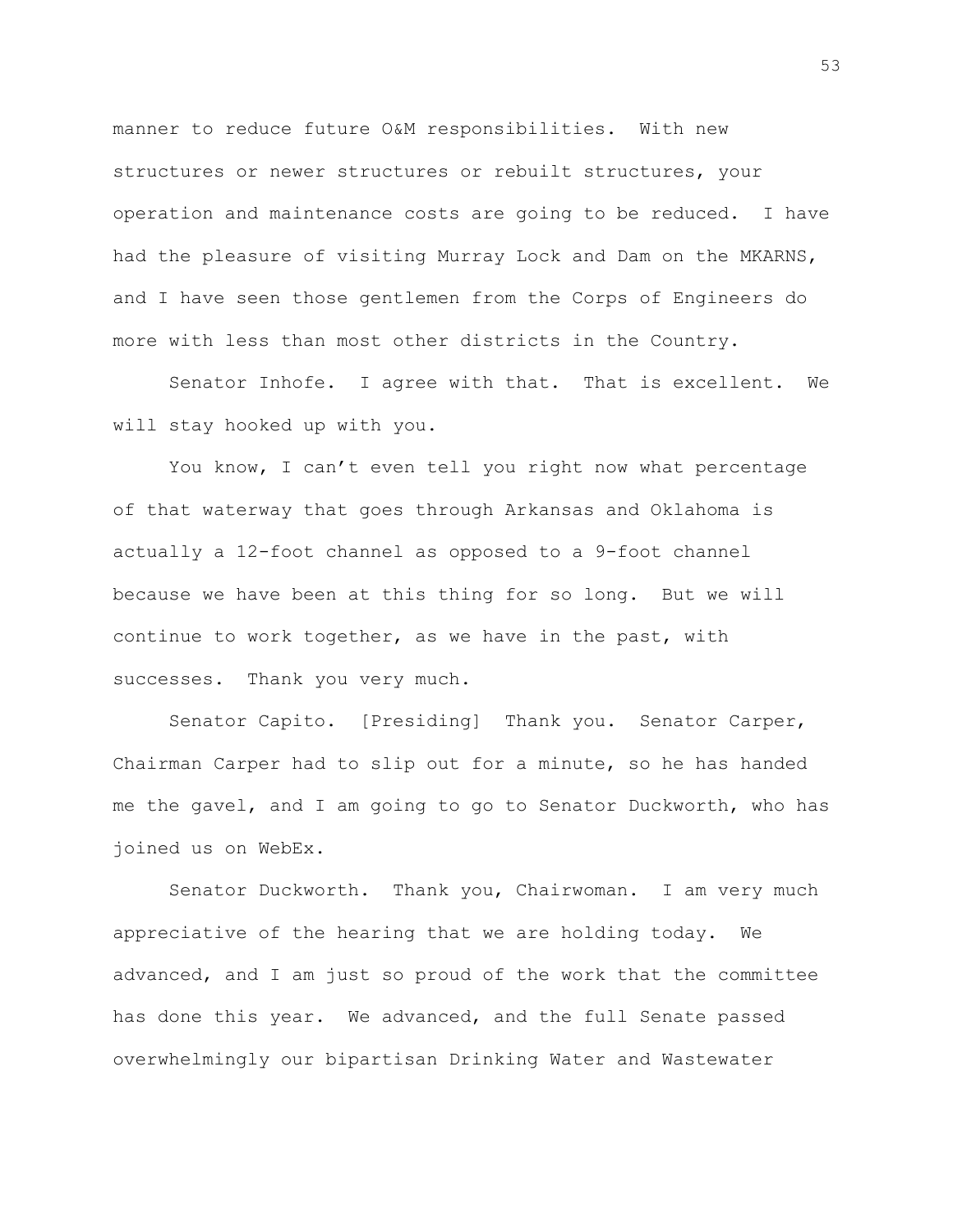Infrastructure Act. Along with AWIA, our bipartisan Surface Transportation Reauthorization Act is the foundational element in the broader, bipartisan infrastructure framework effort, and we are embarking today on another reauthorization of water resources legislation. This committee recognizes the tremendous societal benefits that modern, efficient transportation systems support.

Unfortunately, our inland waterway system continues to lag behind what the 21st century global marketplace demands, and many of our riverine ecosystems continue to degrade faster than they can be restored. Mr. McCoy, one of my top priorities in the last WRDA bill was improving the federal cost share for inland waterways projects from 50-50 to 63-35. Please describe some of the benefits this cost share change will have on navigation, interstate commerce, and global competitiveness.

Mr. McCoy. Thank you very much for your question, and thank you very much for supporting the cost share improvement to 65-35. It has created jobs on the construction, on the front end of these priority projects that have been Congressionally authorized and throughout construction. Then at the completion of construction, it has created a more efficient system that has allowed each of the States or the companies that locate and ship products by river, to do so in a competitive manner, not only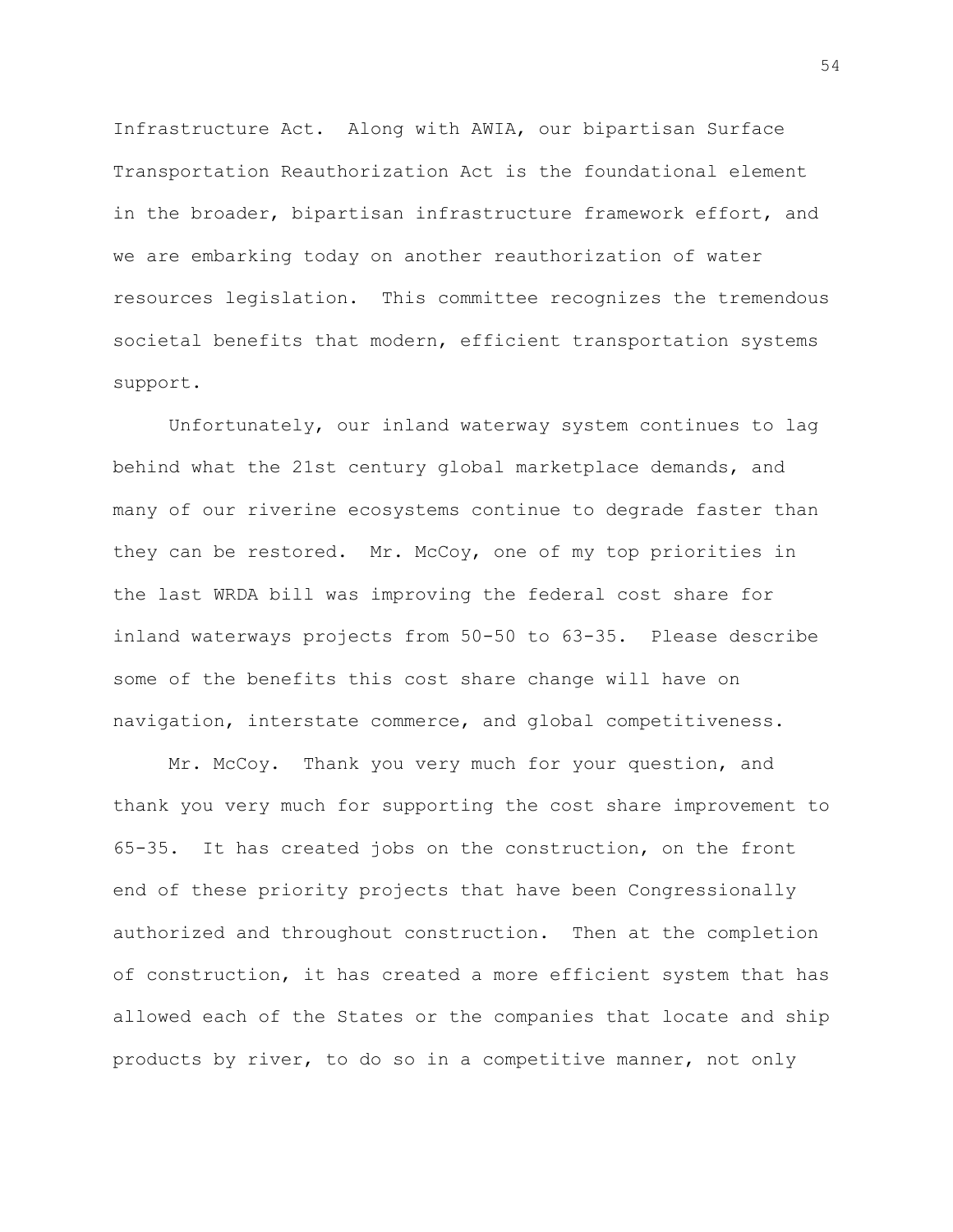for United States consumption, but for the world market.

Senator Duckworth. Thank you. Now, Mr. McCoy, WRDA 2020 included a provision that limits the improved inland waterways cost share to 10 years. What, in your view, would consequences be with this 10-year sunset on future projects?

Mr. McCoy. Should the system revert back to the 50-50 cost share, you are going to see a slowing of the new construction or the authorized spending on the 15 priority projects, and revert back to a system that is inefficient, and that federal dollars will, for the construction, will increase as time it takes to build the projects. It is an inefficient, it has proven to be inefficient, and the new cost share has proven to be much more efficient in delivering infrastructure that is more reliable to the Country.

Senator Duckworth. Thank you.

Mr. O'Mara, the Upper Mississippi River System, which includes the Illinois River, is the only river system designated by Congress as both a nationally significant commercial navigation system and also a nationally significant ecosystem.

This Upper Mississippi-Illinois waterway transports more than 60 percent of America's corn and soybean exports. It is home to 25 percent of North American fish species and is a flyway for 60 percent of all North American bird species.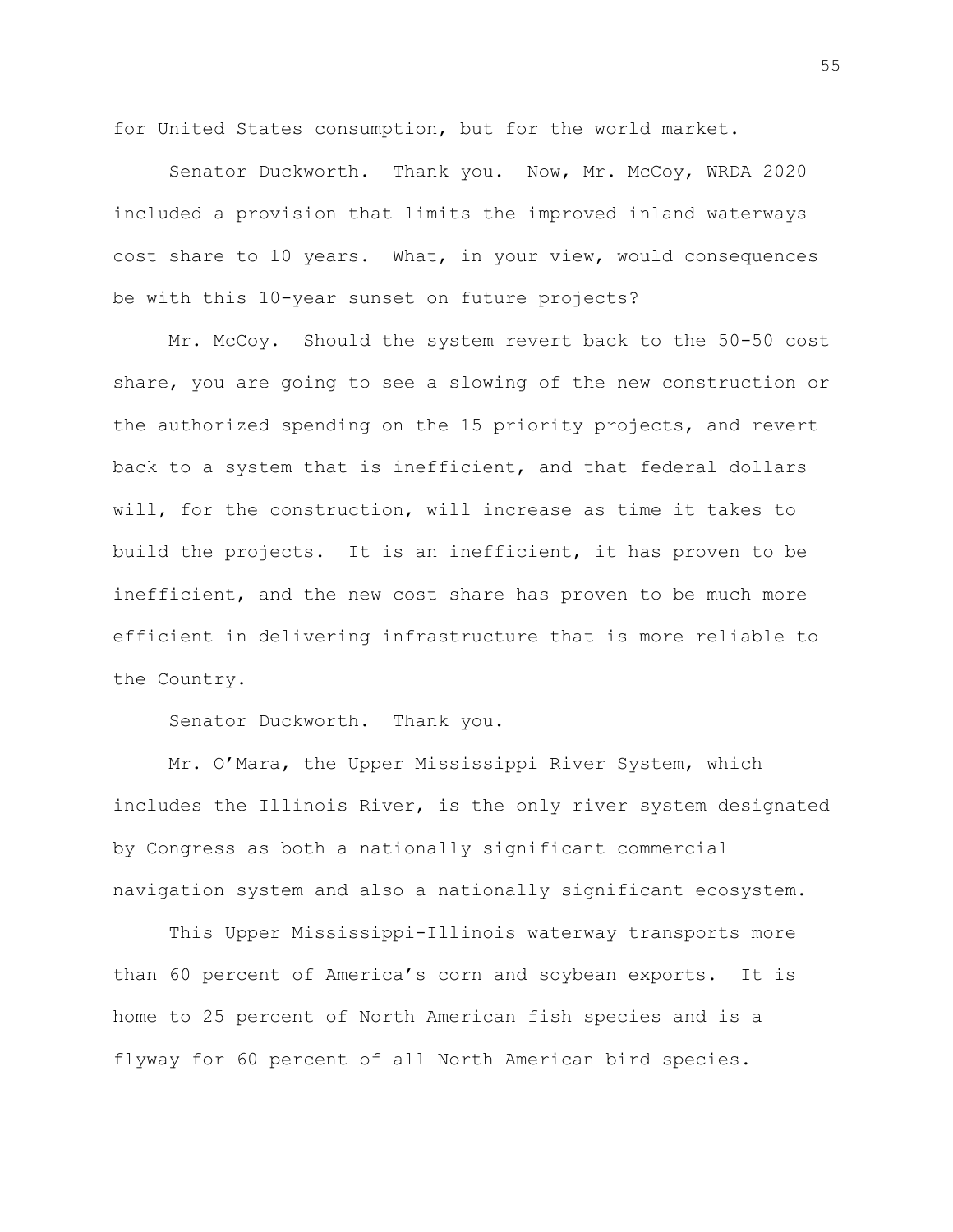I often talk about the Corps' Navigation and Ecosystem Sustainability Program, otherwise known as NESP, in terms of lock and dam capacity and infrastructure reliability. But really, NESP ecosystem restoration components would also provide tremendous economic benefits by improving quality of life for local communities and reinforcing the waterways' \$25 billion tourism and recreational industry that supports more than 400,000 jobs.

Mr. O'Mara, how do ecosystem restoration projects translate into economic benefits for local communities, and how does degradation of riverine ecosystems further marginalize disadvantaged communities?

Mr. O'Mara. Thank you, Senator, for your question, and thank you for your incredible leadership of the Mississippi River Restoration Resilience Initiative which should hopefully do a lot of the work that you just highlighted. The economic benefits are huge, and I can talk until I am blue in the face about the flyways and duck hunting and all kinds of things in your neck of the woods.

But at the end of the day, restoration means jobs, and every \$1 million we spend on restoration can create up to 30 jobs. There are huge benefits to the outdoor recreation economy. There are huge benefits for having clean water that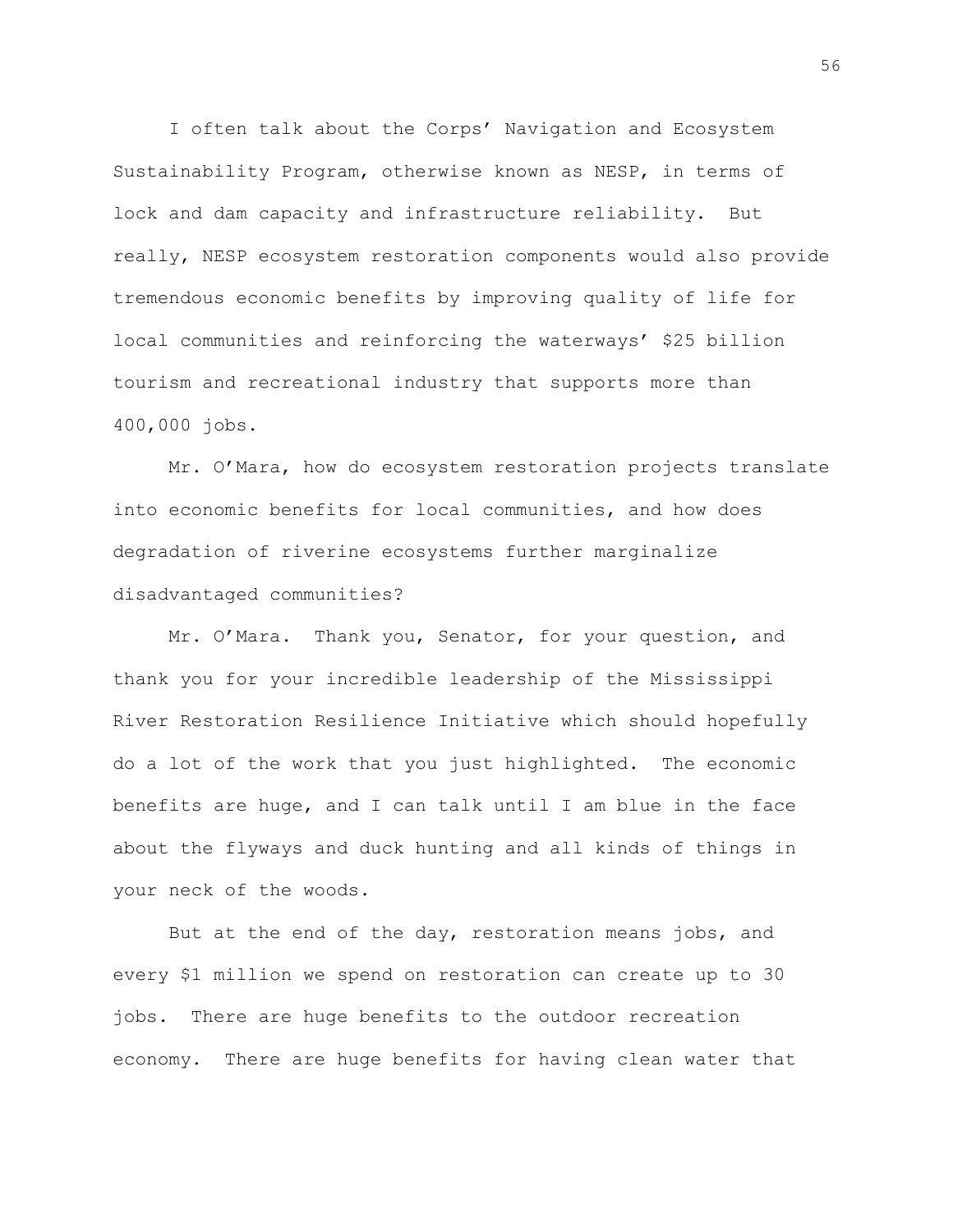requires less treatment downstream.

The flood protection values that come from having healthy wetlands that can absorb 300,000 to a million gallons of water, rather than having that flood water wind up in somebody's basement or worse are huge. So restoring the healthy systems, and I think there is, frankly, no better place to pilot some of the large landscape-scale investments that we need to do at scale in the middle part of the Country than in the Upper Mississippi right now.

Senator Duckworth. Thank you, Mr. O'Mara.

I yield back, Chairman.

Senator Capito. Thank you.

Senator Cramer?

Senator Cramer. Thank you, Chair Capito. Thanks also to Chair Carper.

It is interesting. Here we are, it is sort of unofficial infrastructure week in the Senate, I think. Who knows for sure, but I think we are approaching a vote later today, on at least proceeding to the measure on the bipartisan negotiated transportation infrastructure package.

I just came from a meeting of some of the negotiators. And I want you to know, Senator Capito and Senator Carper, and the team here, the staff, that I asked a very direct, specific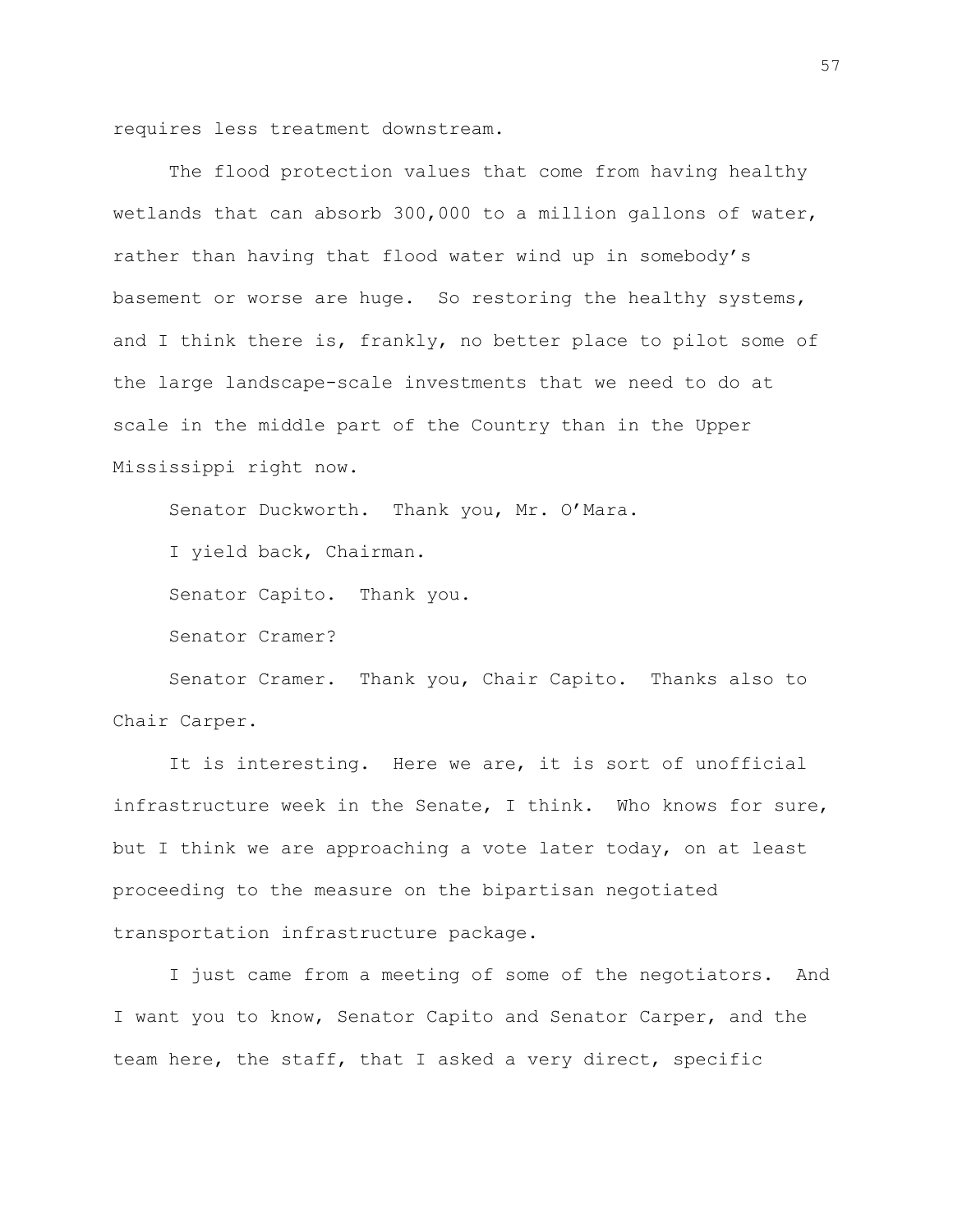question: does the unanimously-passed EPW Surface Transportation bill still serve as the foundation, every word of it, every word of it, and they assured me that it still is.

So, I hope that is what you are hearing as well, but so here we come. Here we go, and we are off to the next big infrastructure discussion with you all here as we talk about WRDA.

We have had a lot of discussion, obviously, appropriately, in the committee and today already related to the calculation of the benefit cost ratio that the Corps uses. I am sure every member, as you can tell by the way they are, as Senator Whitehouse's testimony or questioning attests, nothing unites Republicans and Democrats like the Corps of Engineers. We have to give them a lot of credit for that.

But anyway, the end result, frankly, of their process is often that local communities look at the Corps as being out of touch, tone deaf, lacking common sense, I don't know why we pick on the Corps. It has been my observation that most of bureaucracy comes off that way.

But it is really important that local needs, and for my case, especially rural needs are not disregarded. A lot of you have testified very well to that.

But with that in mind, I want to describe a situation in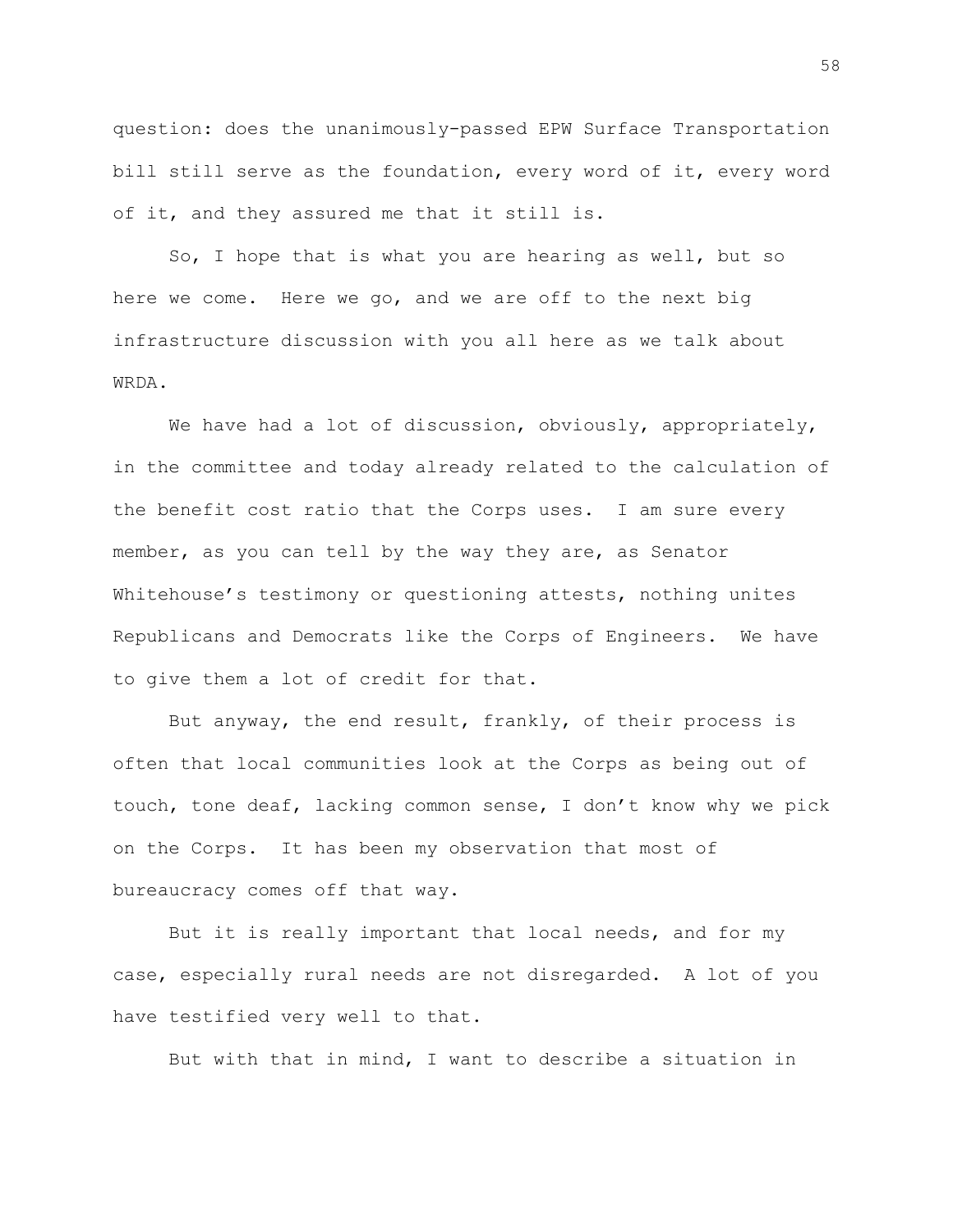some detail that we face in North Dakota and get some input, if there is time.

The Snake Creek Embankment was constructed by the Corps of Engineers at the edge of Lake Sakakawea. Lake Sakakawea is a part of the Missouri River System and created by the Garrison Dam. The embankment creates a separate pool of water that is known as Lake Audubon, and that can be kept at a higher level so that the Bureau of Reclamation can manage that water for its intended uses, such as irrigation, municipal water supplies, rural water, and the Lake Audubon Wildlife Refuge. Again, very good multiple use asset, there.

But anyway, a few years ago, the Corps realized that they were experiencing some foundation problems with the embankment. The relief wells that they put in place were not properly maintained over the years. Rather than getting to the root of the problem, and despite local objections, which were loud, the Corps decided to implement a water control plant that would limit how much higher the water level in Audubon could be, of course, than Sakakawea.

So, in a severe drought like we are going through this year, it can starve our largest city's water supply. It certainly hurts the shores of the wildlife refuge and misses every priority. So, when this was brought to my attention, the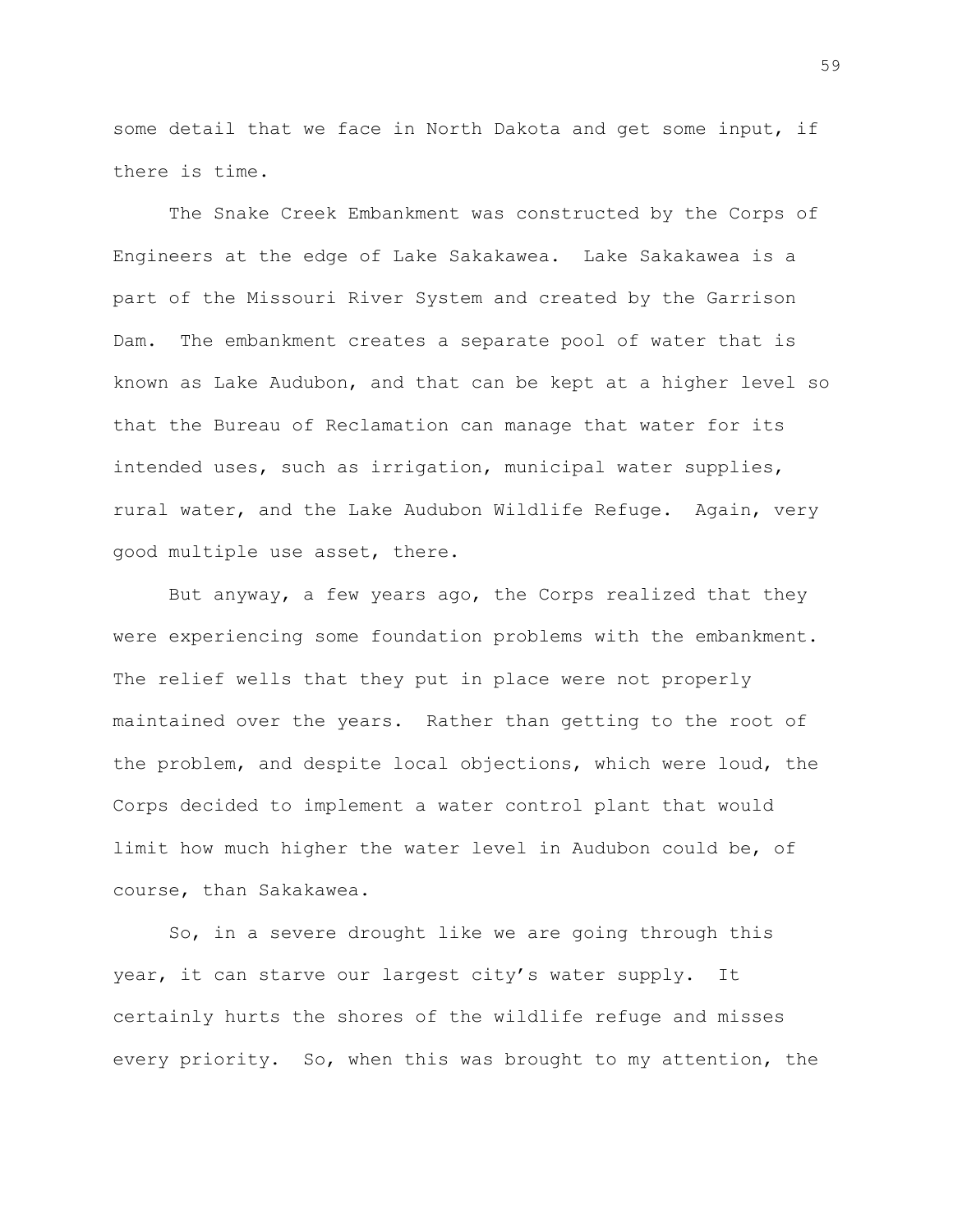Corps simply said they couldn't account for water supply, irrigation, or the needs of other federal agencies in determining the importance of the project, even though the end users were the main reason the embankment was built in the first place. So, back to my previous comments, when North Dakotans hear this from the Corps, they see a total lack of common sense.

Now, thankfully, General Spellmon and his team have been working with me on this. They have been very attentive, but progress is slow, and it has been my experience that they will find every reason possible not to do something before they ever get to doing that. So I am not going to ask you to comment on the specifics of this project, but as we start working on another WRDA bill, what is the best way for the Corps to include issues like water supply and irrigation as it prioritizes project decisions?

Mr. O'Mara, I would be interested to start with you, because I think you probably understand our situation.

Mr. O'Mara. Thank you, Senator Cramer. I know the wildlife refuge very, very well up there, and it is great hunting. It is good hunting, usually.

I think this is just another example of why we need a broader benefit cost analysis. I would like to see the impacts on the ecosystem actually accounted for in a major way. The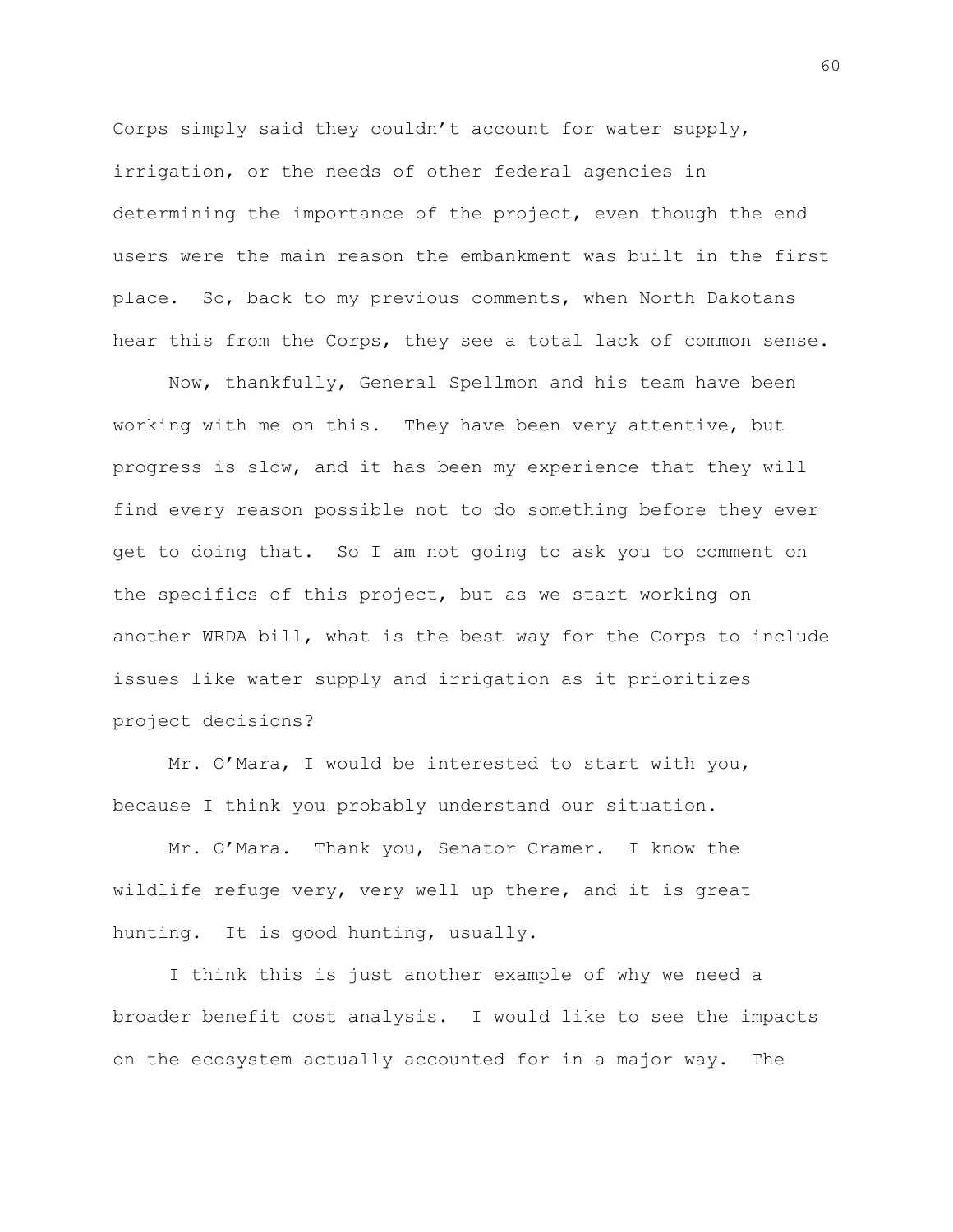loss of the hunting and fishing revenue that comes from that part of the State, that is not going to be there if it is dry. I think your outdoor economy is about \$40 billion, \$50 billion across the State or across maybe both Dakotas.

So we would like to work with you on this, because I think it is replicated all across the Country. Frankly, you had a bunch of McMansions that were worth \$3 million apiece lining the shore who would qualify better than this amazing habitat that is one of the most important in the Country.

Senator Cramer. Anybody else, quickly? Ms. Larson?

Ms. Larson. Congratulations, you stepped on the third rail of water supply. One of the things, in particular, with water supply, not one of the primary mission areas, these authorized projects have multiple, often competing uses, and so there is this tradeoff analysis.

While the Congress seeks to address it, I would also suggest there are so many regional priorities. Water in the Upper Missouri Basin States has different priorities than, the Southeast, than the reservoirs in Oklahoma and Texas, and then Western water issues have their own character, as well. So, we know that this is really complex from an ill-fated Corps rule that was withdrawn a few years ago.

So this particular issue really needs to strike the balance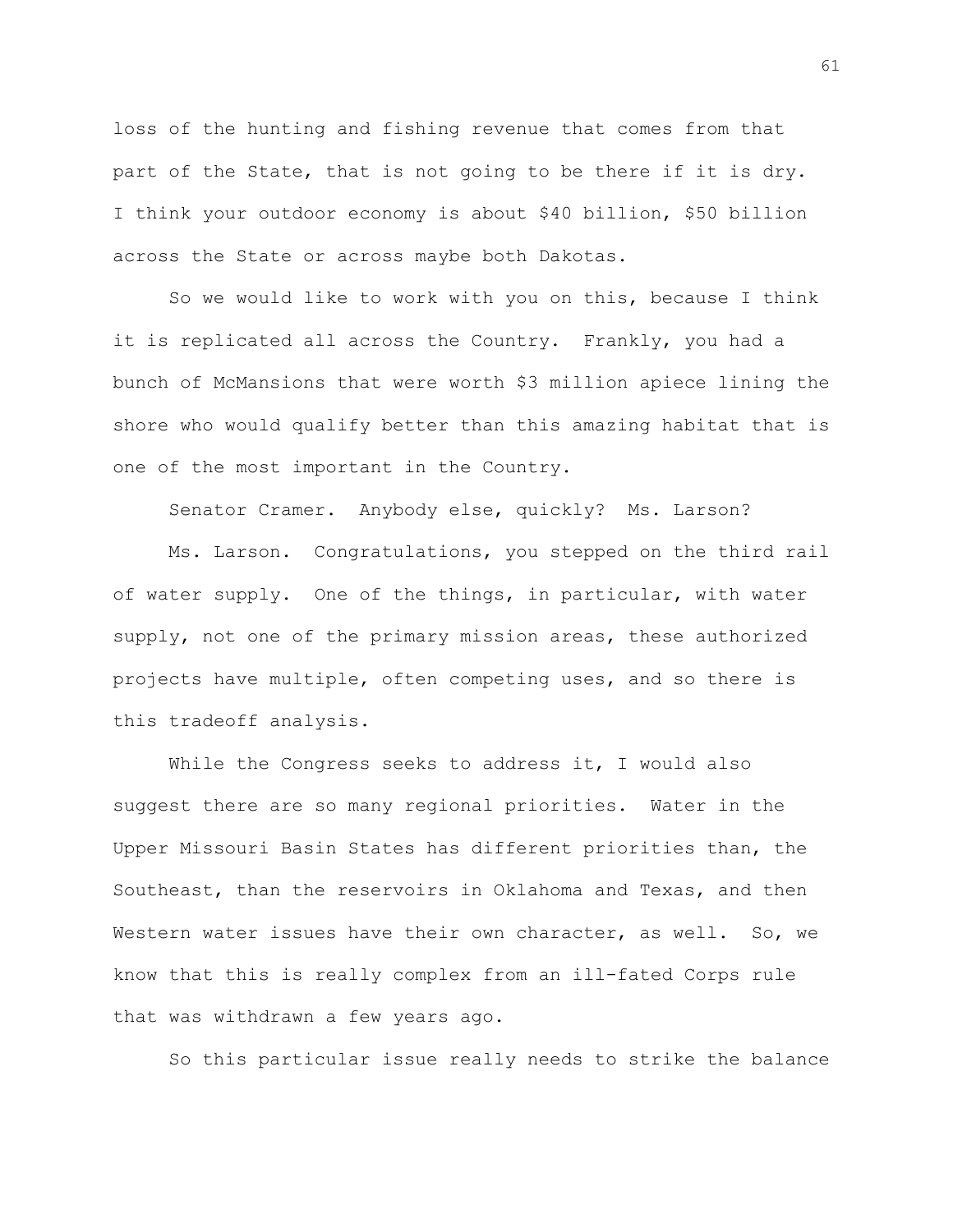between consistency on these rules and flexibility to address local conditions. I don't have the answer for you, but I do sympathize with this plight, because it is particularly challenging when you have these control manuals with competing issues.

Senator Cramer. Thank you all. Well said. Senator Capito. Senator Padilla? Senator Padilla. Thank you, Madam Chair.

I am excited to be part of this kickoff of the WRDA process, and I want to welcome, I don't know if he has joined us virtually, but Mr. Cordero to this committee hearing.

While Mr. Cordero is testifying in his capacity as Chairman of the American Association of Port Authorities, he and I go way back, having first met when I was a member of the Los Angeles City Council. So I know from my State and local experience with him how critical the Port of Long Beach, in particular, where he serves, is for the economy and for job creation, both locally and regionally, as well as nationally.

I am familiar, because of him, with the kinds of proactive investments that ports, both Long Beach and Los Angeles, and others up and down the State of California are making to prepare for the impacts of climate change, which in many ways are already being felt. We are not planning for the future, we are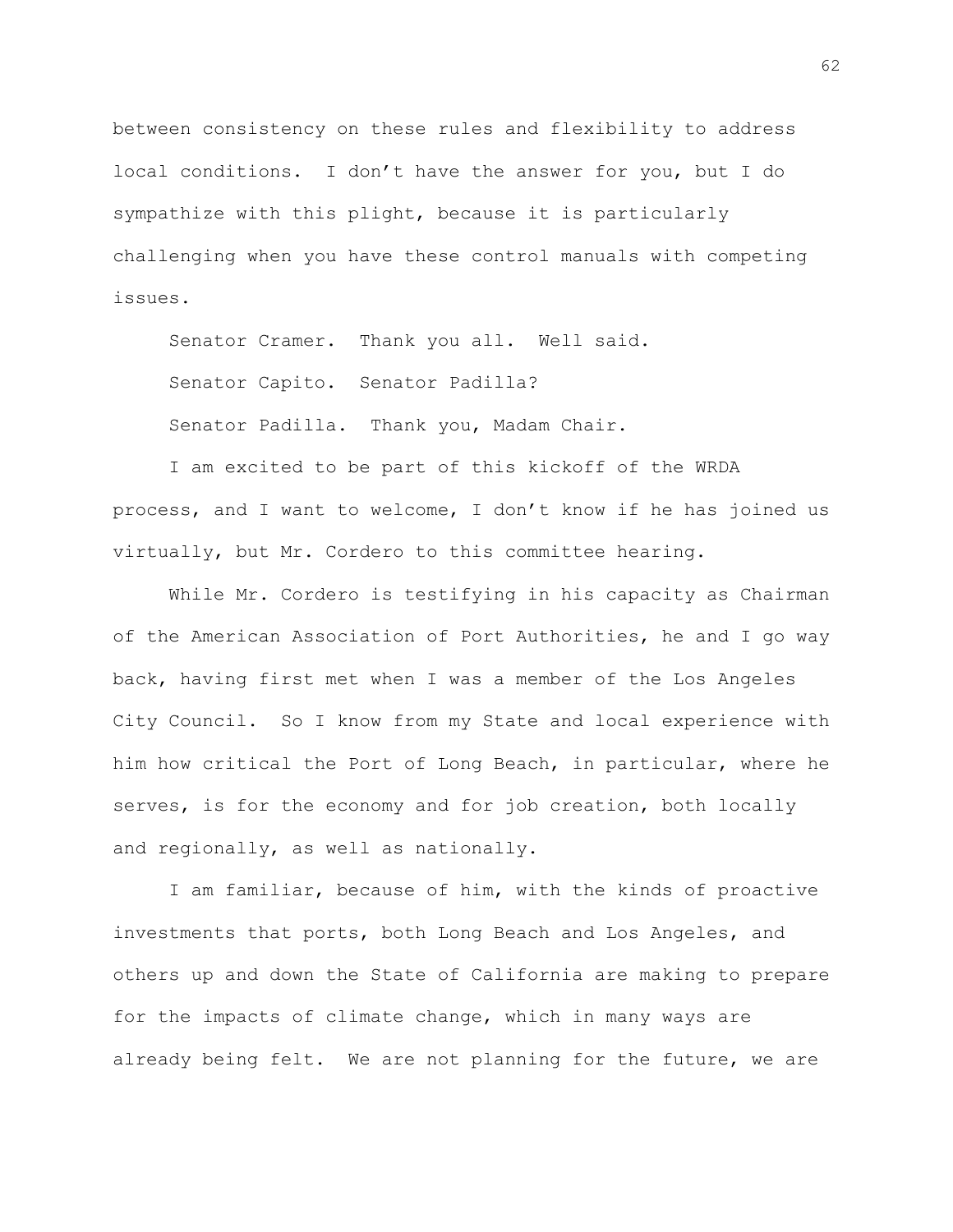responding to what is happening today. So we no longer have a choice whether or not to deal with the impacts of climate change. The Port of Long Beach is one that is helping to lead the way.

The Port of Long Beach was the first seaport in North America to develop a coastal resiliency plan to address sea level rise and extreme storm events and to mitigate impacts to port operations, as well as local communities. In fact, their 2016 Climate Adaptation and Coastal Resiliency Plan predicted that extreme heat events and resulting outages could stress the regional electrical grid that port operations rely upon.

Just a few weeks ago, California faced historical triple digit temperatures. Mr. Cordero, can you spend a minute telling us how members of the American Association of Port Authorities are preparing for and adapting to the increasing frequency of extreme weather events, including having learned from your experience in Long Beach?

Mr. Cordero. Yes, Senator, and thank you for your question. It is a very key and important question.

Number one, I think as you have referenced, the whole discussion now with regard to the impacts on climate change has elevated to a very high level, whether we are talking about inland or coastal communities. But to be more specific, I think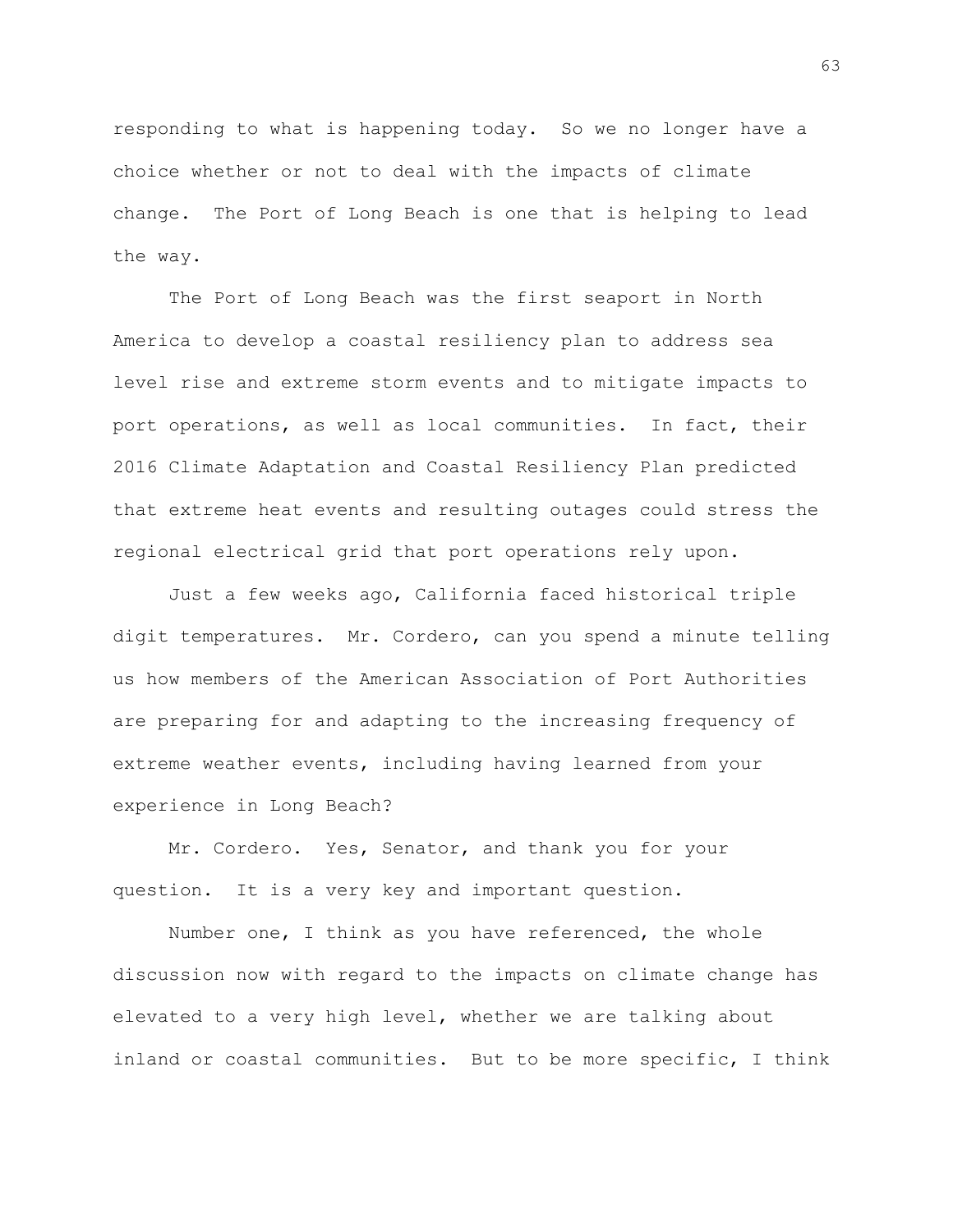as it relates to ports, the AAPA's concern is with regard to the impact on ports.

With regard to the whole question of weather conditions, extreme weather conditions, sea level rise, and another issue that ports very much are concerned about is, of course, stormwater related projects and the funding necessary to address that.

Let me be more specific with regard to sea level. As you know, in the State of California, coastal communities here are of great concern. So, for example, the State right now opines through a report that was released in the last few years regarding by 2030, sea level rise is estimated to be to about a foot or half a foot.

The real concern here is at the end of the century. Some years ago, we were talking about five or six feet. Now, it is seven, and many people believe it is a 10-foot rise, so what does that mean for coastal communities?

For California to address the mitigating impact on housing, we are talking about building or the recommendation of 100,000 housing units annually to address this issue. So I think that addresses some of the severe impacts not only with regard to coastal communities, but of course, the major ports across the Country in terms of what that impact is as a result of the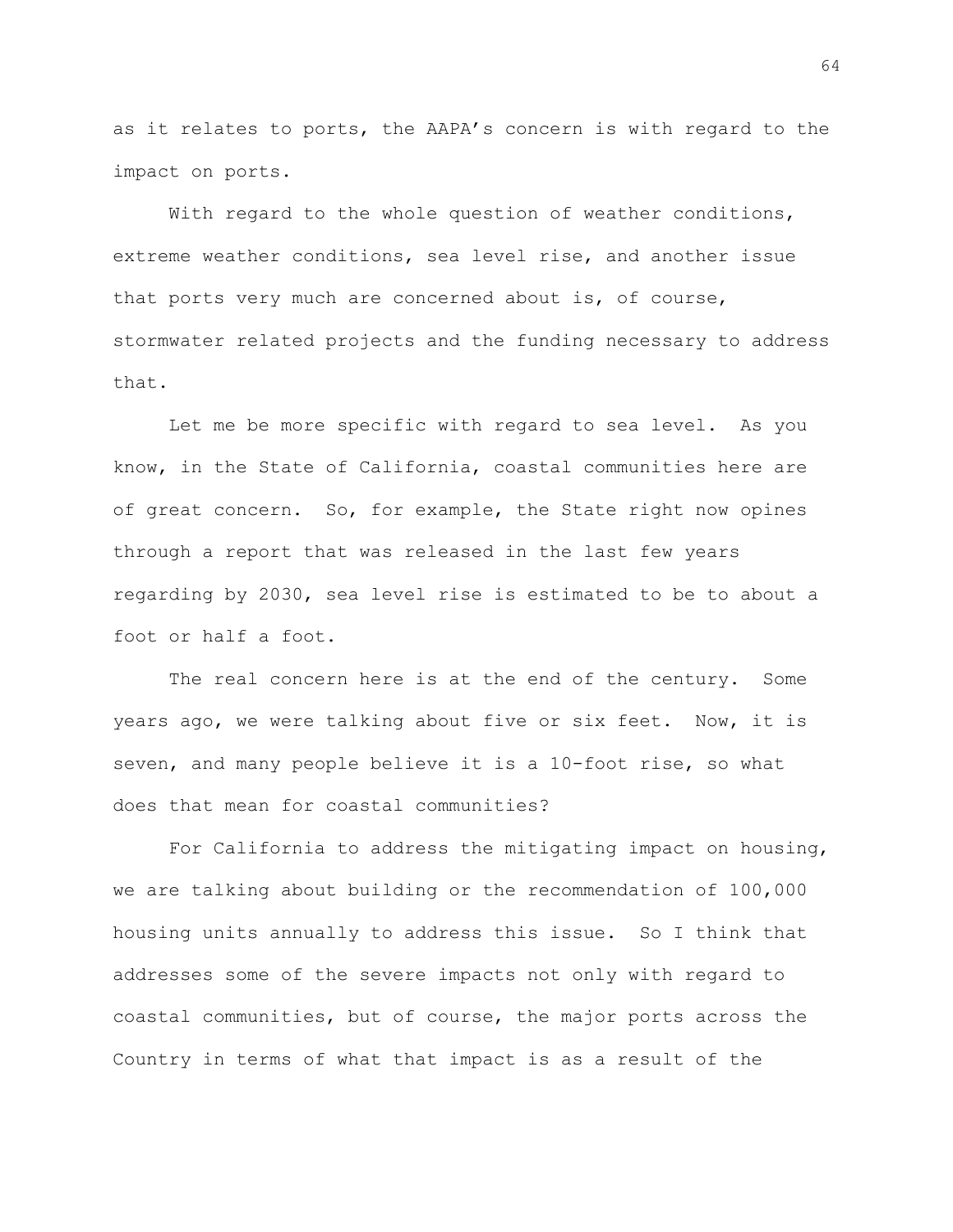severe weather conditions, climate change, and related topics.

Senator Padilla. Great. And just one follow-up question, and I know in research, in planning, not only for mitigation, but a lot of that is driven by research, data which has come under fire in recent years, sadly. But with the new Administration and new leadership, how else can the Army Corps and this Congress, for that matter, play a role in supporting your climate adaptation and coastal resiliency planning efforts?

Mr. Cordero. A big role that they could play with regard to what has been testified to this morning is, again, addressing this whole issue of benefit to costs ratio to include what the local and regional circumstance should be taking into account with regard to this formula, as opposed to just a national perspective here.

Secondly, as has been referenced, the American Society of Engineers recently has included natural infrastructure as an important component to look to. More specifically, when you look about the grades that are being given with regard to stormwater, for example, that grade is a D.

So I think, again, these are avenues where I think the Army Corps could be, and I will say that for the Port of Long Beach, we have a very good rapport with the L.A. District and the South Pacific Division.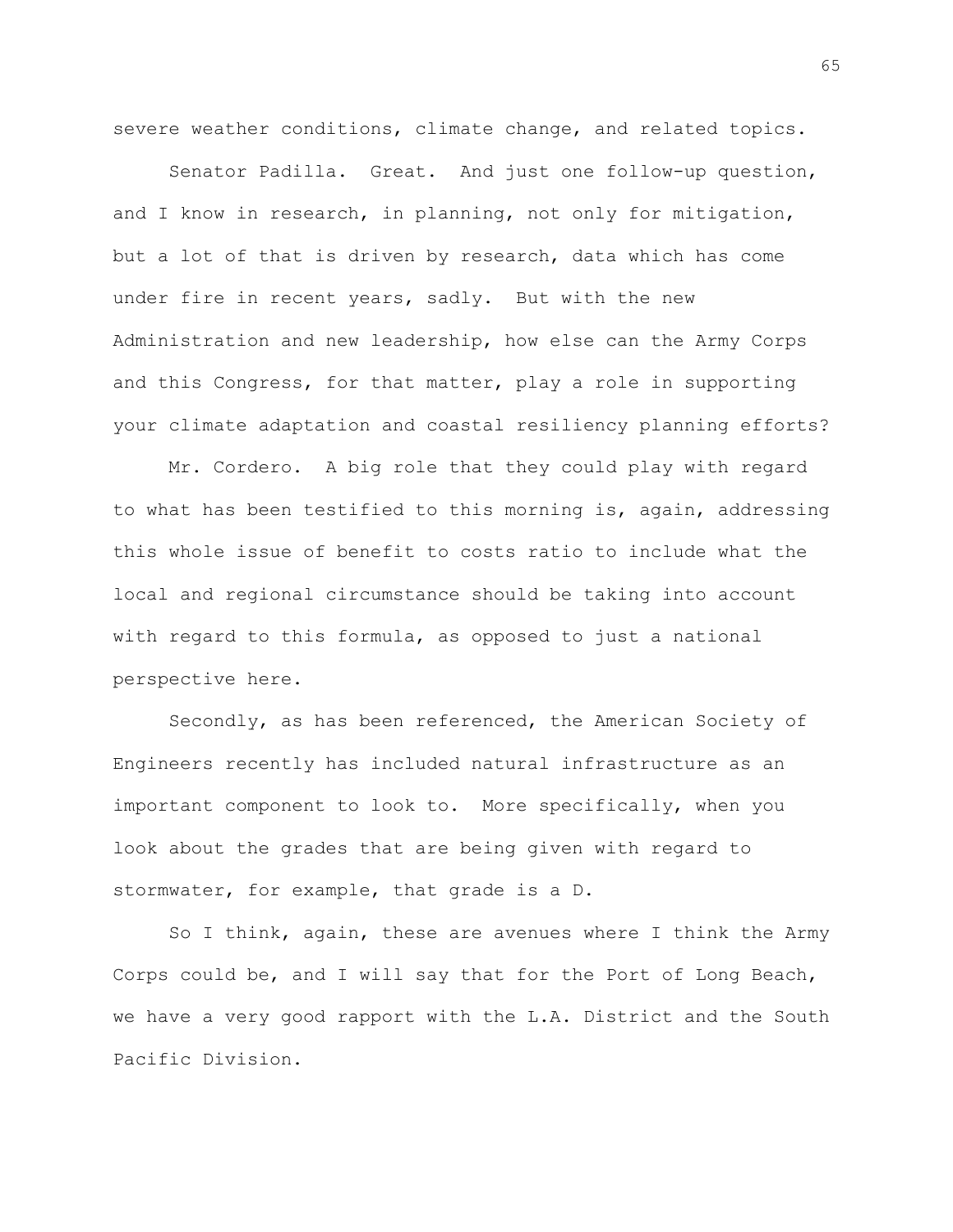I recognize that many other ports may not be able to say the same. But in that regard, I think we need to address an important component of how we further the environmental benefits of, for example, as I testified, even when we do the question of sediments, you know, result of our dredging projects, what do you do with that sediment? That is a natural infrastructure resource that we could use in a more beneficial way for environmental purposes.

Senator Padilla. Thank you for your responses. I know my time is up. I appreciate the acknowledgements of the increased use of natural infrastructure and increased beneficial use of dredged material and other things.

On the natural infrastructure, I know back home-home, in the San Fernando Valley with some of the tributaries into the Los Angeles River, there is some tremendous potential for some visionary forward-thinking projects there.

Last, but not least, I heard somebody take a knock at engineers earlier in this hearing. Engineers and scientists have to sit together. Where would we be without engineers and scientists? Right, Mr. Kelly?

Thank you, Madam Chair. Senator Capito. Thank you. Senator Kelly?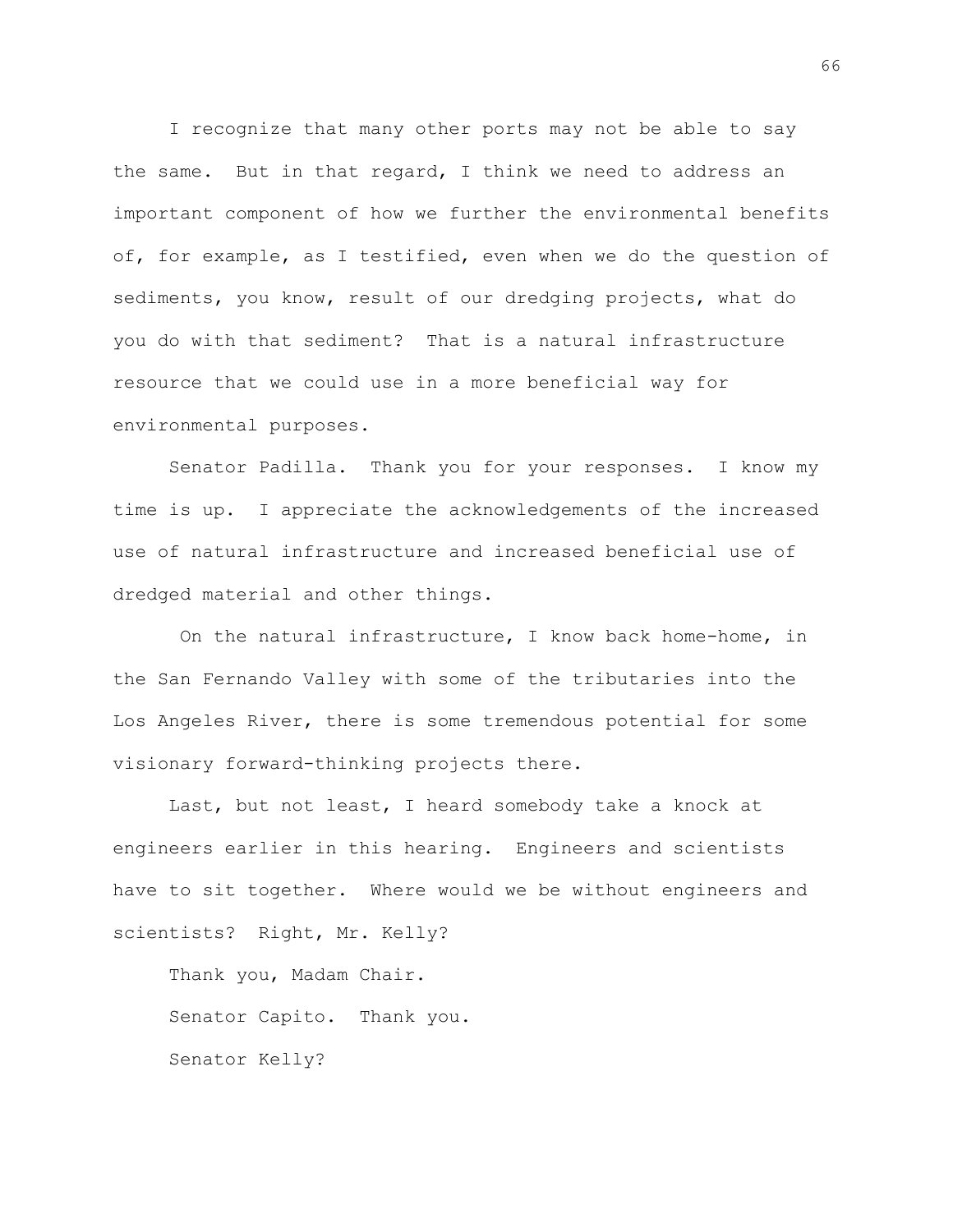Senator Kelly. Thank you, Madam Chair.

Mr. O'Mara, good morning. I want to see if you can expand upon your recommendations for how the Corps should better account for the importance of investing in rural and disadvantaged communities. One important project in Arizona is the Little Colorado River at Winslow Levee Project, which was authorized by Congress last year. The entire town of Winslow lies within a flood plain, and current flood control measures do not protect the town from floods.

The town has a poverty rate of 23 percent, and more than a third of the residents are Navajo and Hopi. On paper, this is a competitive project which will provide significant benefits to the community, yet the project hasn't been fully funded because of the Corps' policy of making funding decisions based on a project's benefit to cost ratio, or BCR.

Mr. O'Mara, what do you believe are the best ways we can ensure that communities like Winslow can secure funding for projects such as this?

Mr. O'Mara. Thank you, Senator Kelly. It is good to see you again. I think there are two pieces. There is the broader benefit cost ratio analysis that should include more of some of the natural elements, some of the economic impacts, beyond just the very topline numbers.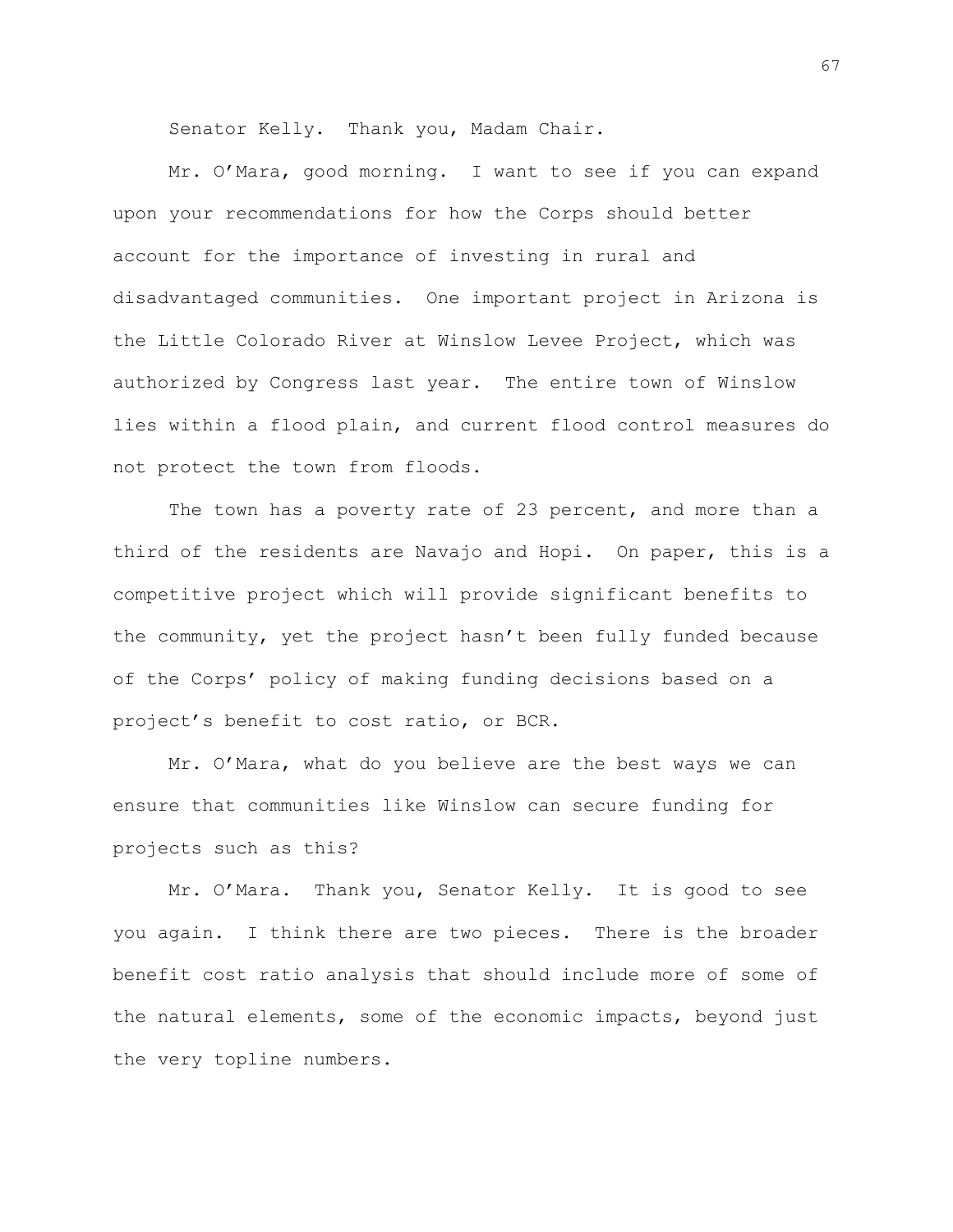But to piggyback on something Ms. Larson said, I do think that we have to have an equity variable that looks at the values of the properties that are impacted in a different way. In the Delaware example, we can do a beach nourishment project in Rehoboth Beach much easier because there are multimillion dollar mansions there, as opposed to up the bay, where you have lower income communities. It is the same thing.

So I think we would like to work with you and the Ranking Member and the Chairman on getting these equity pieces right, because I think we are going to have these injustices where it doesn't score quite right because the underlying economics are a little different, but they are equally important to, and frankly, more important, in some cases, for loss of life.

Senator Kelly. Yes. Well, thank you, and my office will reach out to work with you on that.

Mr. O'Mara, also for you, I want to discuss the importance of the Army Corps collaborating with the Fish and Wildlife Service. While the Corps has done good work in recent years to combat the spread of invasive aquatic species, one growing challenge that we face in Arizona is the spread of invasive plant species, and in particular, the salt cedar, which outcompetes native desert plants for scarce water resources. It grows very quickly, it changes floodplains, creates flooding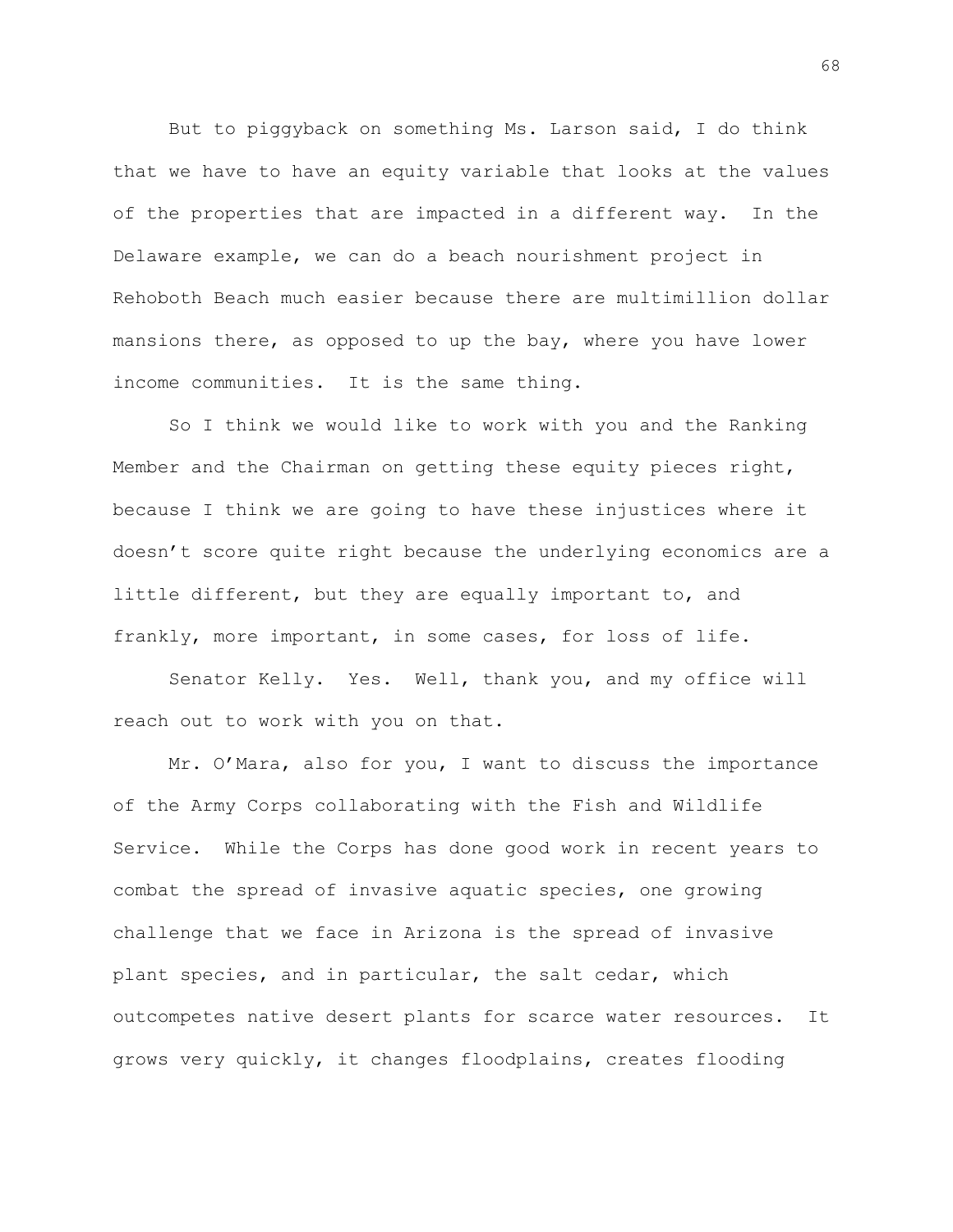risks, and it burns hotter and faster than native plants, creating a significant wildfire risk.

So, these plants are invasive, and they are in the Salt and Gila Rivers in the Phoenix Metropolitan area. The removal of these plants is a growing priority for the Rio Reimagined Initiative, which was started by Senator John McCain, who previously held this Senate seat.

The last WRDA reauthorization took some important first steps to provide the Corps with resources to combat invasive plants species. But as we look forward, what more should be done to ensure that the Corps has the resources to combat not just aquatic invasive species, but invasive plant species as well?

Mr. O'Mara. Thank you for the question. I think the salt cedar as an example is particularly egregious, just given the water consumption that it does. I think, across the broader Rio Grande, you are probably looking at 25 to 40 billion gallons of water being sucked up by these trees. I mean, just imagine what that would do to flows across the entire region.

Senator Kelly. Let me say, I did not appreciate the problem until I flew over the area in a helicopter and looked at the Rio Reimagined and looked at how many plants there actually are. It is pretty incredible.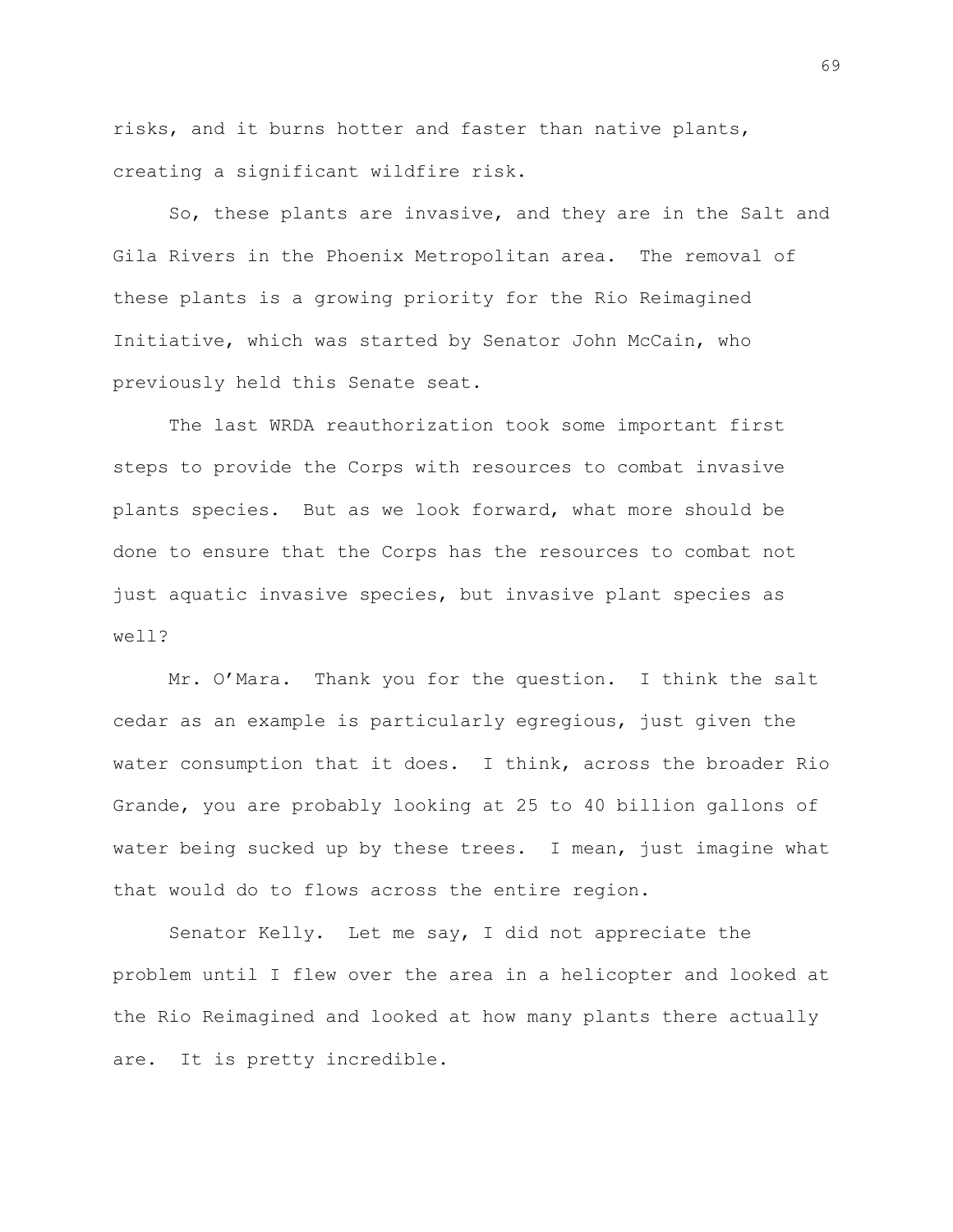Collin O'Mara. [Remarks off microphone.]

Senator Carper. [Presiding.] Microphone, microphone?

Senator Kelly. Thank you, and Mr. Chairman, I yield back.

Senator Carper. Senator Kelly, thanks for joining us very much. Senator Boozman, and then Senator Cardin.

Senator Boozman. Thank you, Mr. Chairman, and again, thank you for holding this important hearing here, and Ranking Member Capito.

Mr. McCoy, our Nation's inland waterways are considered water highways. The American Society of Civil Engineers reports a \$6.8 billion backlog in construction projects and ongoing lot closures that harm industries such as agriculture that rely on the interim waterway system to get their goods to market.

Also, we have other areas that are developing, and you need the on and off ramps to get onto the inland waterways, which again, construction is so important. So, delays within the system cost an estimated \$44 million per year to the agriculture sector alone.

What are the barriers to addressing that backlog and its associated impacts?

Mr. McCoy. The barriers, I see, the benefit of investing in the infrastructure of the waterways plays so many benefits in the economy, in the environment. So I don't see barriers other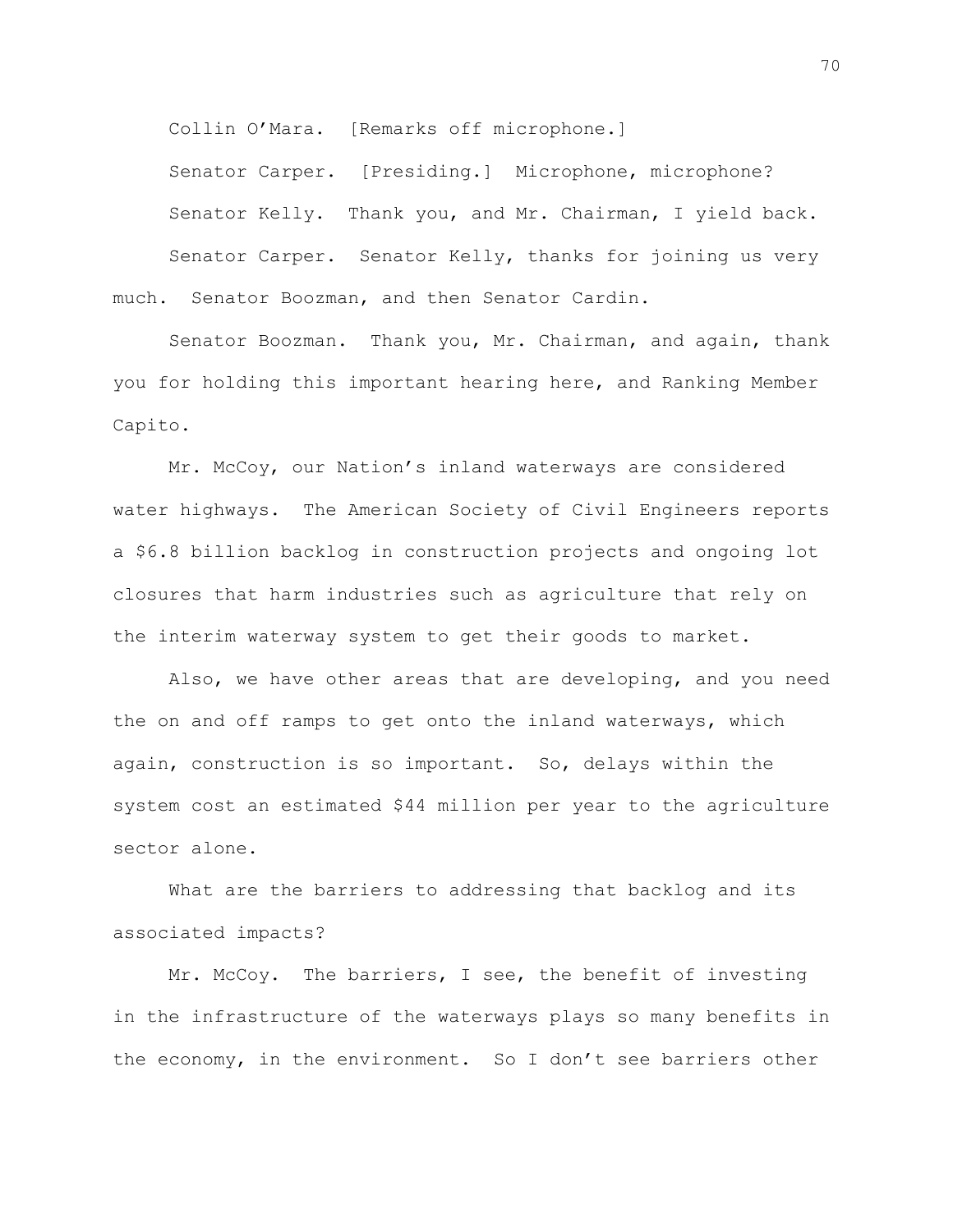than bureaucracy. If there are any, that could be the only barrier. The inland waterway system ticks nearly every box, from the economy to jobs to the environment.

Senator Boozman. Very good.

Ms. Larson, when looking into infrastructure investment, we must consider the lives of all Americans in every State. While extreme climate events in California are certainly different than extreme climate events in Arkansas, we all have a common goal in our investment decisions, and that is to incentivize projects that are effective and long-lasting.

A common complaint I hear from Arkansans is how they are frustrated with the slow permitting and review processes and how it ultimately is affecting projects that would improve people's lives and their communities. Will you elaborate on the importance of speeding up the federal permitting and reviewing processes so we can finish infrastructure projects in a reasonable timeframe?

Ms. Larson. Certainly. Thanks for the question, Senator.

Recall back in WRDA 2014, what that bill did was codify the Corps' Three by Three by Three Program, which is a study of three years, \$3 million, and three levels of review.

As part of that process, what builds in there is the environmental review. The Corps implemented a two-year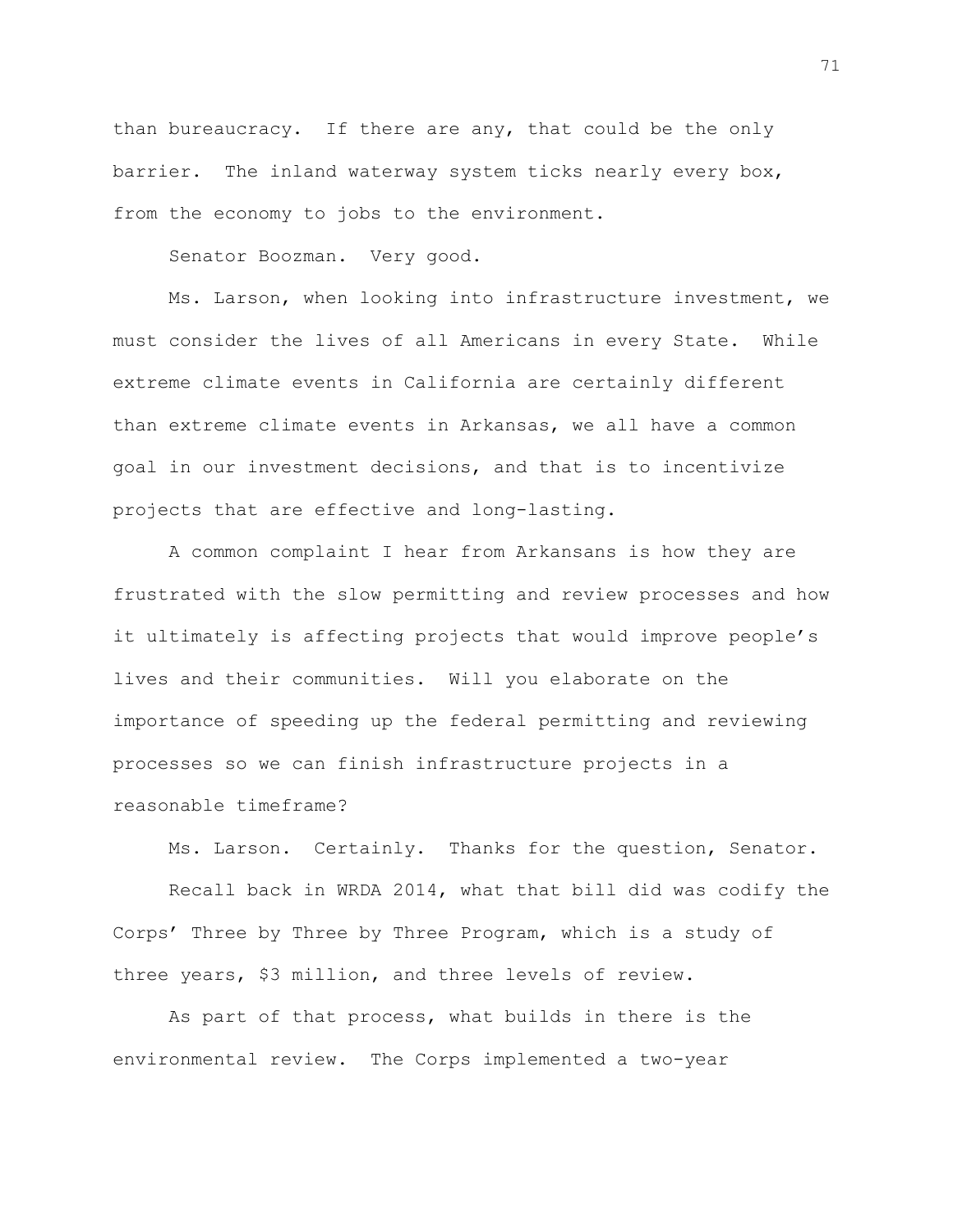environmental review process, and part of that was then included in what was known as One Federal Decision, which requires all of the agencies to come to the table at the beginning, don't wait until the end of the day and raise an objection, because then that causes additional delays.

So, if we look at places where that model was used, it means that the study process is completed efficiently and that all of the agencies are at the table first. So I think that is a really good model. I recall it was the Norfolk Coastal Study which did that, so it was the Corps, it was Fish and Wildlife. Virginia has its own historical board. Everybody got to the table at the beginning of the process to look at the project, to look at the permit, raise objections upfront so that you can resolve those, and then issue the permit or the planning documents in a timely fashion.

So, something like that to compel agencies to get together upfront and stakeholders, voice your concerns, that will go a long way.

Senator Boozman. Going along with that, I think the federal policies should not give preference to any one solution over others when addressing water resources issues. I know that the stakeholders in Arkansas would prefer the Corps to use solutions that work best for a particular project and have the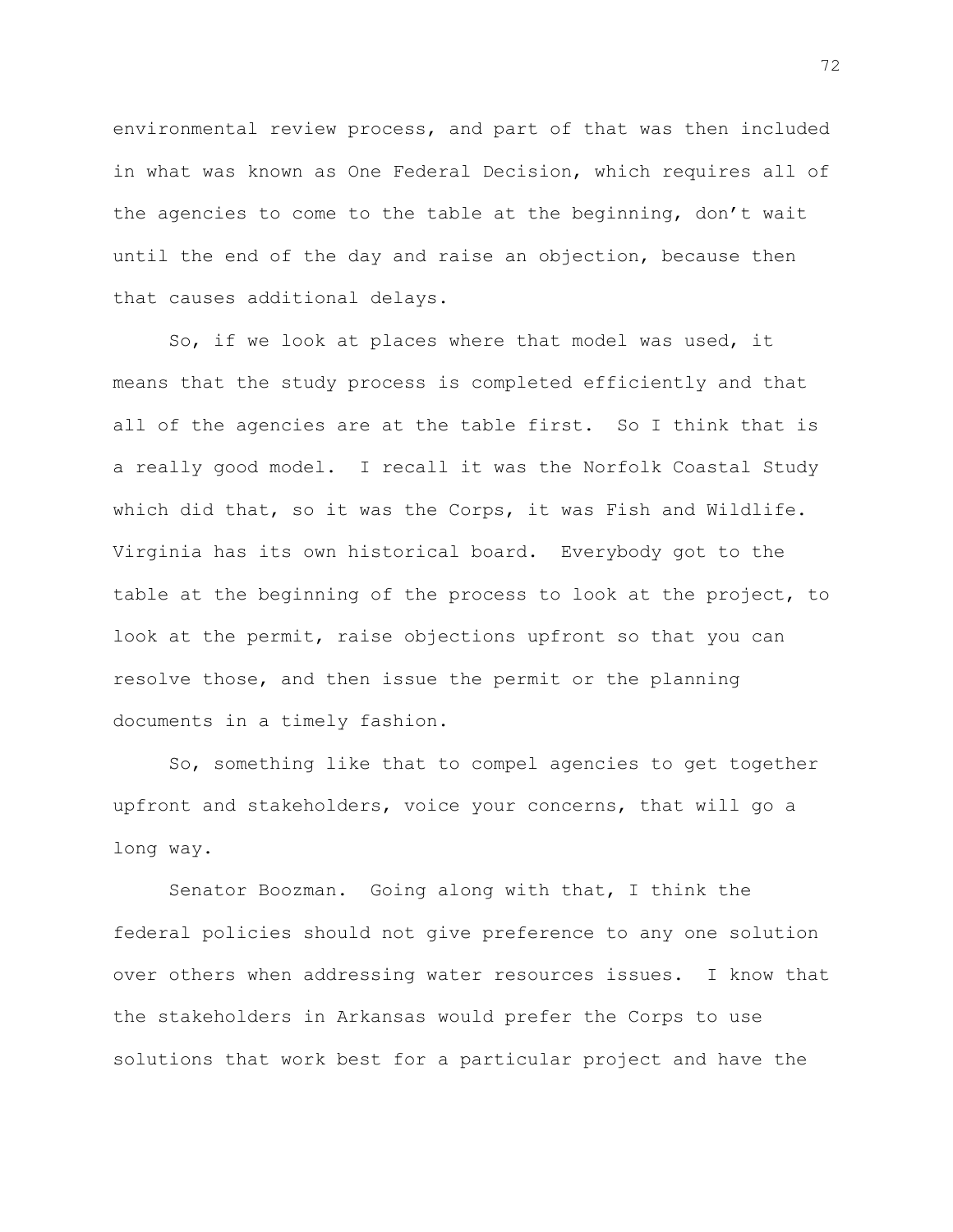support of the non-federal sponsor who is required to financially support the project.

Do you believe traditional infrastructure should only be used if the non-federal sponsor can demonstrate that natural infrastructure is not viable for a particular project, or should the non-federal sponsor have more of a say in what works best for their particular project?

Ms. Larson. The planning process is structured, and if it works as intended, it is to include all viable options, and viable means, what does the non-federal sponsor want to commit financial resources to? And so, if this process works efficiently, include all of those option, including the locally preferred option.

Earlier today, we spoke a bit about, particularly, flood control projects, the life safety component. So ensure all of those things are at the table

So as we are looking to, on the one hand, streamline the processes, the permitting and the planning process, I think we need to be careful we collectively, not to impose additional regulatory or bureaucratic burdens on this process. That just slows it down. And take into consideration what the local communities want.

Senator Boozman. Very good. Thank you, Mr. Chairman.

73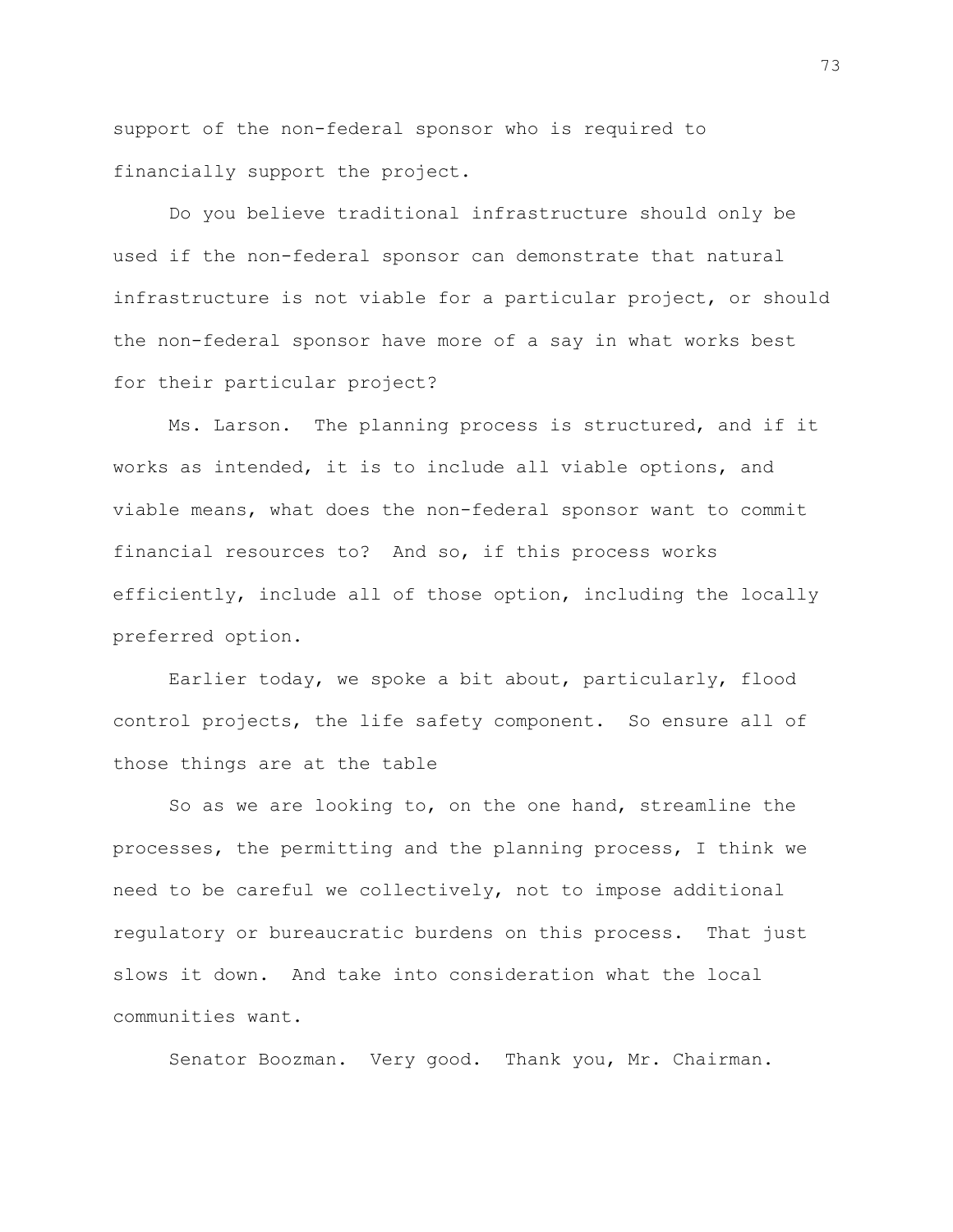Senator Carper. You are welcome, and thank you.

Senator Cardin?

Senator Cardin. Thank you, Mr. Chairman. I thank you and the Ranking Member for this hearing and our witnesses.

As we start to take a look at the next round of WRDA authorizations, I know we are not quite finished with our WRDA bill yet for this year, but I think it is important that we take a look at these issues.

It seems to me the benefit to cost ratio needs to be an issue that we really drill down on and take a look at how it impacts. I can tell you, in my State of Maryland, projects in smaller harbors are very much impacted.

I know, Senator Capito, you raised the issue about the rural parts of our States. These dredge projects are so important to local communities, and they get a hard time getting noticed by the Army Corps because of the cost benefit ratio issues.

We had the environmental restoration projects. We have, I think, the showcase one on Poplar Island in the Chesapeake Bay, which restored 1,000 acres that had disappeared as a result of sea level rises and erosion, which has an incredible beneficial impact for the environment. We have environmental justice issues, and then we have the beneficial use of dredged material.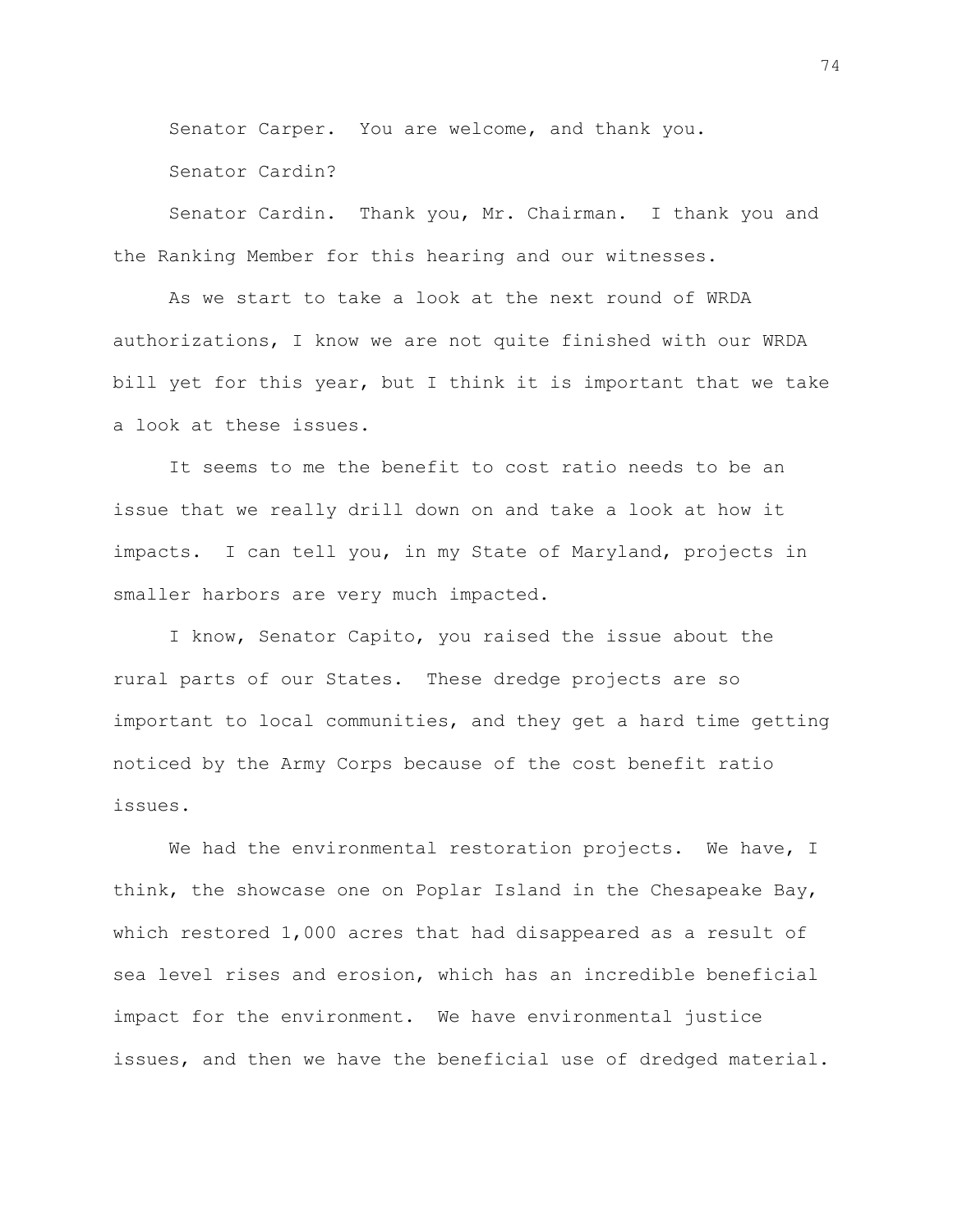We have a very successful program at Blackwater, where they were surprised how quickly we were able to restore some wetlands. But there is cost associated with it. We don't get the benefit. So the cost benefit ratio is something we really need to deal with.

I know this has been brought up before, but let me start with Mr. O'Mara, if I might. We have our second project coming along, which is Mid Bay, which we are expecting to be able to get some funds in this cycle for construction.

As we look at ways to look at the benefits to our environment or social justice issues or smaller communities justice, what recommendations do you have on how we can modify the cost benefit ratio analysis?

Mr. O'Mara. Senator Cardin, it is good to see you. I appreciate the question.

I was actually at Blackwater the other day, and the marshes look fantastic. I think for too long, we haven't accounted for those costs. When I was Secretary in Delaware, there was nothing more painful than having good, clean dredge fill go to Killcohook, the landfill in New Jersey, because it was going to cost slightly more to apply it in smart ways to our inland bays, a very similar situation for the Chesapeake.

I think showing, having good quantification of the storm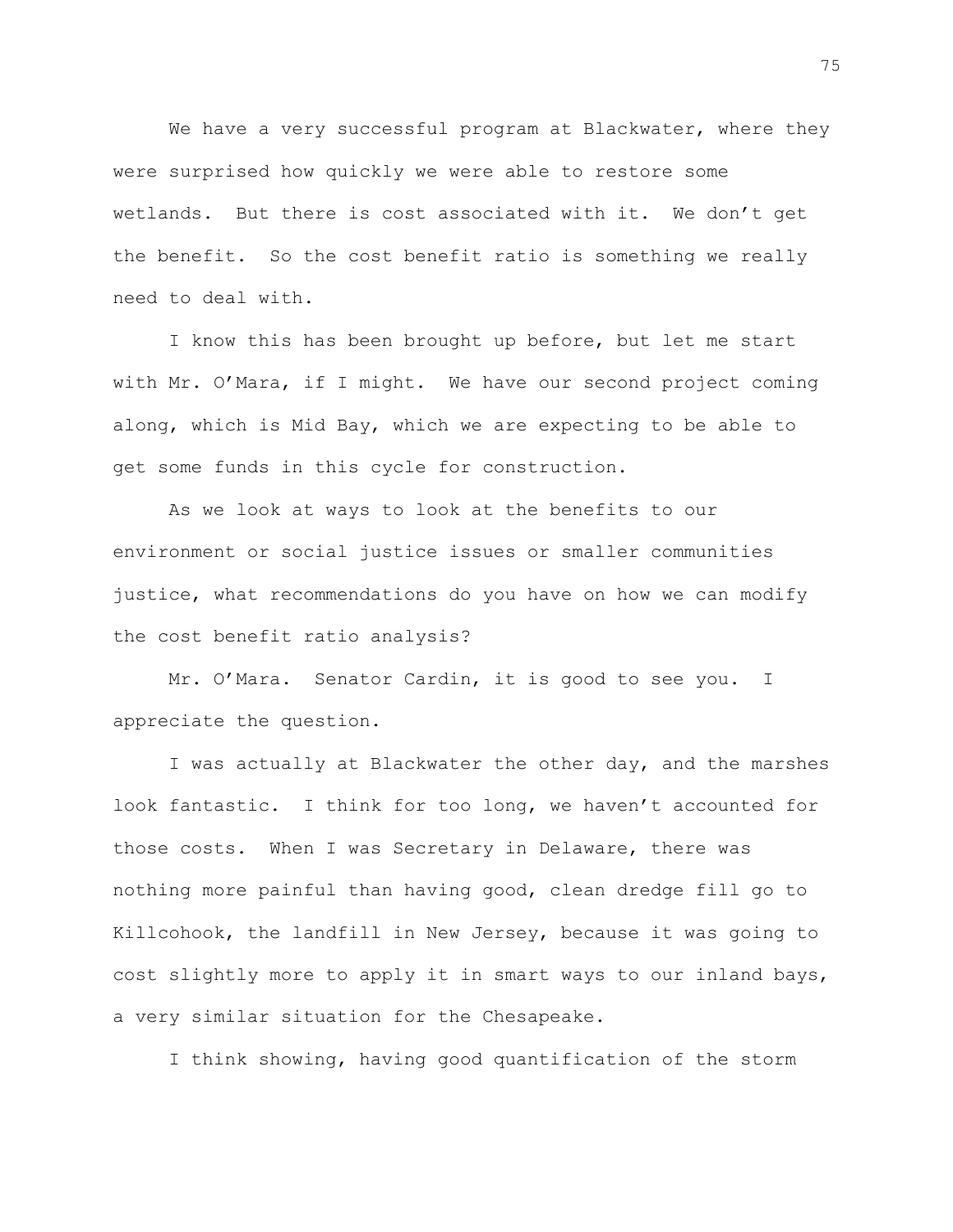resilience benefits, the habitat value for a range of species, the water quality benefits, the recreational tourism economy benefits, having all of those numbers basically in the benefit side of the equation. On the flip side, if we didn't do the project, or if we did something harmful in that area, having those costs show up in a real way would level the playing field. I think it would be much more equitable in real ways.

And then also, as you have heard from many panelists, I think we do have to think of a different way to incorporate the value of life. It has been property safety. That is not simply just the value of the property itself, because right now, we are pushing investments in places where there are just higher income communities are compared to environmental justice issues that you mentioned.

Senator Cardin. Thank you, and we have to really see how we do that from an authorizing point of view, because it is challenging to the Army Corps dealing with the budget people, and we really need to give some direction.

Ms. Larson, I want to ask if you have any advice as to how we can try to accelerate the small harbor projects that we have on the cost to benefit ratios. We have a huge backlog.

Now, one way is to just put more money into the program. I understand that, but there are not unlimited resources.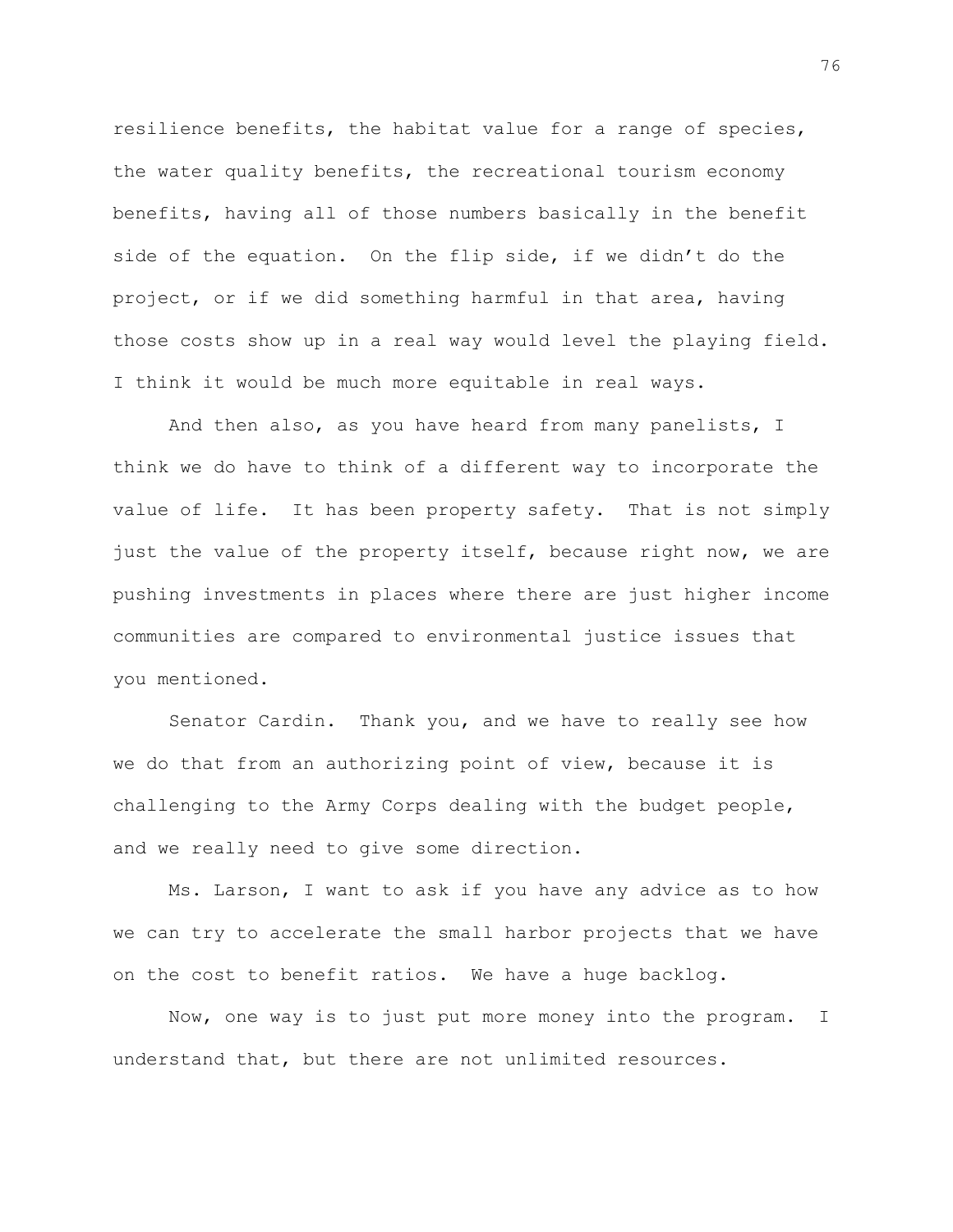Is there a way that we can give a higher degree of priority to our smaller harbors and dredging without compromising the basic structure on how we make these decisions?

Ms. Larson. I know through various WRDAs that disbursement of Harbor Maintenance Trust Fund funds allocates a percentage to the small and emerging harbors, and I know that that is a priority for many folks in small coastal areas.

The formula, I am not exactly sure of, and Mr. Cordero, sorry Mario, I am batting it to you, may be able to talk in particular, on those small harbors. But I do think it is critically important when we are considering the BCR and those maintenance dollars, what other benefits accrue from using those small harbors, as well.

Senator Cardin. Then lastly, on beneficial use itself.

As you pointed out, Mr. O'Mara, dredged material can have a positive impact. I know some careers have been started in politics by opposing dredge sites. Certainly in Maryland, we can give you some examples of that. Here, you have a product that can be used, put to beneficial use, make it a plus.

We really do need to have a statement made by Congress as a preference to use dredged material in a positive way rather than trying to find a site that nobody really wants to locate for the dredged material.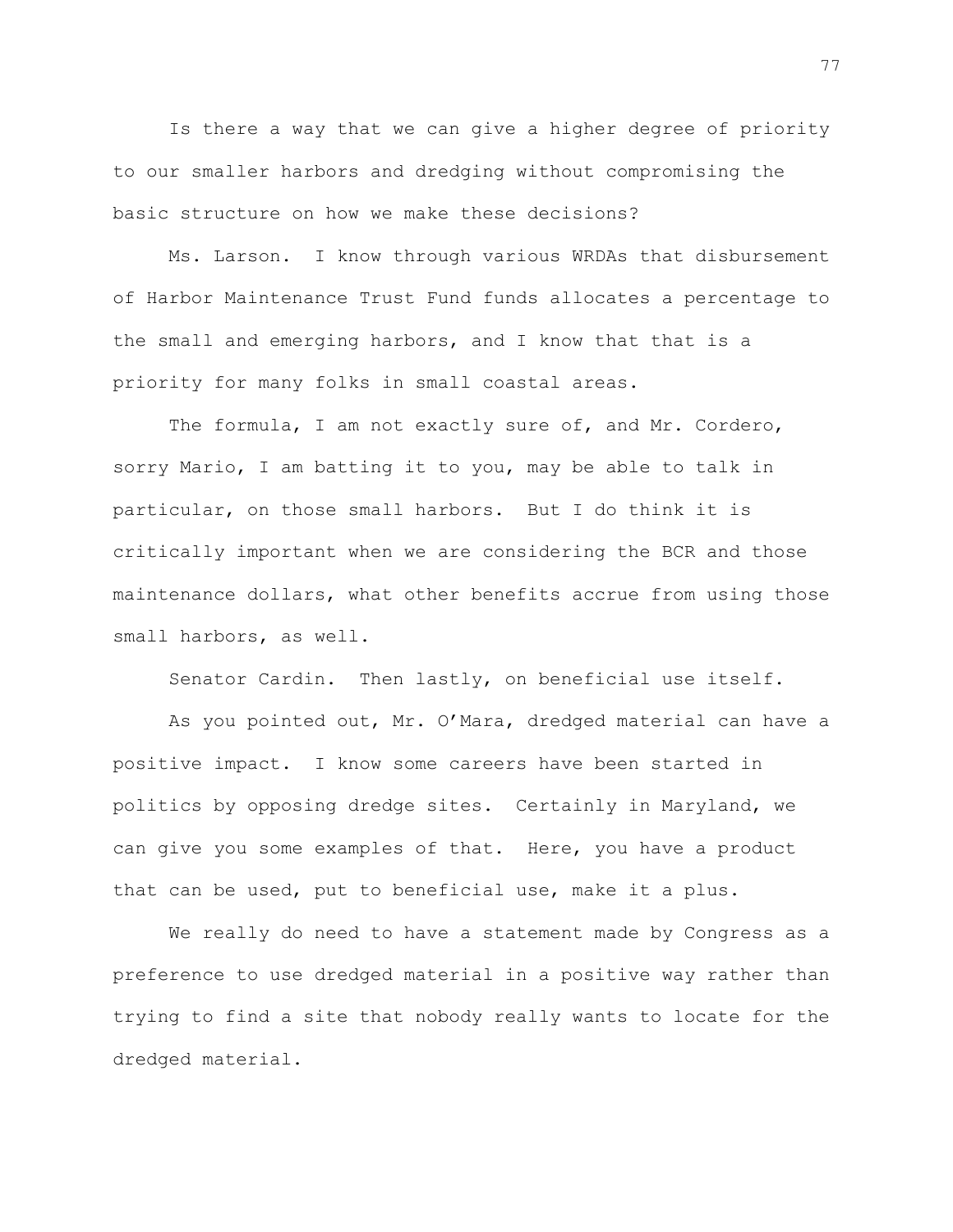Mr. O'Mara. Yes, I think one of the things that we proposed in our recommendations is this idea of a resilience directorate that would allow the business lines across the Corps to work together. Because in a lot of cases, we will have the dredging project of the navigation project kind of cost one amount, and then they will have a separate line for the ecological restoration of flood protection that costs a different amount.

Or if you put the two projects together and you use the clean fill in appropriate places, ecologically sound, to actually do the rest of the restoration work, that actually provides flood abatement value, it would be much cheaper than trying to do them individually.

But we are kind of pennywise and pound foolish still on this front, even though this committee has actually made great progress in the last 10 years on this issue. Before 10 years ago, it was a complete mess, and now it is better, but we need to push even faster.

Senator Cardin. Thank you. Thank you, Mr. Chairman. Senator Carper. Thank you very much.

I have a couple quick questions, and Senator Capito indicated that she doesn't have any more. I am not sure, I don't believe any other members are going to join us, so this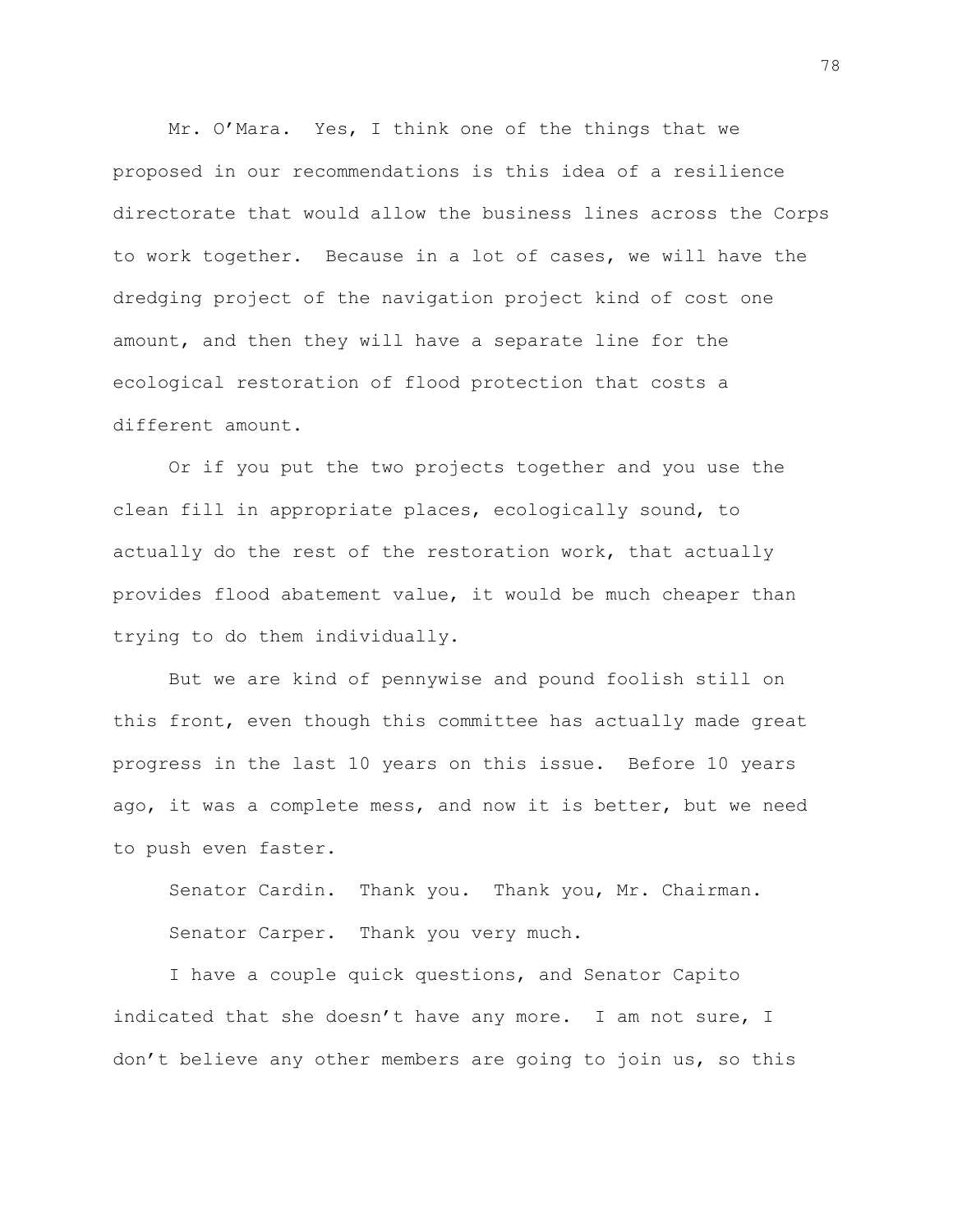should be mercifully brief. Again, thank you all for joining us today.

For Mr. Cordero, the question on environmental justice. Your biography mentions that in your previous capacity as Long Beach Harbor Commissioner, you led an effort to promote and expand outreach to the local community. I think it was called Green Port Policy Initiative. It worked with the local community to improve the Port of Long Beach's environmental stewardship, and it is a nationally recognized and globally influential program to outline sustainable ethics for all port operations.

My question would be this: would you explain some of the features of this program and how it created a better outcome for the environment for the community and for the port, please? Go ahead.

Mr. Cordero. Thank you, Senator, and absolutely, I think that was an important milestone here for Long Beach.

As you referenced, the Green Port Policy was formalized back in January of 2005. The plan of action was to address some of the environmental concerns that confront urban ports like the Port of Long Beach, and we did. Primarily, the goal to reduce emissions from port operations, and as a result, part of it was community engagement.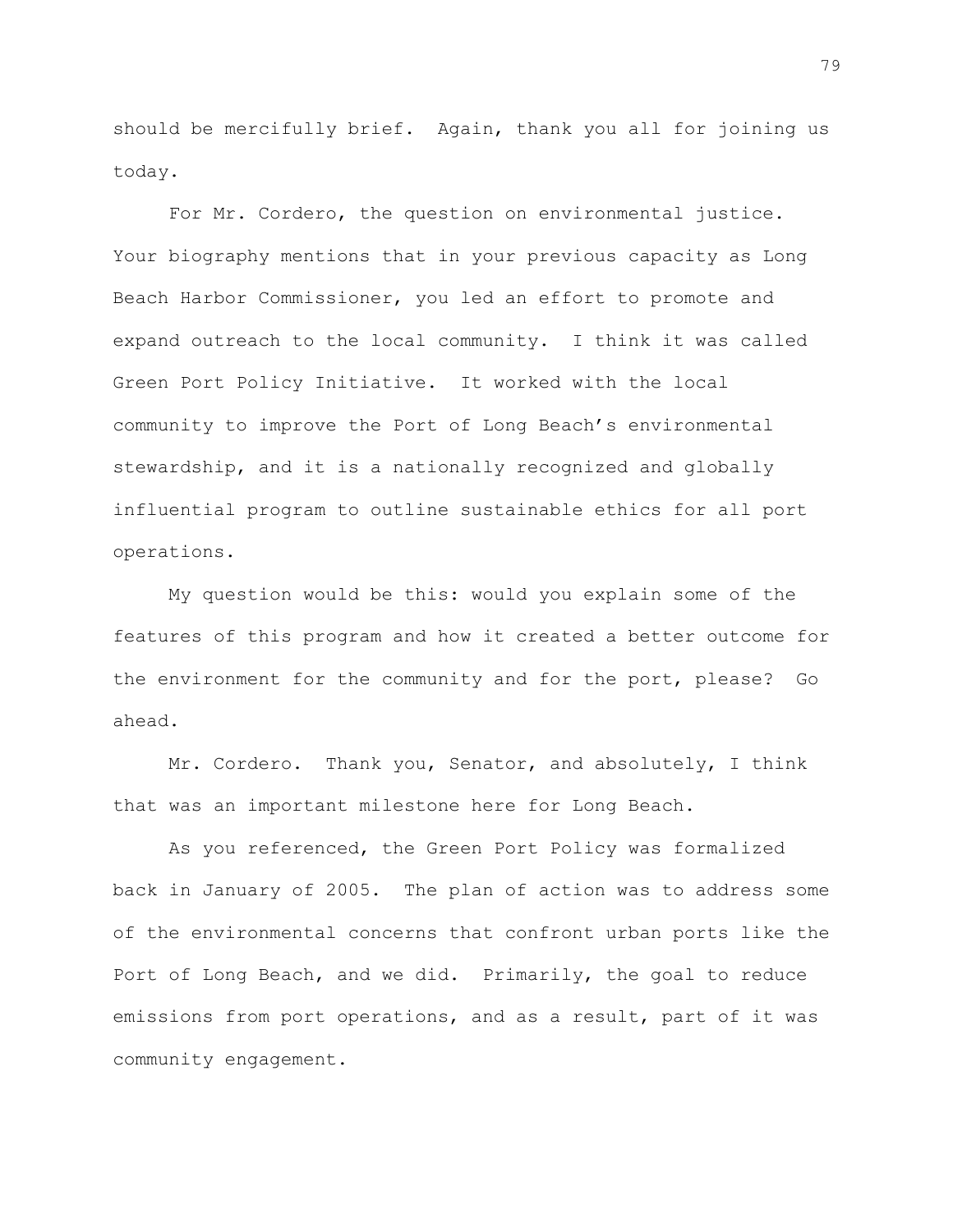I think that was engaging with stakeholders, community associations, neighborhoods. Suffice to say that after a number of years and in combination with what came later, the Clean Air Action Plan as a result of our partnership with the Port of Los Angeles, we were able to reduce particulate matter from truck operations by upwards of 88 percent, NOX by 59 percent, SOX by 97 percent.

In addition to some of the actions that we did, we moved forward in 2008 with a clean truck plan to replace a rather dilapidated truck drayage that we saw here in port gateways. Today, we have a new dynamic with regard to what these trucks, in terms of what they entail.

So, the substantial reduction in emissions that I have referenced, and our goal is to have 2035 zero emission trucks, and by 2030, zero emission cargo handling equipment. And as Senator Padilla referenced, we also moved forward in 2016 with our Climate Adaption Coastal Resiliency Plan to address issues of climate-related issues and coastal hazards.

Today, actually next month, we are going to inaugurate now, are completing our grand endeavor of the last decade, the Long Beach Container Terminal, which would the world's greenest terminal in terms of an electrified operation. As I referenced last, again, for 2017, we are moving forward with a zero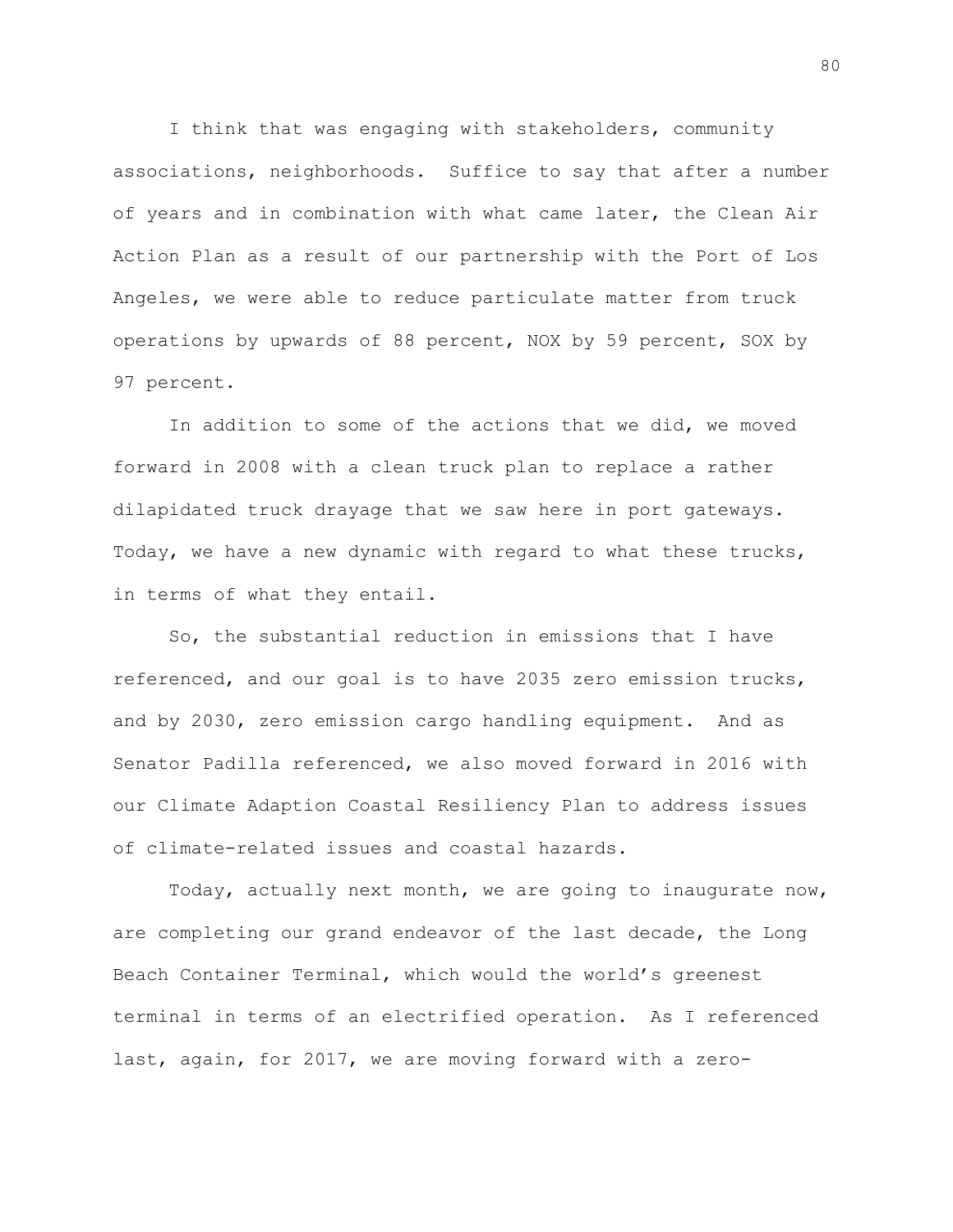emission plan of action.

All of this, we have been very successful, primarily because again, the outreach that we have and engagement with our community, and more particularly, the stakeholders here in the Greater Southern California Gateway. So I think beginning with the Green Port Policy, it exemplified, at least from our perspective, we were way ahead in terms of environmental social responsibility that we have exhibited.

Going forward, again, I think we are very proud of our environmental stewardship leadership with regard to addressing not only air emissions, but of course issues like, I said a referenced already, stormwater projects and water quality issues. And of course, very many important issues in relation to, as I reference, here in the State of California, being partners to address the sea level rise. I think it is concerning not only to this gateway, but all ports across the Nation.

Senator Carper. That is a lot of encouraging news. Thank you for that, and for setting a good example for the rest of us.

Last question would be for Collin O'Mara. It deals with natural infrastructure ecosystem restoration. You may not admit this, but you are regarded as an expert in natural resources management and conservation. As you know, ecosystem restoration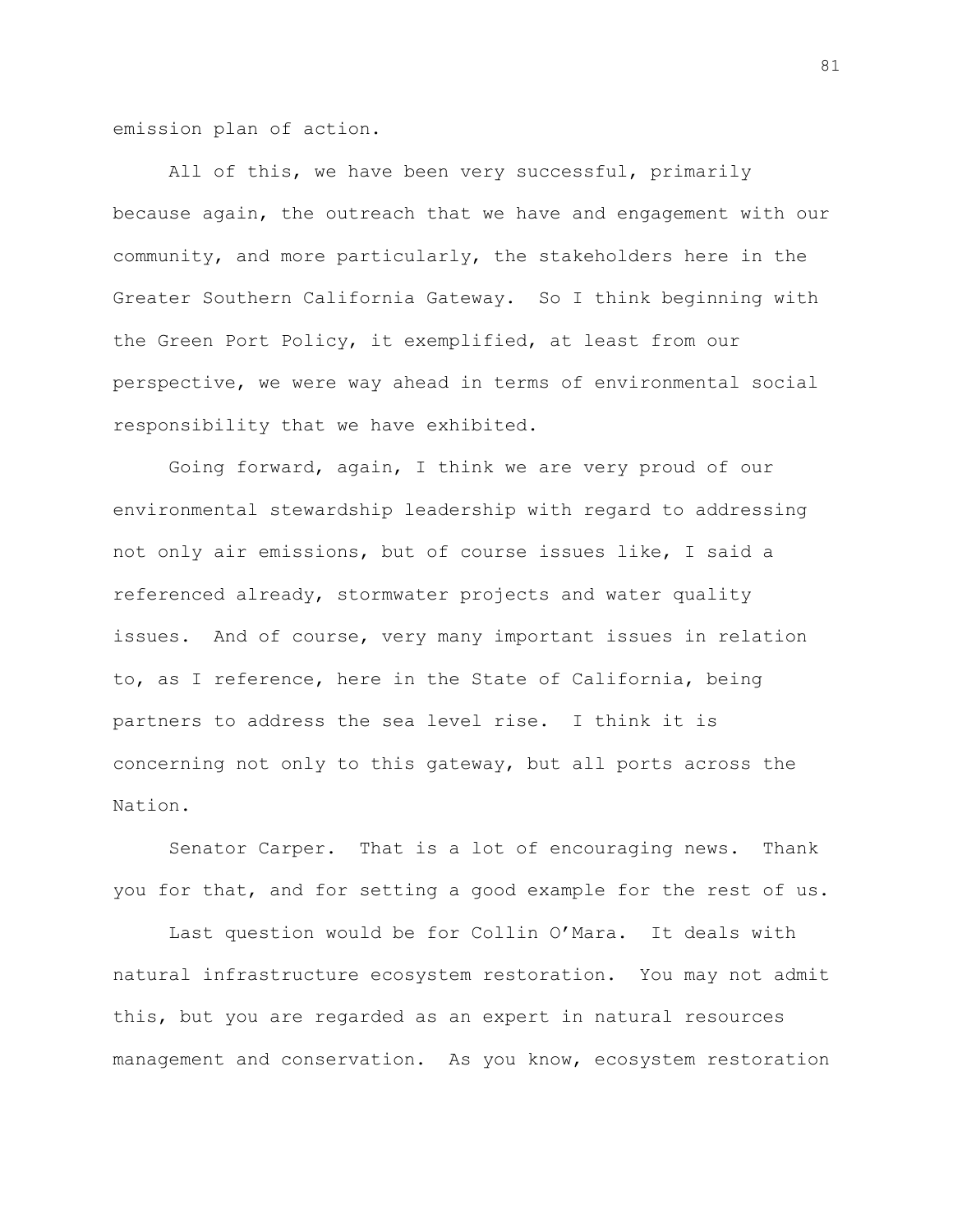is a primary mission of the Corps of Engineers, but the concept, many times, gets stuck in that silo.

These projects often include nature-based design features combined with gray infrastructure to provide net gains, including degraded ecosystems. But we ought to be doing similar efforts in other projects where the primary focus is flood control or navigation, much like Poplar Island and Mid Bay projects that we are hearing about in Maryland.

In your opinion, what needs to change at the Corps to break down these silos so that the multi-purpose projects become commonplace, the rule, not the exception?

Mr. O'Mara. Thank you, Senator, and Mr. Chairman. I think this committee has made great progress on this issue over the last many years.

It just needs to be an equal playing field. I think Ms. Larson said it perfectly. There are places where the natural solutions make sense; there are places where the man-made solution make sense, and there are places where you want kind of the green and gray, sage, if you will, kind of solution.

We would love to see much more focus on the navigation and on the flood protection side. But the idea that we put forth before, this idea of a resilience directorate that would look at solutions holistically across systems.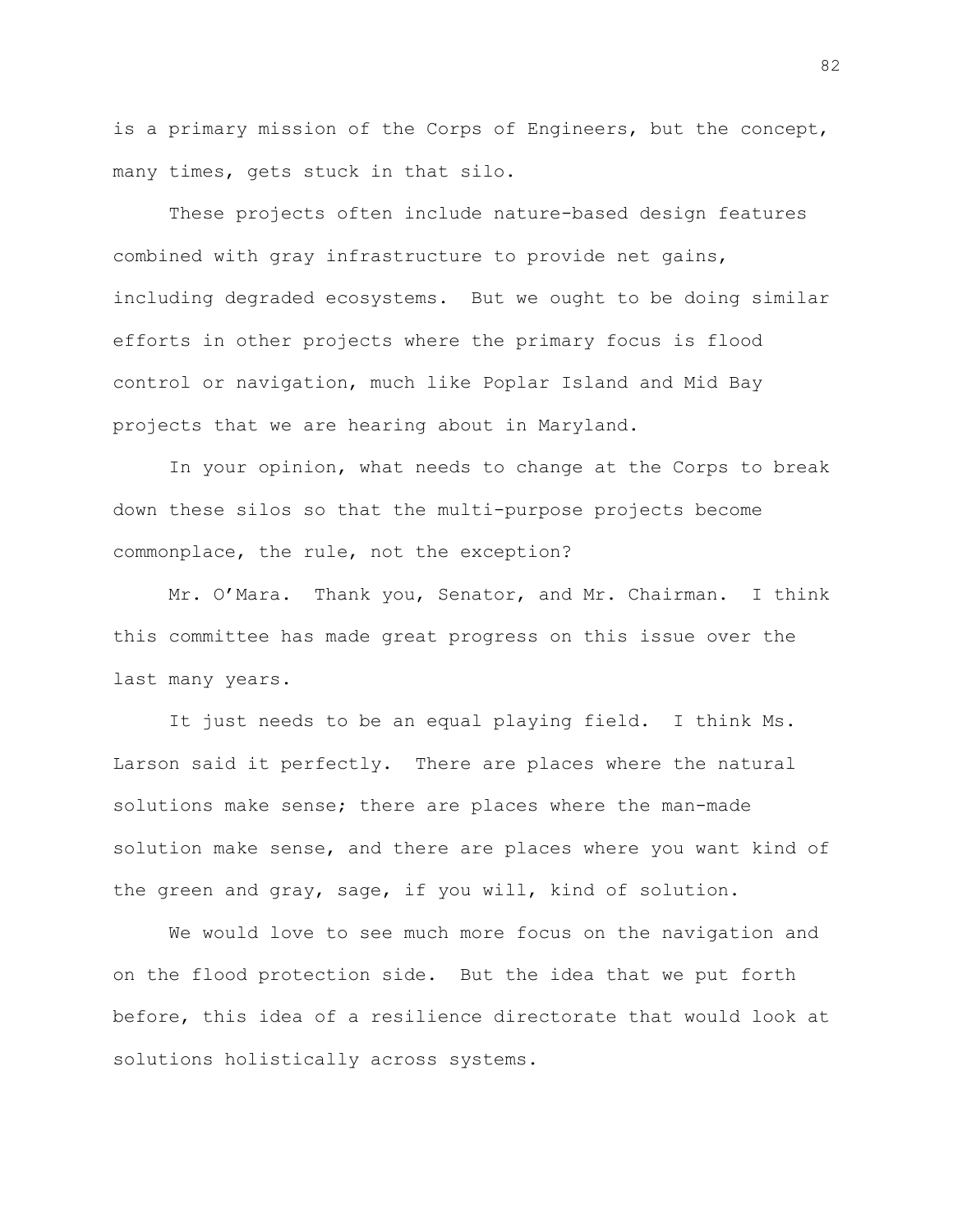One of the things we have seen, and we saw this in Delaware after Hurricane Sandy, the places where we had healthy dunes, the places where we had healthy wetlands, fared better than places that only, in New Jersey, fared better compared to our friends in New Jersey that only had seawalls in some places.

So having a place where you can actually think holistically at a landscape scale about all the different tools and doing that early in the process in a way that is efficient in getting the permitting right. But there has to be that place where folks can talk and break down those siloes. Because right now, unfortunately, you kind of get down a path, and then you end up with, you know, kind of a 1950s solution in a kind of 21st century kind of reality that we are living in.

I think breaking those silos down through this kind of resilience directorate, combined with the cost benefit piece you have talked about is the key.

Senator Carper. Thank you.

We have been joined by Senator Sullivan. I think he will be our last member asking questions.

Senator Sullivan, welcome.

Senator Sullivan. Thank you, Mr. Chairman.

Let me just ask the witnesses very quickly on a topic that has a lot of bipartisan support here, it actually has more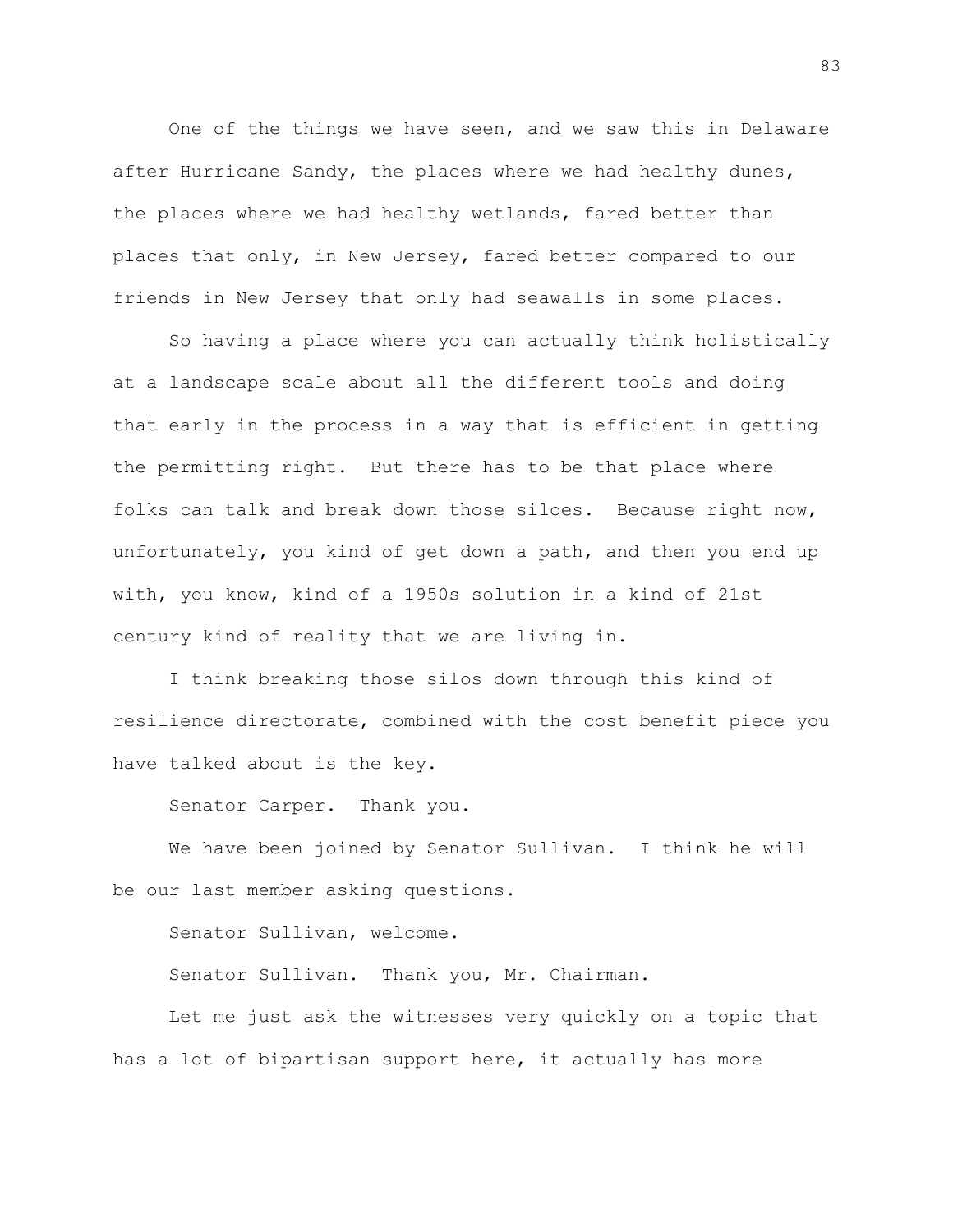bipartisan support in cities with mayors and States with governors. That is the opportunities that exist to streamline project delivery in terms of the ability to actually get projects done.

Unfortunately, our Country, relative to other industrialized democracies on almost every measure, ranks last. We all know the kind of parade of horribles. Nine to 19 years to permit and build a highway in America, nine years, I think, on average to permit a bridge in America. It took 20 years to permit a gold mine in my State, the great State of Alaska.

The list is very long, and it doesn't help the Country. I think the only thing it helps is trial lawyers and far-left extremist environmental groups who don't want any projects built.

So, can I get a sense from all of you on how important that is? We don't want to cut corners. But you know, a two-year, maybe a three-year period as a goal for permitting, not nine, is really important. What do the witnesses think about that?

Ms. Larson. I will start with that. Thank you for the question, Senator, and congratulations to your State for your first gold medal in swimming.

Senator Sullivan. Oh, yes. Wasn't that great? She was amazing. Seventeen years old, from Seward Alaska, and they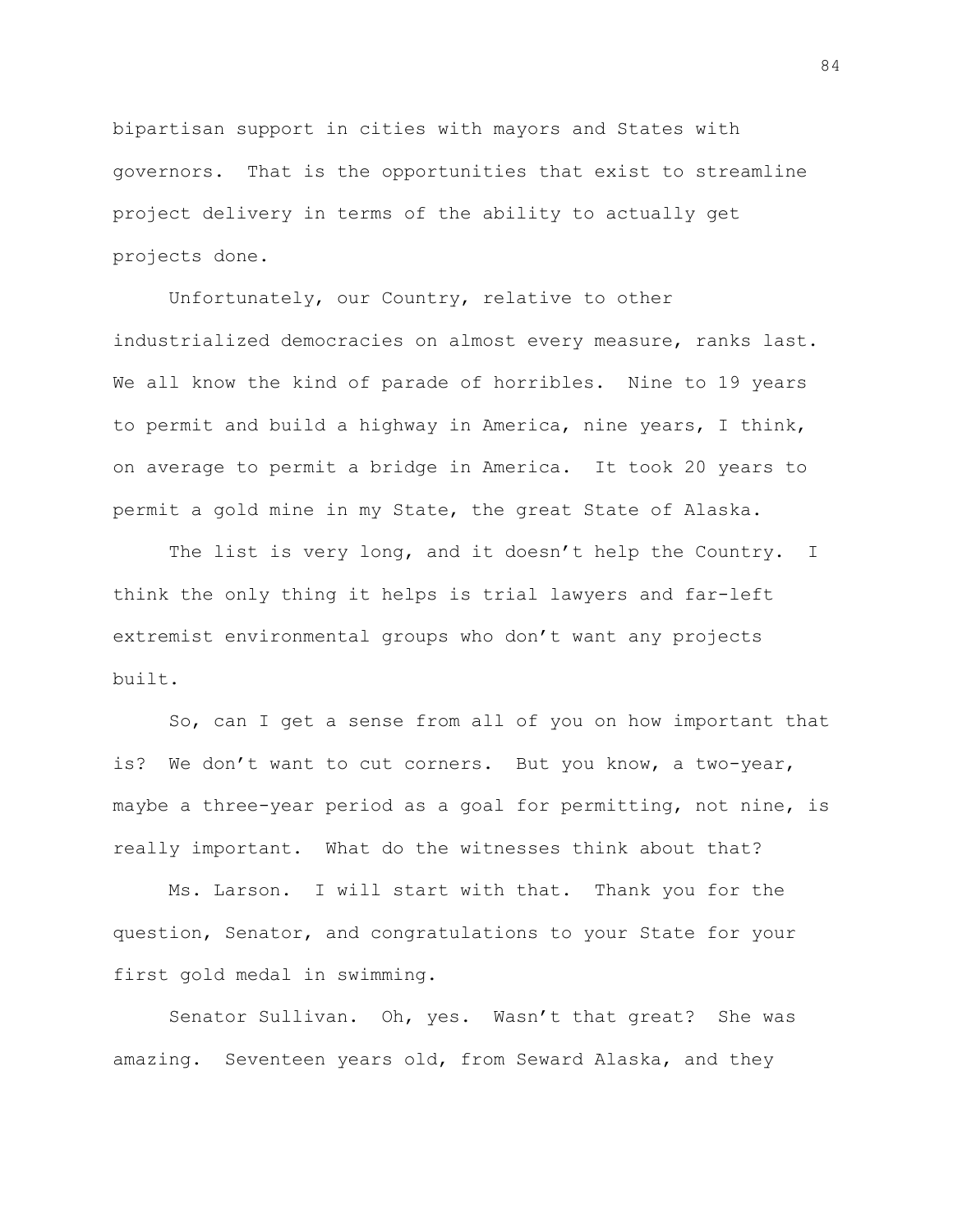don't even have an Olympic-sized swimming pool, right? It is just -- a real amazing young woman.

Ms. Larson. It was amazing to watch. Really amazing.

So, we talked a lot about the planning program and the permitting process, and then the funding component of that. In terms of the planning and permitting process, back in WRDA 2014, the committee codified the Corps' Three by Three by Three, which is the planning process to get it done in three years. Part of that is the environmental review process, and there were benchmarks, including one set by a federal program called One Federal Decision.

Senator Sullivan. Do you agree with that, One Federal Decision?

Ms. Larson. I do.

Senator Sullivan. So do I. Good idea. It shouldn't be controversial. President Biden got rid of that EPO.

Ms. Larson. Well, I think, you know, whatever else was in the Executive Order, I don't know. I am a nerd who wrote a paper for the American Bar Association on One Federal Decision. But there were many examples that where the resource agencies, every agency and State entities got together at the beginning of the process, raised concerns, it was a much more productive and timely and efficient process. The Norfolk Coastal Study is a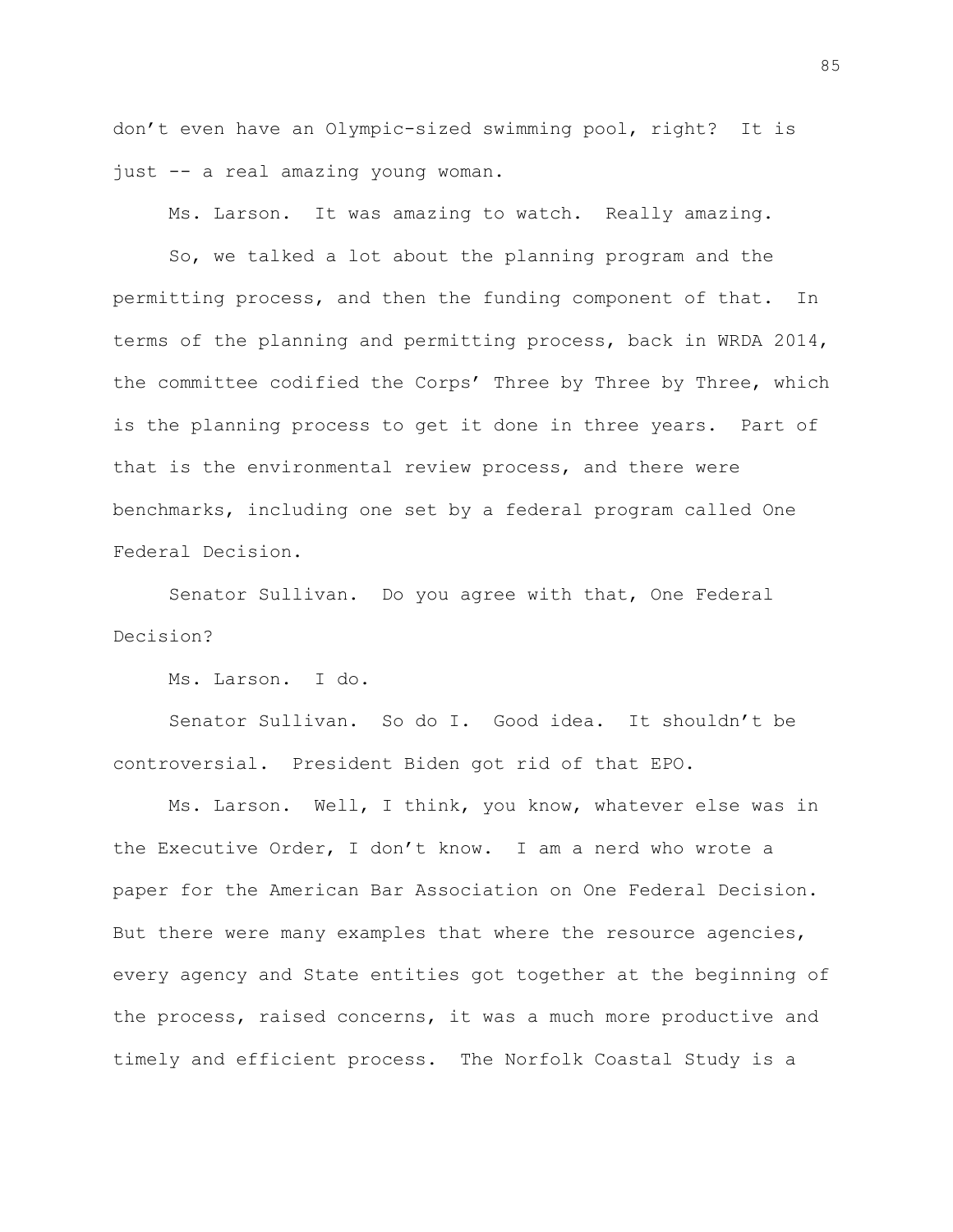good example of that.

But I think that you can do that upfront. Don't wait until the end of the day to raise concerns, so I think that is an important component.

Senator Sullivan. That is a great idea. Good. Anyone else have a thought on that?

Mr. O'Mara. Thank you, Senator. You and I have both run natural resource agencies in our past, and I think having that kind of coordination on the front end is important. We also just have to recognize that the agencies have been hollowed out, in a lot of cases. I am really worried about the amount of investment we are talking about, just not having the bodies and the capacity to actually process things quickly.

Senator Sullivan. Yes, that is a good point.

Mr. O'Mara. So, how the sequestration over the last decade kind of lands in this infrastructure conversation should be there. But I think a combination of coordination on the front end and then also I think there are additional, I think there are some kind of policy pieces we should talk about offline for how to make some of the pieces still comply with NEPA, like you said, not cutting corners, but being much more efficient in terms of the timelines.

Senator Sullivan. Good. Well, we want to work with you on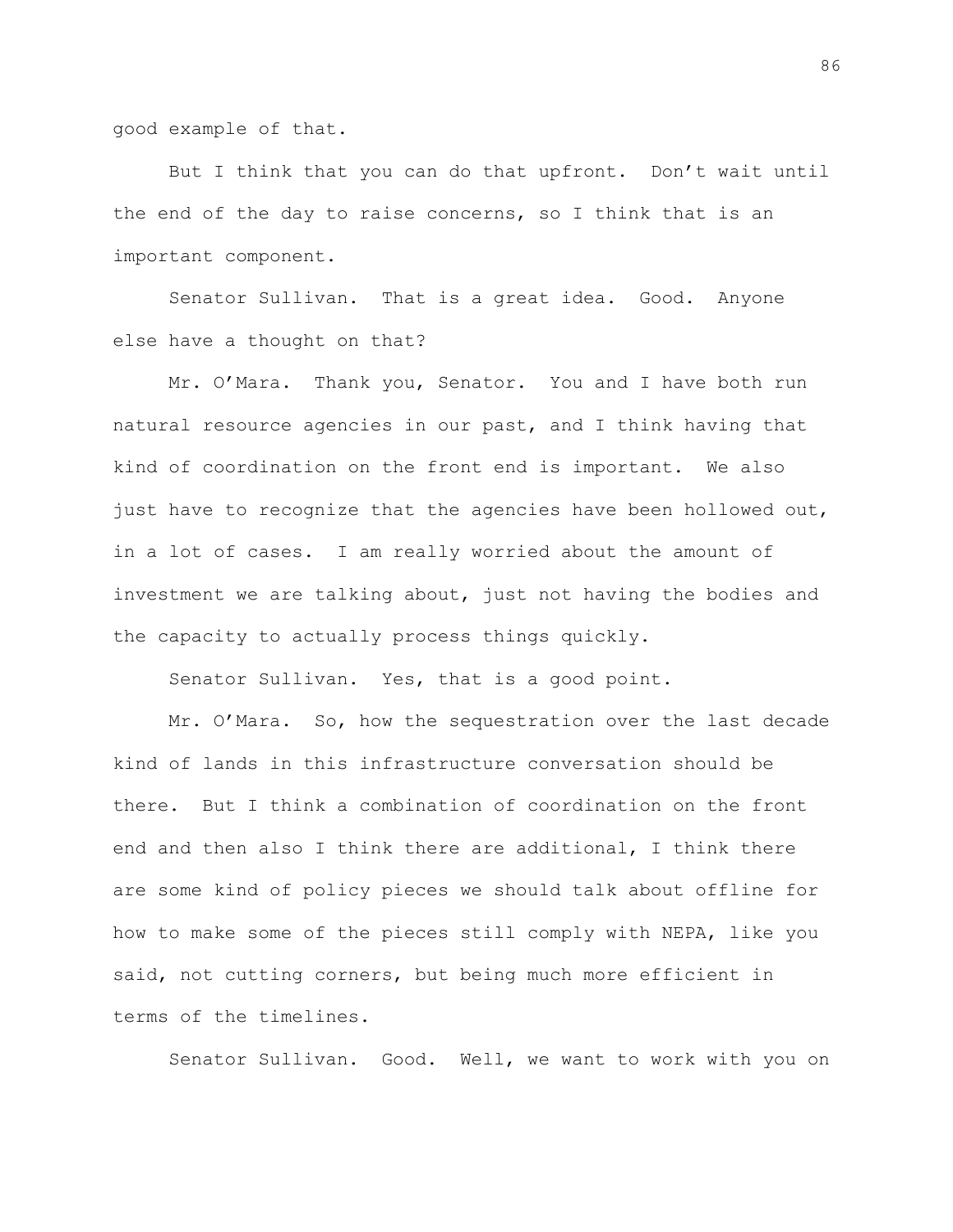that.

Let me ask another question. This is an issue that I think should concern this committee, Mr. Chairman and Senator Capito. I have raised it with the OMB Director; I have raised it with the Assistant Secretary for Civil Works for the Army Corps.

But in the President's budget, it says that they will not fund work that directly, the Corps won't fund work that directly subsidizes fossil fuels, including work that lowers the cost of production, lowers the cost of consumption, or raises revenues retained by producers.

When I asked the Corps this, so much of the work that the Corps does is ports, harbors, pipelines. Some estimates of this prohibition would be 40 to 50 percent of the Corps' overall work. That is a remarkable statement.

I don't think the Corps of Engineers agrees with it, but what do you guys think of that? You are talking about ports or pipelines, that is a lot of the work that the Corps does that delivers hydrocarbons, yes, we still need oil and gas. It is not bad.

If you are a worker in that industry, I applaud you. I know you are vilified right now by a lot of people in this Administration. But these are Americans who have built this Country, made it strong.

87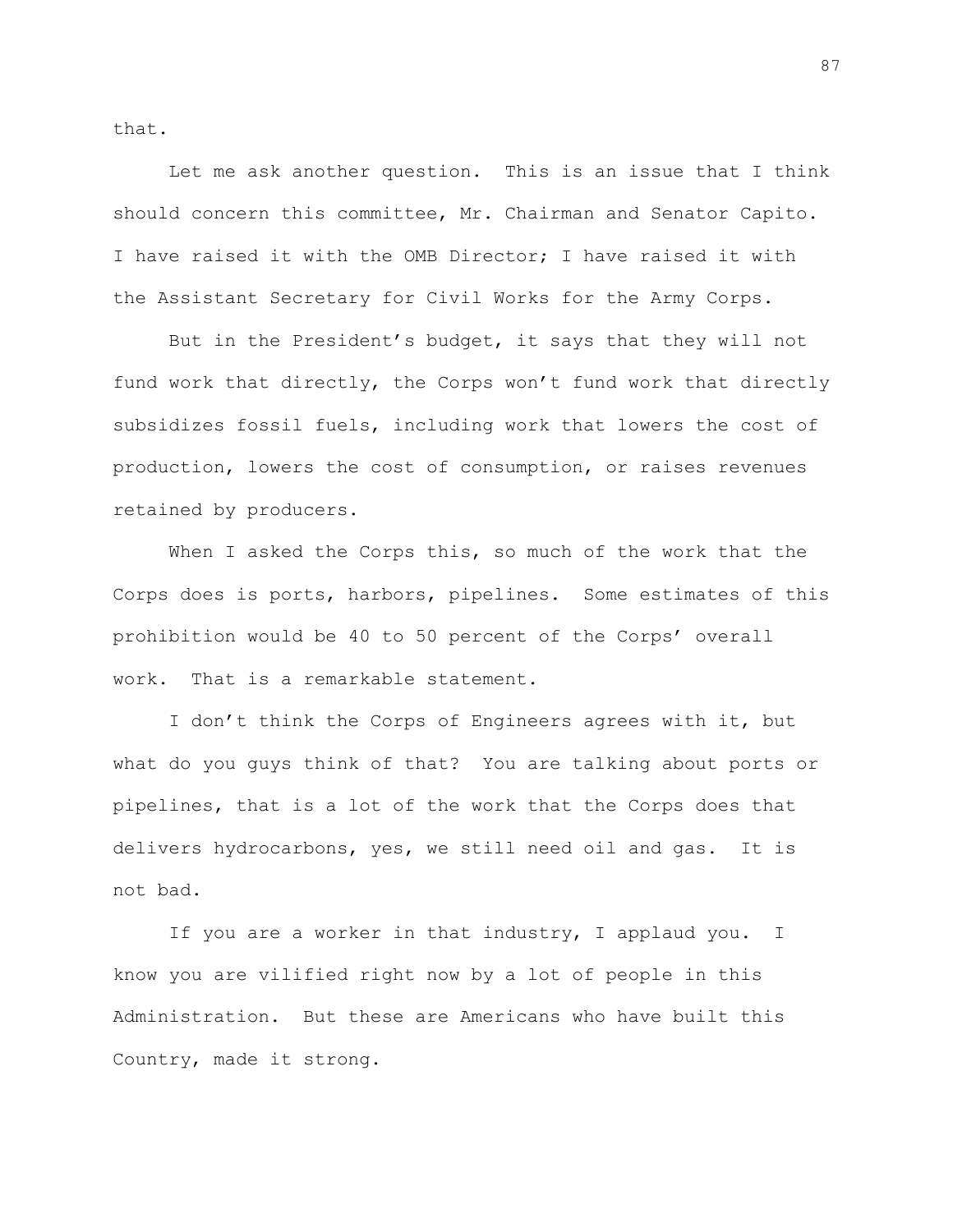What do you think of this prohibition that would undercut probably 50 percent of the entire Corps of Engineers' budget? Any views, Mr. McCoy?

Senator Carper. I am going to ask you to be fairly brief; we are well into a vote, and we don't want to miss is. Go ahead. Please, quick, just answer the question.

Senator Sullivan. Or you can submit your answer for the record.

Mr. McCoy. Quickly, basing investment decisions upon types of cargo moved could put other types of cargo on the river system in jeopardy, at a disadvantage, because the river system is just that; it is a system. We move agricultural products, salt, aggregates, in addition to hydrocarbons.

Senator Sullivan. Maybe I can get a question for the record on that question I just posed from the witnesses, Mr. Chairman, just to be respectful of the time. Thank you.

Senator Carper. Yes, no problem. Thank you.

Senator Capito, any closing thought?

Senator Capito. Yes. I just wanted to thank the panelists; in particular, Mr. McCoy, for coming from West Virginia.

Great last question from Senator Sullivan, as I see Mr. McCoy's barges go less than a quarter of a mile past my house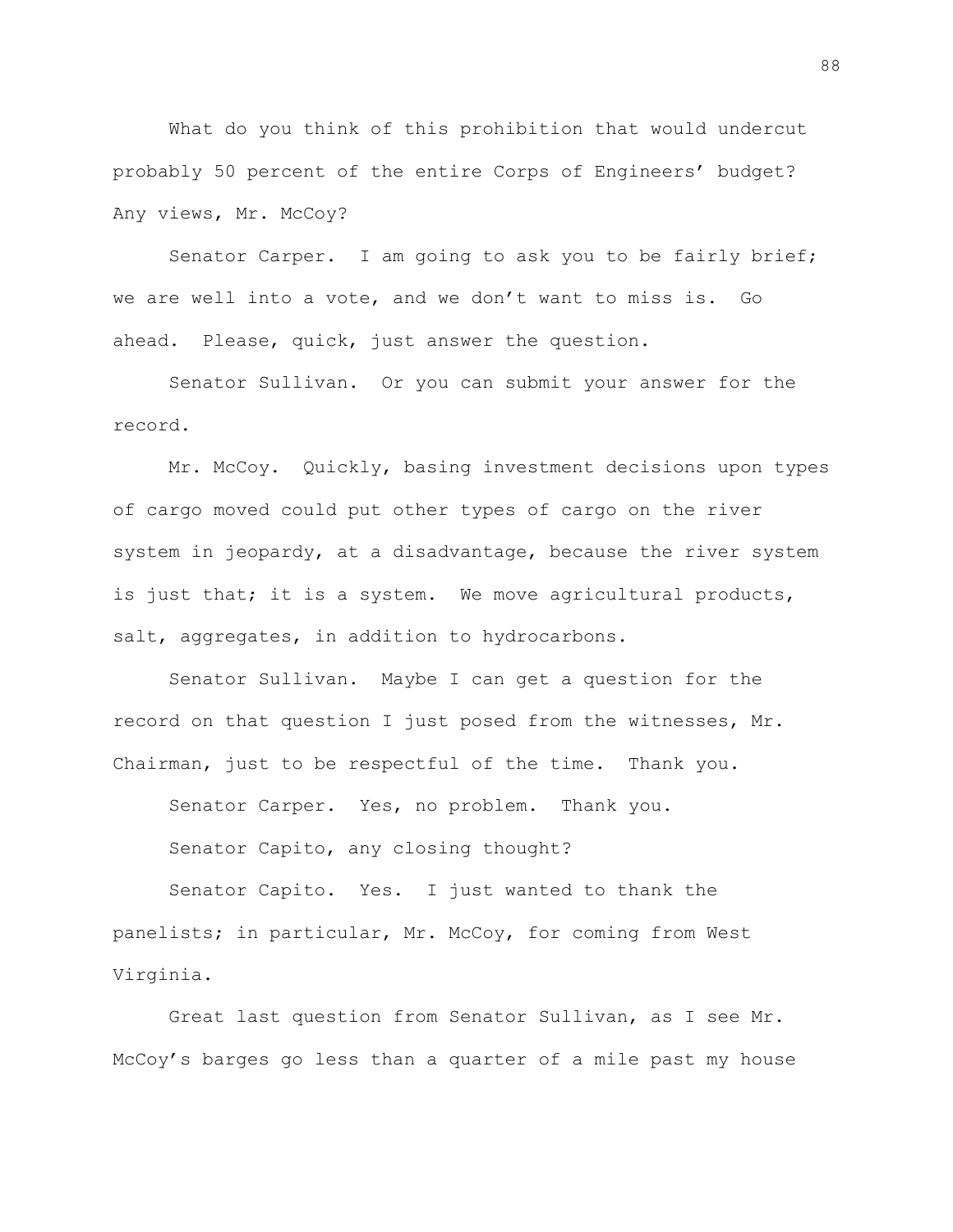carrying West Virginia coal. And we should be able to have our waterway systems free and available for that type of economy, So thank you. Thank you.

Thanks, Robert.

Senator Carper. Senator Capito, our thanks to you and your staff, to our staff, for all the work in putting together today's hearing.

I want to really thank our witnesses, Collin O'Mara, it is great to see you, Mr. Secretary. Mr. Mario out there in Long Beach, and Amy Larson, and Robert McCoy, the real McCoy. We are delighted you could all join us for this time.

We have a lot of work to do, a lot of work to do, and this committee works together. We are workhorses, and I am looking forward to tackling it and working with the bipartisan staff to do more good work with respect to the Army Corps.

I have one final housekeeping item. I would like to ask unanimous consent to submit for the record a variety of materials that include letters from stakeholders and other materials that relate to today's nomination hearing. Is there objection? Hearing none.

[The referenced information follows:]